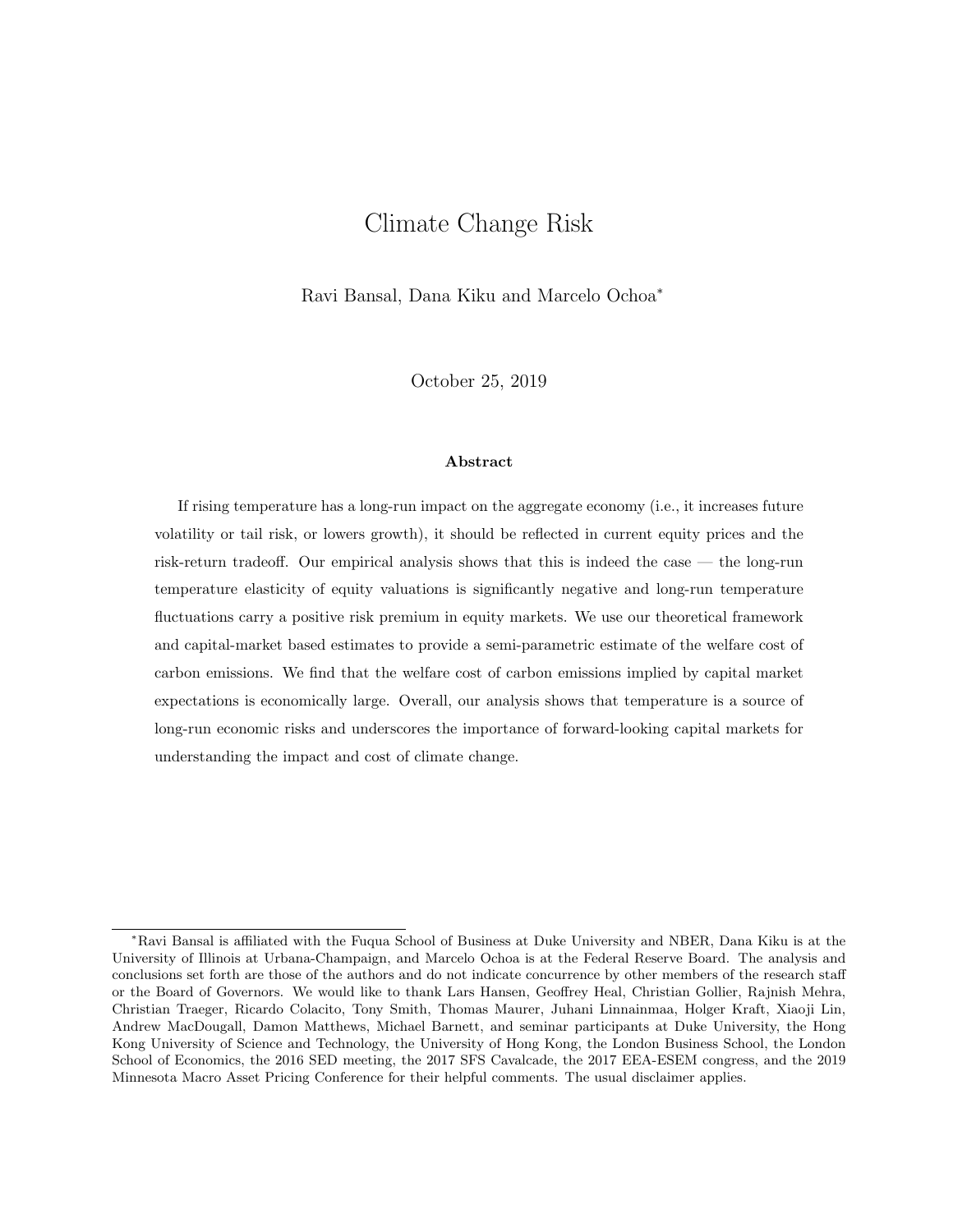# **Introduction**

Climate change and its impact on the macroeconomy is a matter of considerable importance to the policy debate on the optimal response to global warming (Stern (2007), Nordhaus (2008)). However, measuring the economic cost of rising temperature presents significant empirical challenges as the most dire consequences of global warming have not yet been realized and therefore are hard to identify from the past output or income data. In this paper, we argue that forward-looking equity prices that reflect expectations about future growth and risk provide important insights into the economic cost of global warming. Our identification strategy exploits the impact of climate change on the short-term risk-return tradeoff driven by investors' concerns about long-run implications of rising temperature for the aggregate economy. Using capital market data, we establish that low-frequency variations in temperature have a significant negative effect on asset valuations and carry a positive risk premium. We use our empirical evidence to provide a semi-parametric capital-market based estimate of the welfare cost of carbon (i.e., marginal value of reducing emissions).

To understand the economic impact of long-run temperature variations on current asset prices and expected returns, we present a climate change model that accounts for the interaction between global warming and economic growth and incorporates (endogenous) risks of damages caused by global warming.<sup>1</sup> In the model, a sustained rise in temperature is anthropogenic, driven by economic activity. A persistent shock to temperature induces a low-frequency component in the drift and left tail of future output  $-$  i.e., temperature is a source of long-run risk in economic growth and this risk is impounded in current asset valuations and risk premia.<sup>2</sup> To demonstrate explicitly the implications of temperature risks, we derive analytical solutions for the life-time utility, asset prices, risk premia, and the welfare cost of carbon.

Our model makes several predictions that guide our empirical work. First, consistent with the consensus view, in the model, significant effects of global warming are more likely to unfold in the future and, therefore, are difficult to assess from past growth outcomes that might not yet have

<sup>&</sup>lt;sup>1</sup>While climate change has a broader meaning, we use it to refer to anthropogenic global warming due to the continuing buildup of carbon dioxide in the atmosphere caused by the combustion of fossil fuels, manufacturing of cement and land use change.

<sup>&</sup>lt;sup>2</sup>A summary of the scientific literature exploring the relationship between climate change, extreme weather and climate-related damages is presented in IPCC (2012).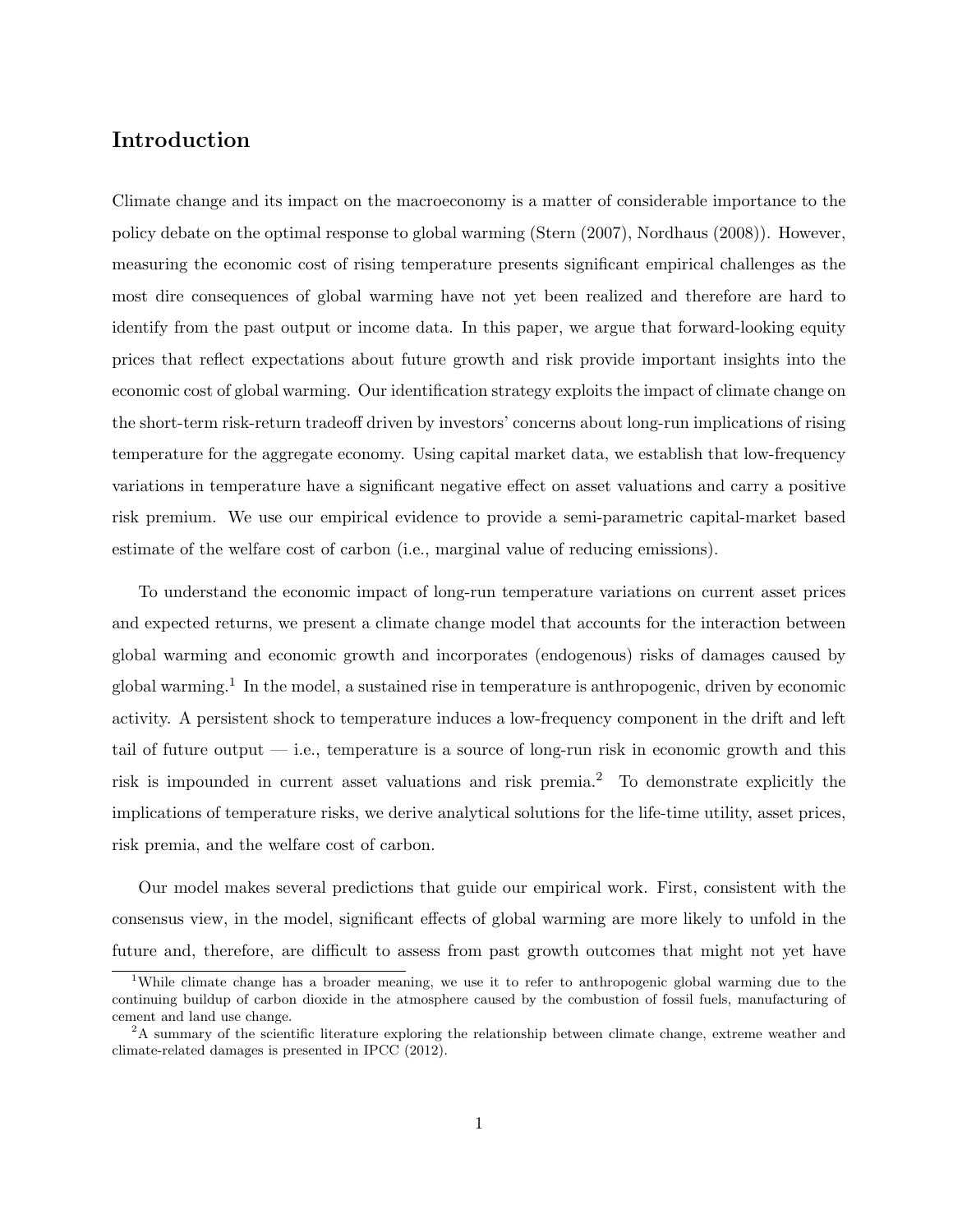been subject to substantial climate risks. However, because rising temperature is expected to affect future long-term growth and risk, it is reflected in aggregate wealth, current asset valuations and current returns. Hence, its economic impact can be identified by the price response of long-duration assets traded in capital markets. Second, under preferences for early resolution of uncertainty, the model-implied price of low-frequency temperature risks is negative (that is, high temperature is a state of high marginal utility) and the temperature risk premium is positive. Third, due to the interaction between economic growth and temperature risks, the cross-sectional variation in temperature risk is determined endogenously by the cross-sectional differences in long-run growth risks in assets' cash flows (dividends). In particular, our model predicts that assets that have high exposure to persistent growth risks have high (i.e., large negative) exposure to long-run temperature risks. We test these implications in the data.

In our model, the cross-sectional variation in long-run growth risks in cash flows helps identify the economic impact of temperature risks. Therefore, our baseline empirical analysis of the U.S. capital markets is based on ten book-to-market sorted portfolios that are known to feature a significant dispersion in long-run growth risks (Bansal, Dittmar, and Lundblad (2005), Parker and Julliard  $(2005)$ , Hansen, Heaton, and Li  $(2008)$ , Bansal, Dittmar, and Kiku  $(2009)$ ).<sup>3</sup> We first show that in the data, the average elasticity of equity valuations to temperature fluctuations is significantly negative. Importantly, we find that the negative impact of temperature on equity valuations is particularly strong for low-frequency (i.e., long-run) temperature shifts that correspond to global warming. On average, a one standard deviation increase in the temperature trend leads to about 3% decline in equity valuations. In contract, the impact of high-frequency temperature fluctuations that represent transient variations in weather is small and insignificant.

Further, consistent with the cross-sectional implications of our model, we find that in the data, temperature elasticities mirror equity exposure to long-run growth risks — assets that have relatively high long-run consumption exposure (such as high book-to-market stocks) also feature relatively large negative temperature elasticities. Similarly, we show that the temperature beta of equity returns (i.e., exposure of equity returns to temperature risks), on average, is negative and more so for portfolios that have high exposure to long-run consumption risks. The cross-sectional variation

<sup>&</sup>lt;sup>3</sup>Book-to-market sorted portfolios are commonly used in the asset pricing literature, eg., Fama and French (1992, 1993), Jagannathan and Wang (1996), Zhang (2005), among many others.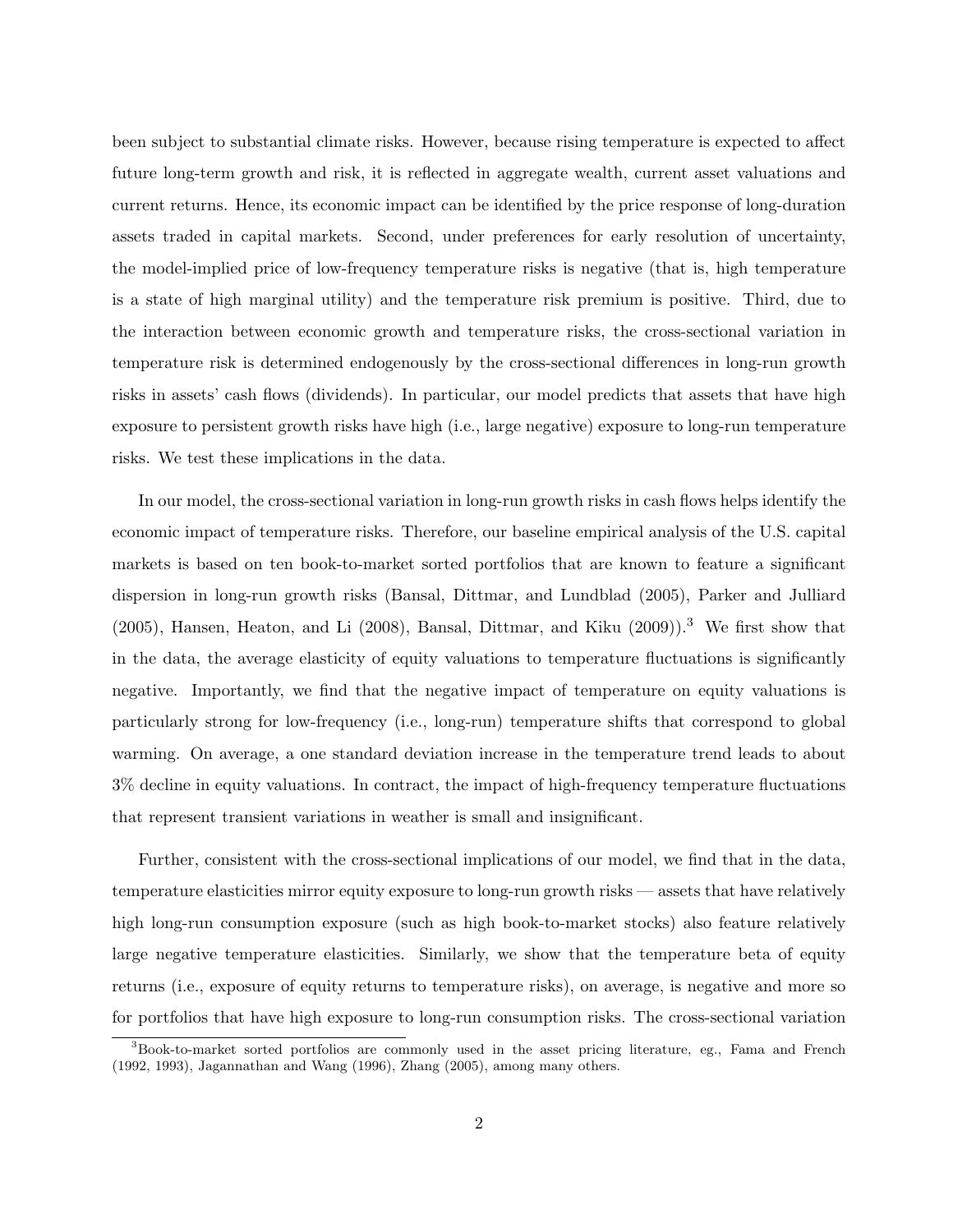in temperature betas allows us to measure the price of long-run temperature risks embedded in current equity prices.

Exploiting the pricing restriction for the cross-section of equity portfolios, we find that the price of low-frequency temperature risk is significantly negative as predicted by our climate change model. For example, the price of variations in the five-year moving-average temperature trend is estimated at *−*2*.*7 with a robust t-statistic of *−*2*.*76. Because the price of temperature risk and the average temperature beta are both negative, temperature risk carries a positive premium in equity markets. The average compensation for low-frequency temperature risks that correspond to global warming is about 0*.*8% per annum. This evidence confirms our hypothesis that rising temperature is a source long-run macroeconomic risks.

We show that our key empirical findings are robust. Using international data on temperature and equity prices for a cross-section of 48 countries, we show that the temperature elasticity of equity valuations in global markets is significantly negative, particularly when temperature fluctuations are measured at low frequencies. We also confirm that our evidence of a negative elasticity of equity valuations to temperature and a negative price of temperature risk is robust to the exclusion of firms that could be considered heavy emitters (i.e., those that contribute significantly to air pollution) and might be subject to environmental regulations.

Our empirical evidence suggests that climate-change risk is already impounded in asset prices, and therefore, capital markets contain valuable information about the cost of climate change. In the cost-benefit analysis of environmental regulations, the cost of carbon is measured by the social cost of carbon and is typically calculated as an output of calibrated integrated assessment models (IAMs) that are mostly deterministic and do not take into account equity market data (eg., Nordhaus (2008), Tol (2002a), Hope (2011), Golosov, Hassler, Krusell, and Tsyvinski (2014)).<sup>4</sup> Instead, we exploit information embedded in asset valuations to provide a semi-parametric estimate of the (private) welfare cost of carbon (WCC) emissions. In particular, we show that the cost of carbon can be measured using temperature elasticities of equity valuations that we estimate in the data. Note that in contrast to IAMs, our capital-market based approach takes into account the discount-rate (i.e., risk) effect of rising temperature and market expectations about future path of emissions,

<sup>&</sup>lt;sup>4</sup>An assessment of IAMs for evaluating alternative abatement policies and estimating the social cost of carbon is provided in Pindyck (2013).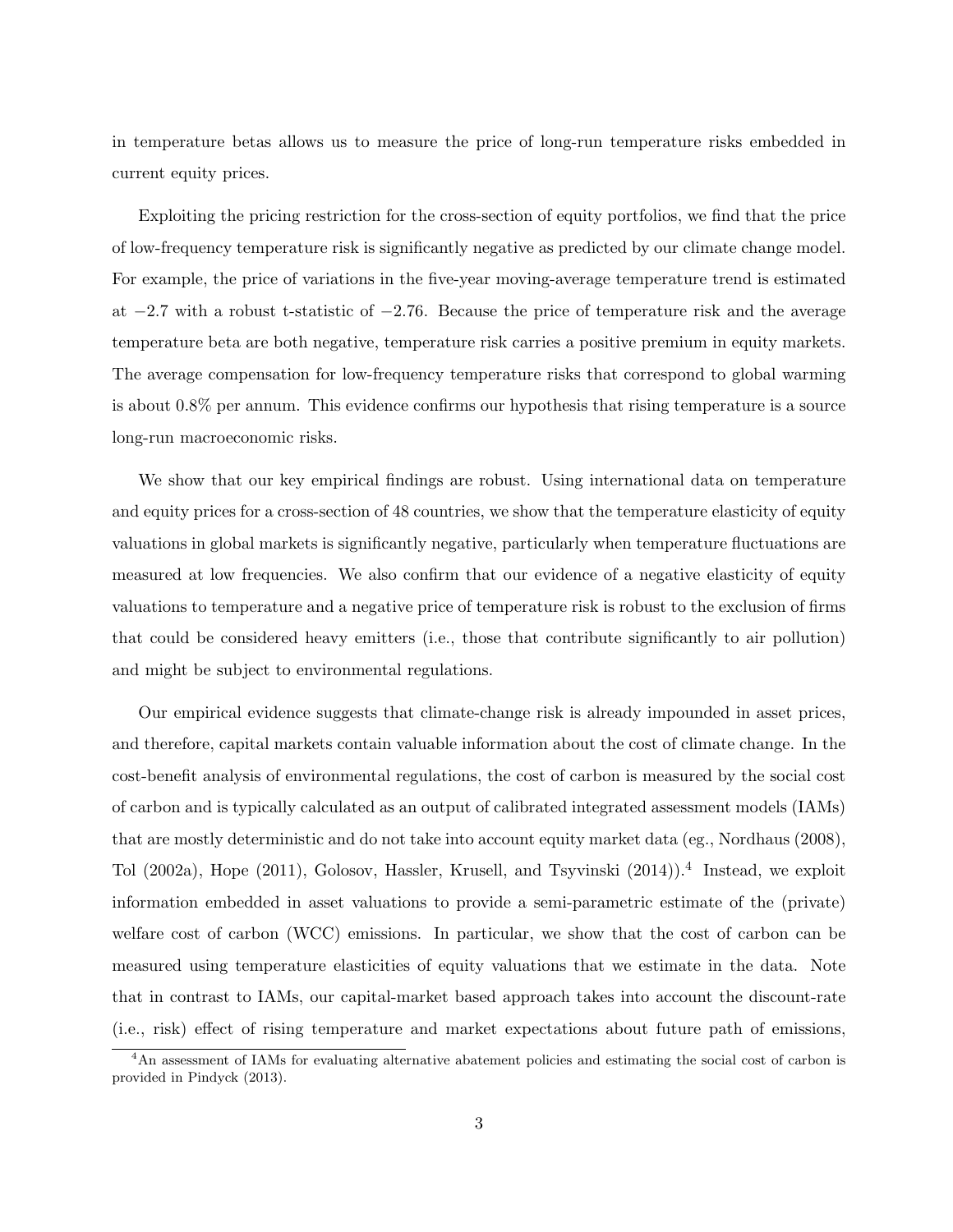climate risks and future abatement efforts. Also note that if carbon emissions impose a negative externality on society, then our WCC estimate provides a lower bound on the social cost of carbon emissions.

Our capital-market based estimates imply a significant cost of carbon emissions — at the end of 2016, the WCC is measured at about \$45 per metric ton of carbon dioxide  $(CO<sub>2</sub>)$ , which implies that society would be willing to give up about 1.4% of world gross domestic product to eliminate all global industrial emissions produced in the following year. We also show that even after accounting for sampling variation in the estimated temperature elasticity and uncertainty about climate sensitivity, the lower bound of the welfare cost of carbon remains economically large. The high estimate of the WCC suggests that capital markets perceive the unfolding trajectory of global warming to be a serious concern.

Dell, Jones, and Olken (2012), Bansal and Ochoa (2012), and Colacito, Hoffmann, and Phan (2019) examine the effect of temperature variations on economic growth. In contrast, we focus on forward-looking equity valuations and asset returns that incorporate the impact of global warming on risk premia, which cannot be identified from past growth rate data. Our empirical evidence of a robustly negative temperature elasticity of equity valuations and a positive temperature risk premium implies a preference for early resolution of uncertainty, and hence, rejects time-separable power-utility preferences that are commonly assumed in the integrated assessment models. The implications of risk preferences for the optimal policy response to global warming are explored in Bansal, Kiku, and Ochoa (2019). Pindyck (2007), Gollier (2012), Lemoine and Traeger (2012), and Brock and Hansen (2019) discuss the implications of various types of uncertainty in the context of climate change. Barnett (2018) focuses on the impact of climate policy risks, and Pindyck and Wang (2013), and Martin and Pindyck (2015) analyze policy implications of catastrophic consequences of climate change. Recently, Jagannathan, Ravikumar, and Sammon (2018) show that incorporating environmental concerns in investment portfolio decisions helps reduce exposure to systematic risks, which corroborates our key argument that climate change is a source of macroeconomic risks.

The rest of the paper is organized as follows. In the next section, we present a model of climate change and the macroeconomy to establish the link between temperature and asset prices. In Section 2, we identify the economic impact of temperature risks using capital market data. The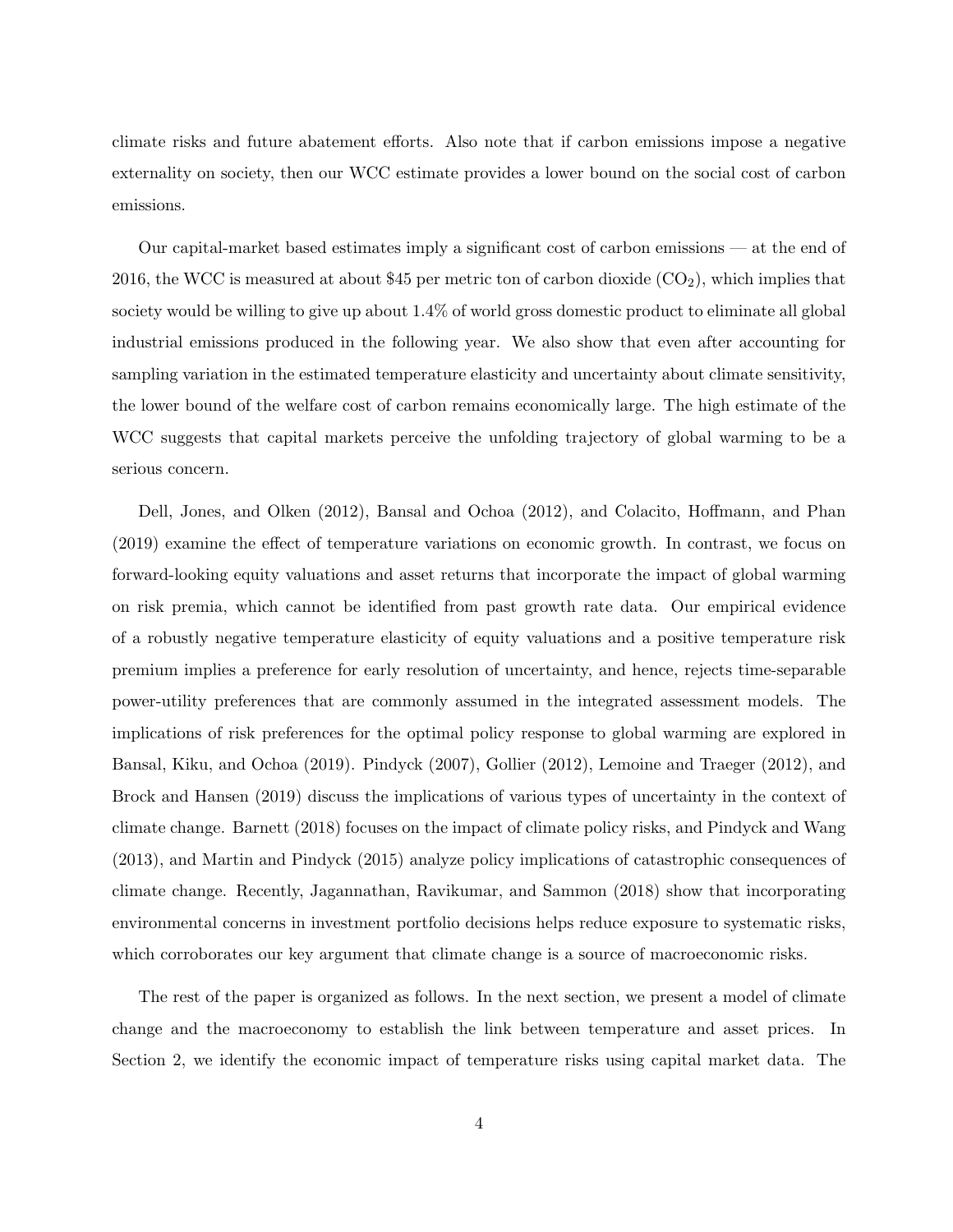measurement and the estimates of the welfare cost of carbon are discussed in Section 3. Section 4 provides interpretation of our empirical evidence, and Section 5 concludes.

# **1 Climate Change and Asset Prices**

Figure 1 shows historical and predicted paths of temperature anomaly reported in IPCC (2014). Note a dramatic rise in temperature post 1970 and a far more significant trend that is predicted in the coming decades even under most optimistic scenarios. If rising temperature is expected to affect future growth and/or risk, it ought to be impounded in forward-looking asset prices. In this section, we present a stylized model of the macroeconomy and climate to illustrate the implications of rising temperature on asset prices and risk premia. A unique dimension of our model is that it accounts for the interaction between economic growth and climate change and incorporates (endogenous) risks of damages caused by global warming.<sup>5</sup> The model framework outlined below is a simplified version of the extended quantitative model presented in the Online Appendix. We intentionally simplify the dynamics of our stylized economy in order to derive analytical solutions, and hence, provide a sharp characterization of the welfare and pricing implications of temperature risks.

#### **1.1 Climate Change Economy**

We assume that climate change due to rising global temperature has an adverse effect on the economy.<sup>6</sup> In particular, we assume that aggregate economic growth is exposed to risks of temperature-induced damages (eg., temperature-driven natural disasters):

$$
\Delta c_{t+1} = \mu + \sigma_{\eta} \eta_{t+1} + D_{t+1}, \qquad (1)
$$

<sup>&</sup>lt;sup>5</sup>Our model features elements of the long-run risks model of Bansal and Yaron (2004), and rare disaster models of Rietz (1988), Barro (2009), Bansal, Kiku, and Yaron (2010), Gourio (2012), Wachter (2013), and Barro, Nakamura, Steinsson, and Ursúa (2013).

 $6\text{We focus on an exchange economy to maintain tractability.}$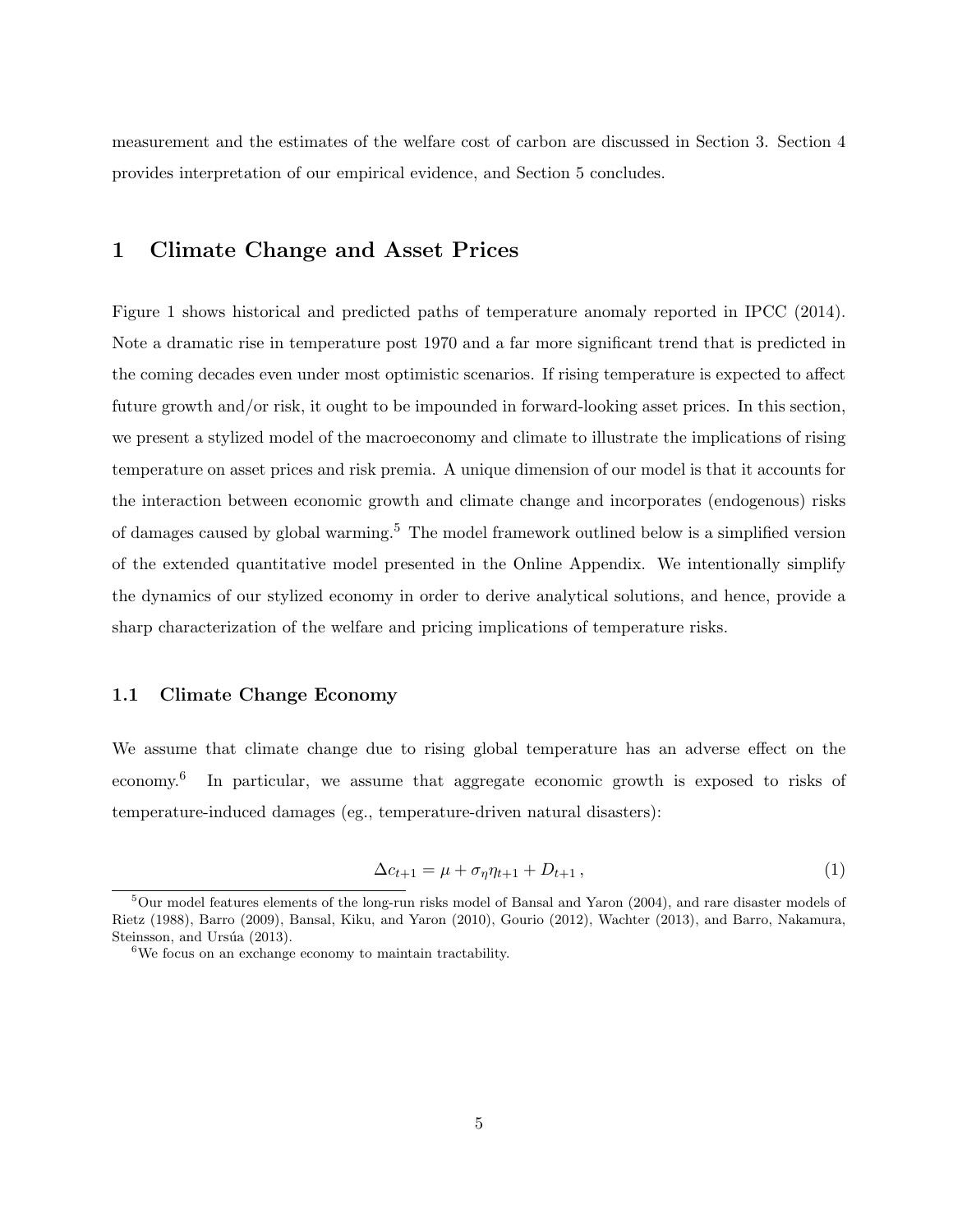where  $\Delta c_{t+1} \equiv \log(C_{t+1}/C_t)$  is the log of aggregate consumption growth,  $\eta_{t+1} \sim i.i.d. N(0,1)$  is consumption growth innovation, and  $D_{t+1}$  are climate-change driven damages:

$$
D_{t+1} = N_{t+1}d, \t\t(2)
$$

where  $d < 0$  is the temperature-induced decline in consumption growth, and  $N_{t+1}$  is a Poisson process with time-varying intensity that increases with temperature:

$$
\pi_t = \ell_0 + \ell_1 T_t, \qquad (3)
$$

where  $T_t$  is global temperature relative to its pre-industrial level (i.e., the global temperature anomaly), and  $\ell_0$ ,  $\ell_1 > 0$ . The global temperature anomaly is driven by anthropogenic carbon emissions:<sup>7</sup>

$$
T_{t+1} = \chi \mathcal{E}_{t+1}, \qquad (4)
$$

$$
\mathcal{E}_{t+1} = \nu \mathcal{E}_t + \Theta(\mu + \sigma_\eta \eta_{t+1}) + \sigma_\zeta \zeta_{t+1}, \tag{5}
$$

where  $\mathcal{E}_t$  are carbon emissions,  $\nu \in (0,1)$  determines the persistence of carbon emissions and temperature,  $\Theta$  measures carbon intensity of consumption, and  $\chi > 0$  is climate sensitivity to emissions.<sup>8</sup> Anthropogenic carbon emissions (and hence, temperature) are driven by two types of shocks — endogenous industrial emissions that are a by-product of aggregate output  $(\mu + \sigma_{\eta} \eta_{t+1})$ and an exogenous innovation  $\zeta_t \sim i.i.d. N(0,1)$ . We assume that  $\Theta > 0$ ; hence, an increase in economic growth leads to a higher level of emissions, which in turn increases temperature and the likelihood of climate-related economic damages. This feedback loop — from growth to temperature and back to growth — is a unique dimension of climate change that, as we show below, has important implications for asset prices. Figure 2 illustrates the circular link between economic

 $7$ This assumption is consistent with the conclusions of the Fifth Assessment Report of the Intergovernmental Panel on Climate Change (IPCC) that establishes an unequivocal link between the increase in the atmospheric concentration of greenhouse gasses and the rise in global temperature (IPCC (2013)).

<sup>&</sup>lt;sup>8</sup>In the online appendix, we consider a richer specification, where temperature dynamics are driven by the trend in carbon concentration, emissions are driven by the level of consumption, and the parameter of carbon intensity is time varying. We simplify these dynamics here without any loss of generality, solely to achieve analytical solutions. For tractability, we also simplify the mapping from emissions to carbon concentration by assuming that concentration is proportional to emissions. The implications of the model are unaffected if instead we model concentration by a slow accumulation of emissions as is typically done in the climate-change literature.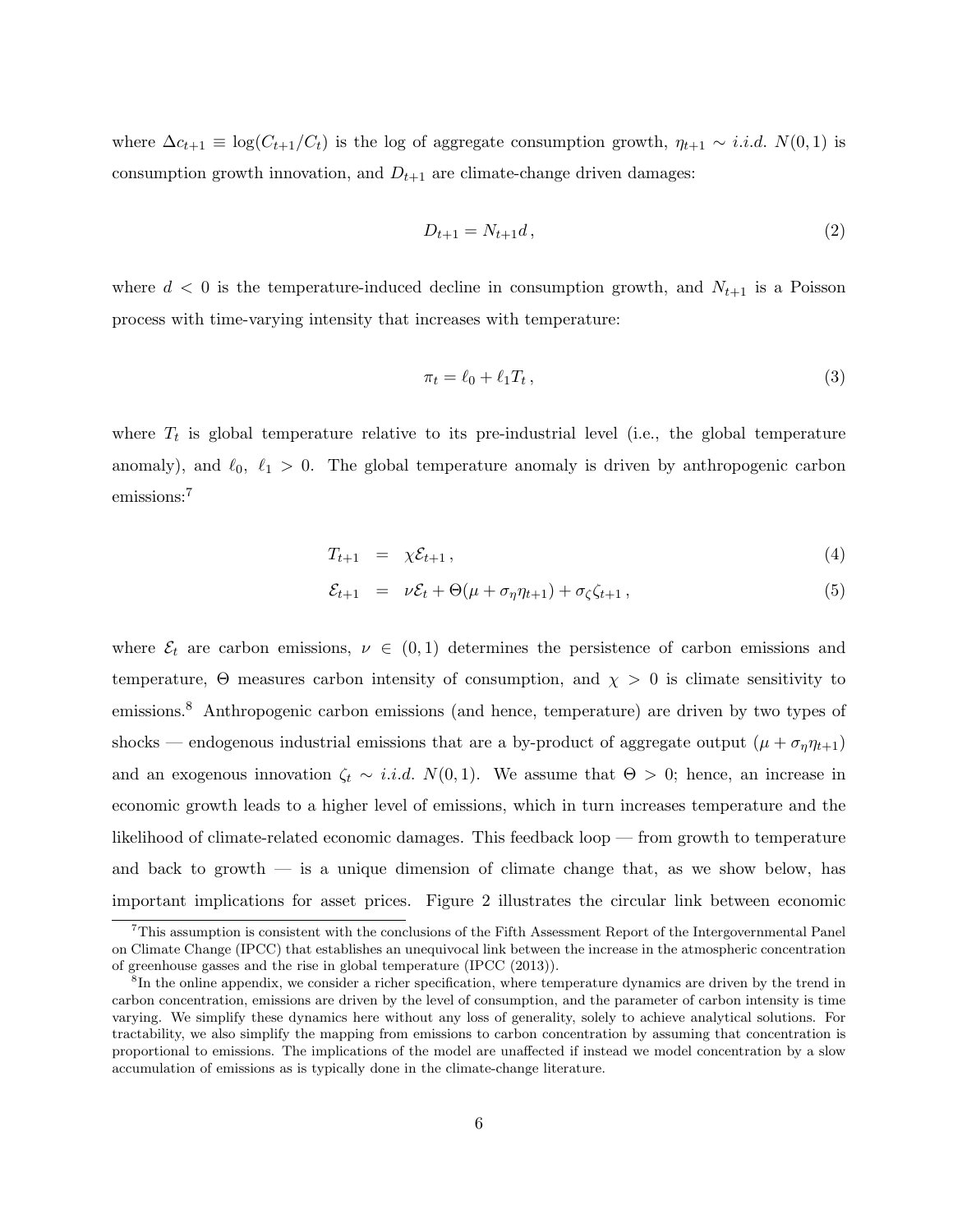output, emissions and climate change that is formalized in Equations  $(1)$ – $(5)$ .

Note that in our model, temperature fluctuations are a source of economic risk — an increase in temperature raises the likelihood of damages, which if realized, lead to a decline in economic growth. Further, because emission shocks have a persistent effect on temperature, an increase in current emissions increases temperature-related risks in the long run. In essence, temperature is a source of long-run risks in consumption — temperature variations induce a time-varying low-frequency component in the drift and tail of consumption growth.

Figure 3 illustrates the implications of global warming for the distribution of future consumption growth. In particular, it presents a side-by-side comparison of the distribution of the normalized consumption growth in the future when temperature anomaly reaches 2*◦*C and the corresponding distribution in the economy without climate change. Because temperature-driven damages represent tail risks, the distribution of future consumption growth is both negatively skewed and fat-tailed. As Figure 3 illustrates, a persistent increase in current temperature affects the distribution of future consumption by inducing long-run tail risks in consumption growth.

Note that the use of a disaster model specification is not critical in itself — as long as temperature fluctuations affect the distribution of future consumption growth (its level, volatility, skewness, or higher moments), they represent a long-run risk.

### **1.2 Preferences**

We consider a representative agent with recursive preferences as in Kreps and Porteus (1978), Epstein and Zin (1989), and Weil (1990). The time-*t* utility of lifetime consumption is given by the following recursion,

$$
U_t = \left\{ (1 - \delta) C_t^{1 - \frac{1}{\psi}} + \delta \left( \mathbb{E}_t \left[ U_{t+1}^{1 - \gamma} \right] \right)^{\frac{1 - \frac{1}{\psi}}{1 - \gamma}} \right\}^{\frac{1}{1 - \frac{1}{\psi}}},\tag{6}
$$

where  $U_{t+1}$  is the continuation value of a consumption plan starting in  $t+1$ ,  $\delta$  is the rate of time preference,  $\gamma$  is the coefficient of relative risk aversion, and  $\psi$  is the intertemporal elasticity of substitution (IES).

In contrast to the power-utility formulation that is commonly employed in the integrated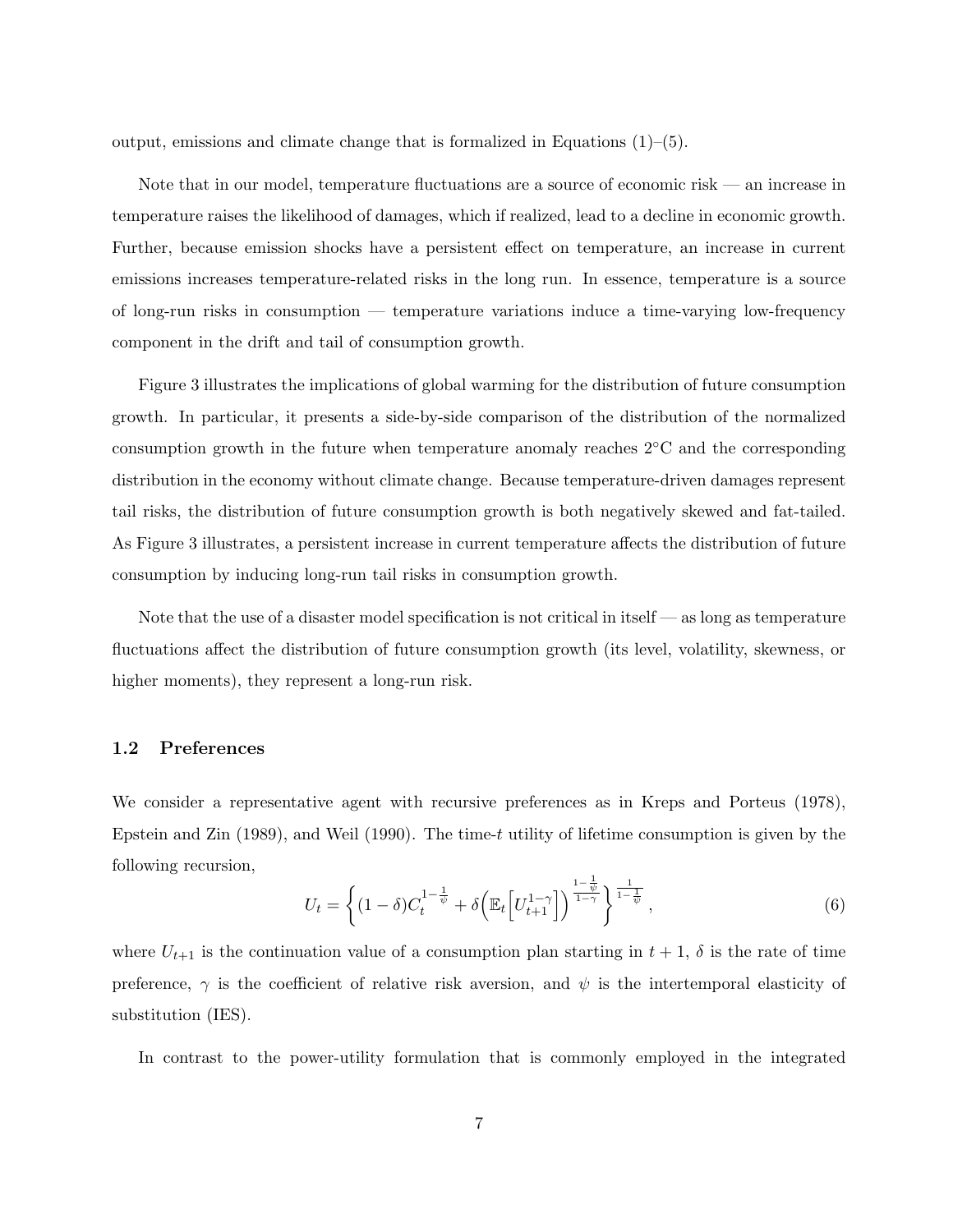assessment models of climate change, recursive preferences allow for a separation between willingness to substitute consumption over time and across different states of nature (i.e.,  $\gamma \neq \psi$ ). Recursive preferences, specifically preferences for early resolution of uncertainty that arise when risk aversion exceeds the reciprocal of IES ( $\gamma > \frac{1}{\psi}$ ) are commonly used in the macro-finance literature because, as shown, they are able to account for the joint dynamics of aggregate cash flows and equity prices and provide a resolution of the well-known risk-free rate, equity premium and volatility puzzles (Bansal and Yaron (2004)). Note that under a preference for early resolution of uncertainty, agents are concerned about variations in future growth and uncertainty, particularly those that persist in the long run, which climate-change risks represent. Bansal, Kiku, and Ochoa (2019), Daniel, Litterman, and Wagner (2019), and Cai and Lontzek (2018) explore the implications of risk preferences for the social cost of carbon and optimal abatement policies.

The log of the intertemporal marginal rate of substitution (IMRS), which determines asset prices through the Euler condition, is given by:

$$
m_{t+1} = \theta \log \delta - \frac{\theta}{\psi} \Delta c_{t+1} + (\theta - 1)r_{c,t+1},\tag{7}
$$

where  $r_{c,t+1}$  is the endogenous return on wealth, and  $\theta = \frac{1-\gamma}{1-1}$  $\frac{1-\gamma}{1-\frac{1}{\psi}}$ . Note that if  $\gamma = \frac{1}{\psi}$  $\frac{1}{\psi}$ , then  $\theta = 1$ and the IMRS reduces to the one implied by the standard constant relative risk aversion (CRRA) specification.

The maximized life-time utility in this setting is proportional to the wealth-consumption ratio provided that  $\psi \neq 1$ . Specifically, the value function normalized by current consumption is given by:

$$
\frac{U_t}{C_t} = \left[ (1 - \delta) Z_t \right]^{\frac{\psi}{\psi - 1}},\tag{8}
$$

where  $Z_t \equiv \frac{W_t}{C_t}$  $\frac{W_t}{C_t}$  is the aggregate wealth-consumption ratio.<sup>9</sup> Note that aggregate valuation,  $Z_t$ , is the (normalized) present value of current and future consumption, and hence, it reflects agents' expectations about future expected growth, uncertainty, and tail risks that are driven by climate change.

<sup>&</sup>lt;sup>9</sup>If IES equals one, the wealth-consumption ratio is constant and the normalized value function is determined recursively.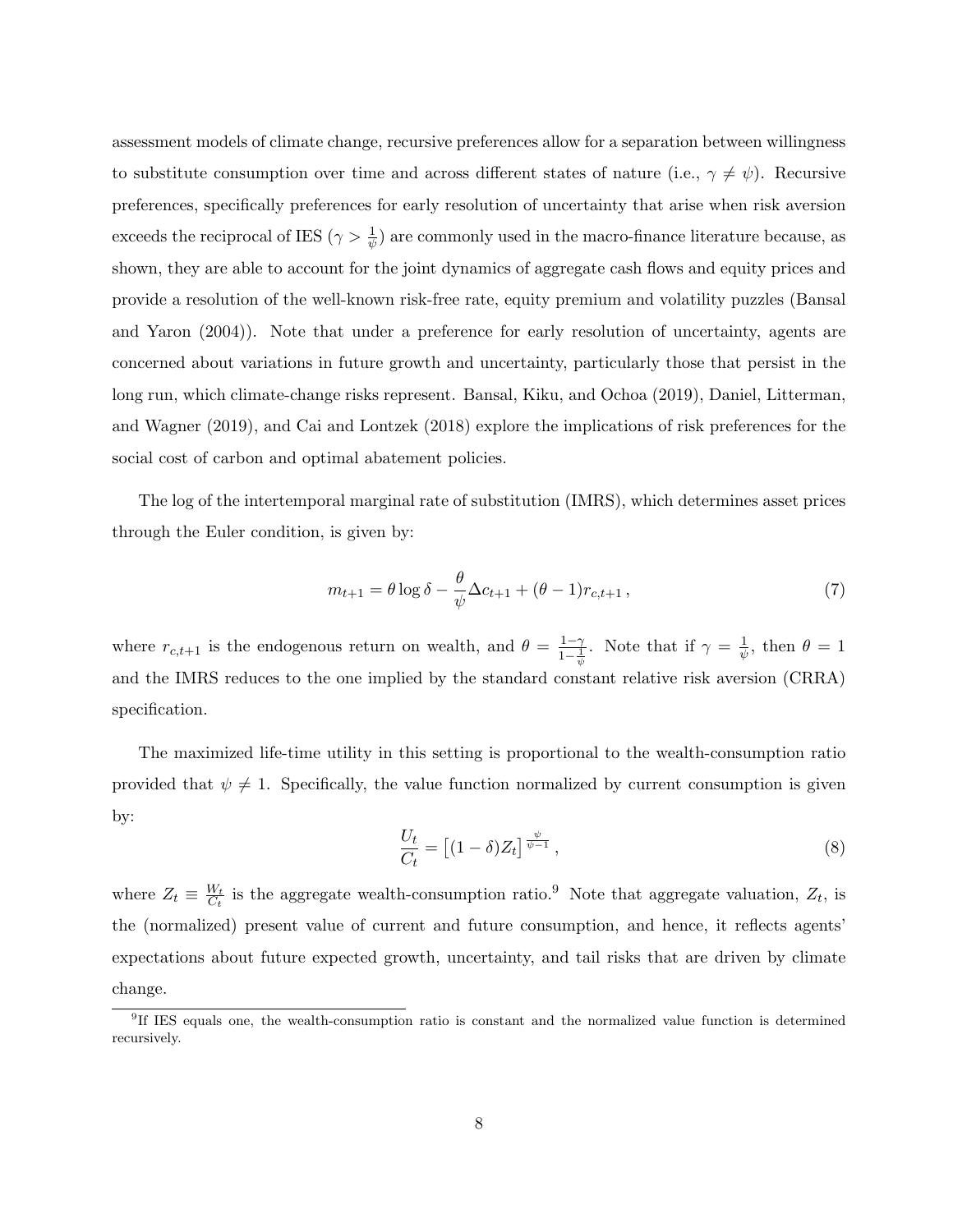#### **1.3 Long-Run Temperature Risks and Short-Run Risk-Return Tradeoff**

We solve for the equilibrium dynamics of the wealth-consumption ratio,  $Z_t$ , by exploiting the Euler equation and the log-linear approximation of the wealth return following the approach of Bansal, Kiku, and Yaron (2016). As shown in Appendix A, the analytical solution for the log of the wealth-consumption ratio is given by:

$$
z_t = A_0 + A_1 T_t \t\t(9)
$$

where  $z_t \equiv \log Z_t$ , and the sensitivity of the wealth-consumption ratio to temperature is given by:

$$
A_1 = \frac{\frac{1}{\psi} - 1}{\gamma - 1} \Phi,
$$
\n<sup>(10)</sup>

where  $\Phi =$  $\ell_1\left(e^{(1-\gamma)d}-1\right)$  $\frac{1}{\kappa_1 - \nu}$ , and  $\kappa_1 > 1$  is determined endogenously by the mean of the wealth-consumption ratio. Note that for values of risk aversion greater than one ( $\gamma > 1$ ), the term  $\Phi$  is always positive. Consequently, the (semi) elasticity of the wealth-consumption ratio to temperature is determined by the magnitude of the IES. In particular, when the representative agent has a preference for early resolution of uncertainty, namely  $\gamma > \frac{1}{\psi}$ , the wealth-consumption ratio declines with temperature. In contrast, in the standard power-utility specification, when  $\frac{1}{\psi} = \gamma$ , the wealth-consumption ratio responds positively to temperature fluctuations.

We use the solution for *z<sup>t</sup>* to obtain the expression for the IMRS or the stochastic discount factor (SDF). The innovation into the SDF conditional on time-*t* information is given by,

$$
m_{t+1} - \mathbb{E}_t[m_{t+1}] = -\lambda_{\eta}\sigma_{\eta}\eta_{t+1} - \lambda_{\zeta}\sigma_{\zeta}\zeta_{t+1} - \lambda_D(N_{t+1} - \pi_t), \qquad (11)
$$

where

$$
\lambda_{\eta} = \gamma + (1 - \theta)\chi \Theta A_1 \tag{12}
$$

$$
\lambda_{\zeta} = (1 - \theta) \chi A_1 \tag{13}
$$

$$
\lambda_D = \gamma d \tag{14}
$$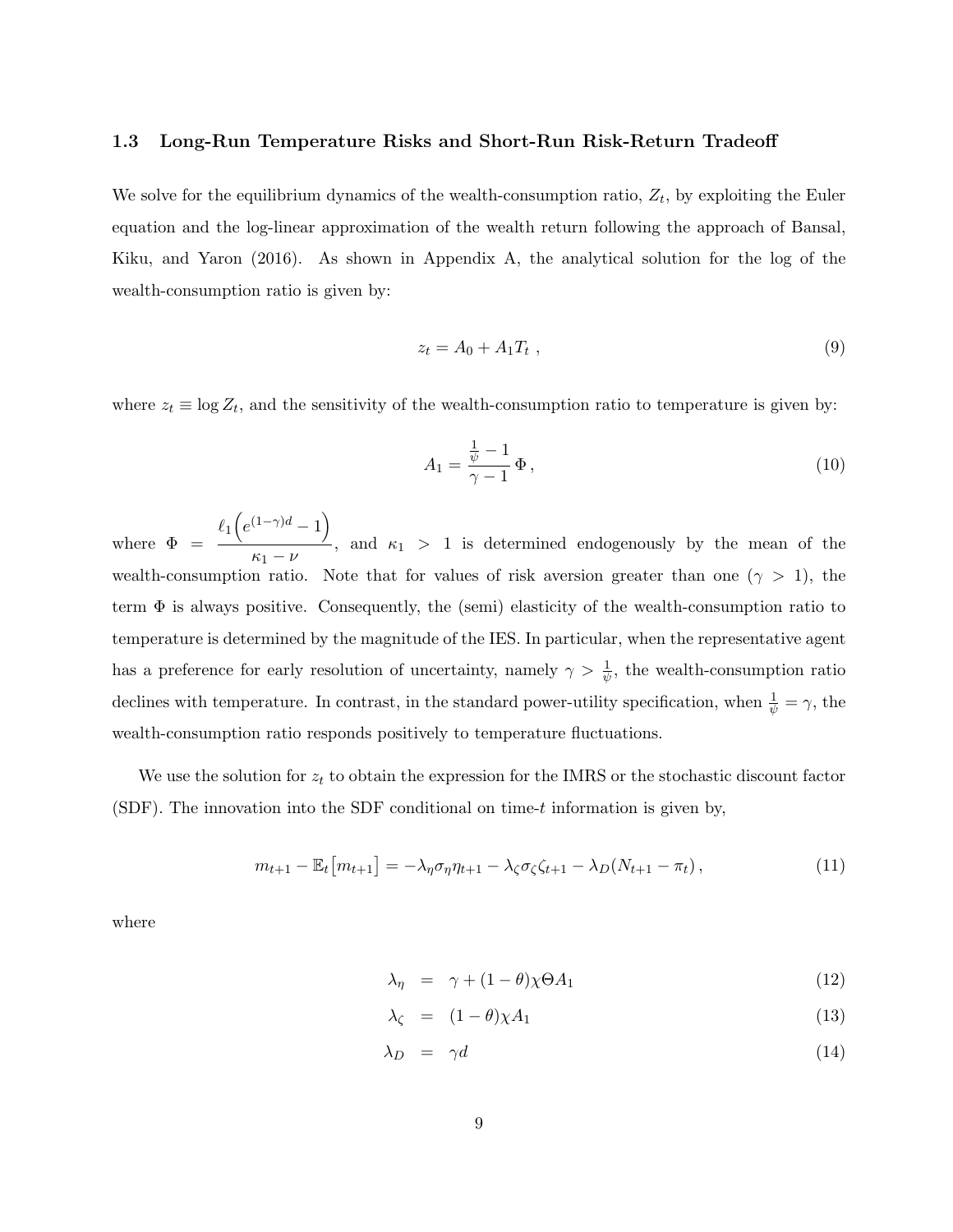Notice three effects of temperature risks. First, different from the standard consumption-based CAPM (C-CAPM), where  $\lambda_{\eta} = \gamma$ , the SDF exposure to consumption growth shocks is altered by  $(1 - \theta)\chi\Theta A_1$ . This is due to endogenous temperature variations driven by economic growth. Recall that consumption growth raises temperature, which in turn, feeds back into the economy by propagating damages. Note that under a preference for early resolution of uncertainty,  $(1 - \theta)\chi\Theta A_1 < 0$ ; thus, the impact of growth shocks on marginal utility is partially offset by the feedback effect of temperature. Intuitively, a positive consumption growth shock carries mixed signals  $-$  it is good news in the short run (as in the standard C-CAPM) but simultaneously, it is bad news in the long run because an increase in economic growth raises industrial carbon emissions and temperature and, hence, the likelihood of future damages. Effectively, in Equation (12),  $\gamma > 0$ represents the price of short-run risk of growth, and (1*−θ*)*χ*Θ*A*<sup>1</sup> *<* 0 represents the price of long-run temperature variations endogenously driven by economic growth.

Second, exogenous temperature risks have a separate effect on the stochastic discount factor. Their impact is similar to that of endogenous variations — provided that  $\gamma > 1$  and  $\psi > 1$ , a positive exogenous innovation in temperature raises marginal utility and, thus, temperature risks carry a negative price. Third, temperature variations expose the economy to the risk of damages and amplify volatility of marginal utility. Note that under CRRA preferences,  $\theta = 1$  and the first two effects are absent — i.e., temperature variations (endogenous and exogenous) are not priced directly and they affect the SDF only indirectly through the damage channel.

It is important to re-iterate that under a preference for early resolution of uncertainty, an increase in temperature due to either endogenous or exogenous variations raises marginal utility. That is, high temperature is a bad state for the economy because, as discussed above, a persistent increase in current temperature amplifies consumption growth risks in the long run. Note that the response of marginal utility to temperature variations is non-zero only if climate change has a non-trivial impact on the distribution of future consumption. If temperature does not affect the likelihood of future economic damages (i.e.,  $\ell_1 = 0$  in Equation (3)) or, more generally, if climate change has no effect on long-run economic growth, then  $A_1 = 0$  and temperature variations have no impact on marginal utility and, hence, they are not priced. In other words, temperature risks carry risk premia and affect asset valuations only if they affect on the distribution of future economic growth,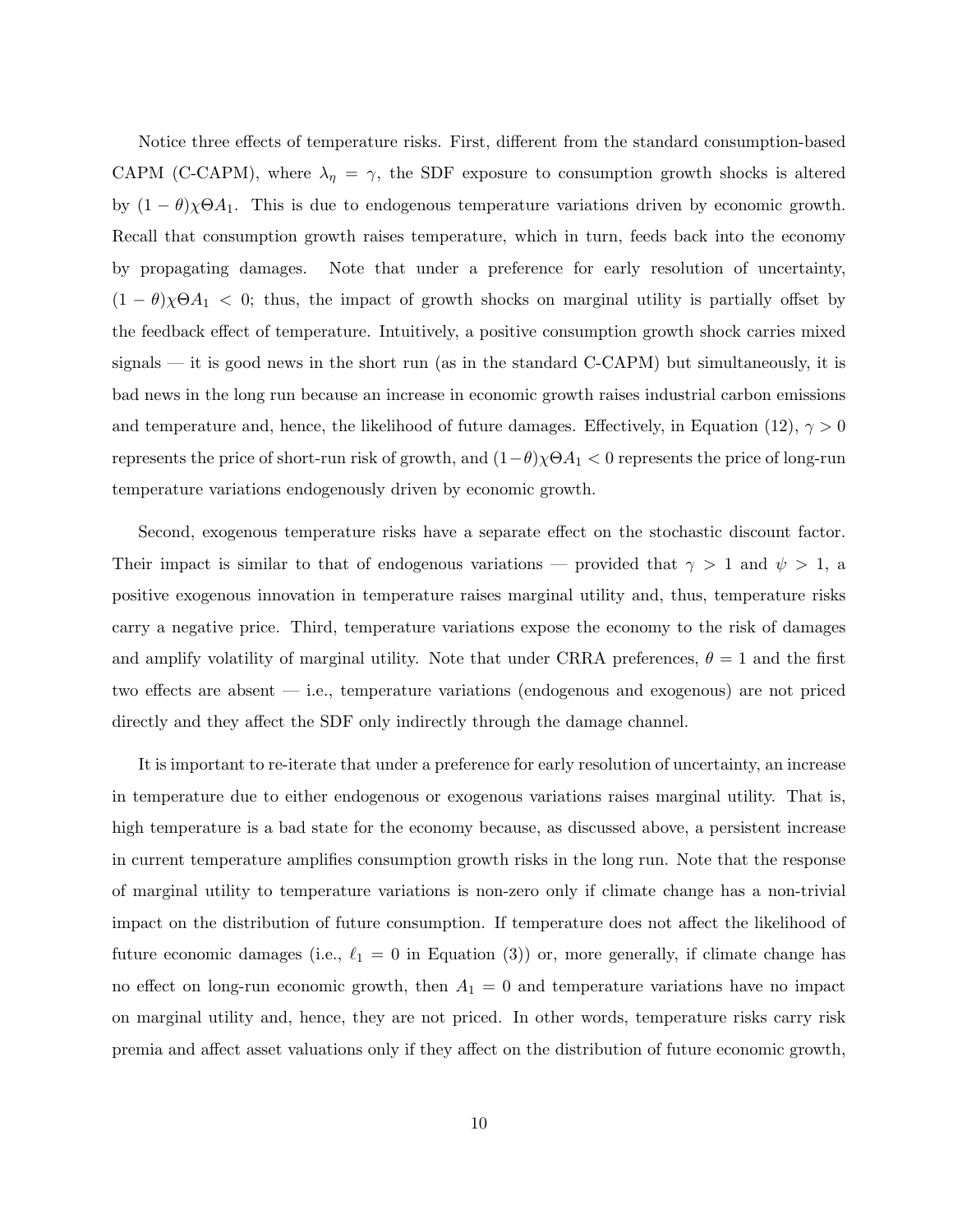i.e., if they manifest in long-run consumption risks.

The conditional risk premium of consumption claim is given by:

$$
\ln \mathbb{E}_{t} \left[ R_{c,t+1} \right] - r_{f,t} = \underbrace{(1 + \chi \Theta A_{1}) \left( \gamma + (1 - \theta) \chi \Theta A_{1} \right) \sigma_{\eta}^{2}}_{Growth\ Premium} + \underbrace{(1 - \theta) (A_{1} \chi \sigma_{\zeta})^{2}}_{Temp-Premium} + \underbrace{\gamma d^{2} (\ell_{0} + \ell_{1} T_{t})}_{Damage-Premium} . \tag{15}
$$

The first term is the risk premium for consumption growth variations. Once again notice that in addition to the C-CAPM-implied premium of  $\gamma \sigma_{\eta}^2$ , it incorporates the impact of endogenous temperature risks. The second and third terms represent premia for exogenous temperature variations and temperature-induced damage risks. As Equation (15) shows, risk premia rise with temperature — higher temperature makes damages more likely and, hence, leads to an increase in risk premia. Also, while the damage risk premium is invariant to preferences for the timing of resolution of uncertainty, the temperature risk premium is not. When  $\gamma > 1$  and  $\psi > 1$ , temperature risks carry positive risk premia, whereas under CRRA preferences, the temperature risk premium is zero. Because temperature fluctuations are persistent, an increase in carbon emissions increases risk of damages in the long run by rising volatility of future consumption and making its distribution more negatively skewed and leptokurtic. Under a preference for early resolution of uncertainty, agents have significant concerns about risks that persist and affect the economy long term and, therefore, they demand positive compensation for exposure to temperature risks. That is, investors' concerns about long-run consequences of climate change determine the short-run risk-return tradeoff. Such long-run concerns are absent under power utility and so is the temperature risk premium.<sup>10</sup>

The impact of temperature on discount rates is also very different under the two preference specifications. Under a preference for early resolution of uncertainty, future discount rates increase due to the increase in risk premia, and consequently, asset valuations decline with temperature. However, under power utility with  $\gamma > 1$ , rising temperature lowers future discount rates because the increase in risk premia is dominated by a simultaneous decline in the risk-free rate leading to a positive temperature elasticity of asset prices.<sup>11</sup>

<sup>&</sup>lt;sup>10</sup>Under power utility, temperature risks still contribute to risk premia through their immediate impact on consumption damages but temperature variations do not receive a separate premium for their long-run effect on the economy.

<sup>&</sup>lt;sup>11</sup>The solutions for the risk-free rate and the return on wealth are provided in Appendix A.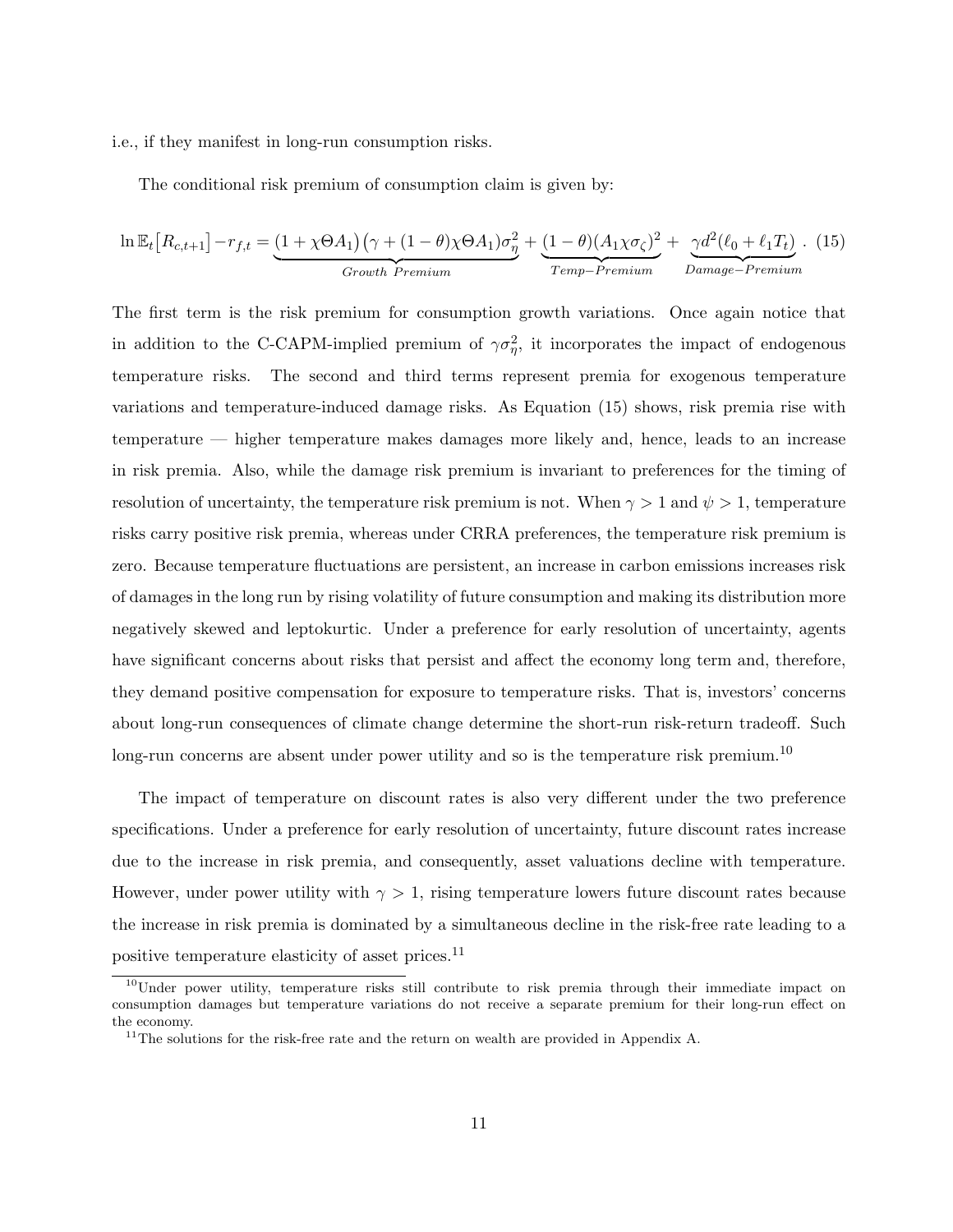From the econometric perspective, Equations  $(11)$ – $(15)$  emphasize the importance of controlling for economic growth in measuring the impact of temperature risks and their premia. Under a preference for early resolution of uncertainty, an increase in temperature, either endogenous or exogenous, rises marginal utility. However, the adverse effect of endogenous temperature variations is confounded by the positive effect of economic growth. Therefore, in order to correctly identify the distinct negative impact of temperature, it is critical to control for the countervailing impact of growth variations. Similarly, omitting growth controls may lead to biases in the estimate of the temperature risk premium.

In our feedback model of climate change, when consumption rises so does temperature, which raises the likelihood of climate-change induced damages. Hence, on the margin, a climate abatement policy that mitigates emissions will have a larger benefit in high consumption states.<sup>12</sup> Clearly, any abatement actions that lower the probability of damages will lower the climate-change risk premium. Indeed, along the future path of the economy, if abatement policies succeed in mitigating climate risks, then the climate-change risk premium could decline.<sup>13</sup> Our focus is on understanding the impact of rising temperature on asset prices that reflect capital market expectations about the future, including the anticipated effects of future abatement efforts.

#### **1.4 Long-Run Temperature Risks and the Cross-Sectional Risk-Return Tradeoff**

Our empirical identification of the economic impact of climate change exploits the cross-sectional variation in temperature exposure. What is the source of this cross-sectional variation? Assets differ in exposure of their dividends to macroeconomic growth risks (i.e., consumption risks). Because climate change affects consumption dynamics, assets that are highly exposed to consumption growth risks are consequently highly affected by climate-change risks. We formalize this intuition below. In particular, we show that cross-sectional differences in consumption risks in assets' dividends translate into cross-sectional differences in temperature risks in assets' returns.

Consider a cross-section of equity securities, indexed by *i*, that feature heterogenous exposure

 $12$ In the language of Dietz, Gollier, and Kessler (2018), the climate sensitivity of abatement benefits with respect to consumption is positive.

 $^{13}$ Giglio, Maggiori, Rao, Stroebel, and Weber (2015) seem to argue that the climate risk reflected in really long horizon real-estate discount may be reflecting the abatements that may come about in the future.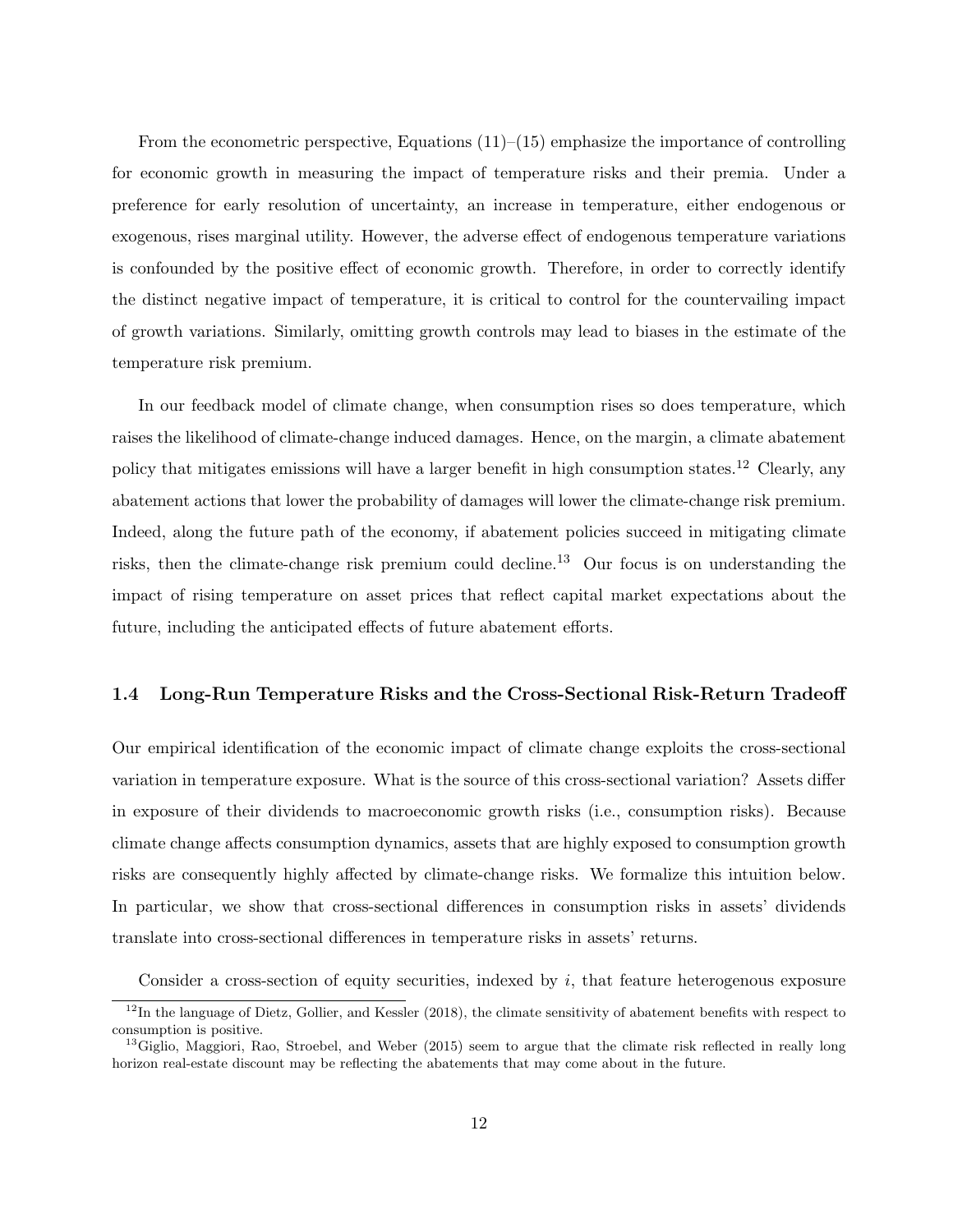to consumption risks:

$$
\Delta d_{i,t+1} = \varphi_i \Delta c_{t+1} + \sigma_i u_{i,t+1} \tag{16}
$$

$$
= \varphi_i(\mu + \sigma_\eta \eta_{t+1} + D_{t+1}) + \sigma_i u_{i,t+1}, \qquad (17)
$$

where  $\varphi_i$  is the measure of long-run risk in dividends, which we refer to as dividend beta, and  $u_{i,t+1} \sim i.i.d. N(0,1)$  is the asset-specific dividend shock. From the Euler equation, it follows that the risk premium of asset *i* is given by:

$$
\ln \mathbb{E}_t \big[ R_{i,t+1} \big] - r_{f,t} \ = \ \beta_{i,\eta} \lambda_{\eta} \sigma_{\eta}^2 \ + \ \beta_{i,\zeta} \lambda_{\zeta} \sigma_{\zeta}^2 \ + \ \beta_{i,D} \lambda_D (\ell_0 + \ell_1 T_t) \,, \tag{18}
$$

where asset exposure to the three sources of risks (i.e., beta) is given by:

$$
\beta_{i,\eta} = \varphi_i + \kappa_{i,1} \chi \Theta B_{i,1}, \qquad (19)
$$

$$
\beta_{i,\zeta} = \kappa_{i,1} \chi B_{i,1} \,, \tag{20}
$$

$$
\beta_{i,D} = \varphi_i d, \qquad (21)
$$

where  $\kappa_{i,1}$  < 1 is the constant of log-linearizaion, and  $B_{i,1}$  is the (semi) elasticity of the price-dividend ratio of asset *i* to temperature fluctuations that is derived in Appendix A. Note that  $B_{i,1}$  is the asset-specific counterpart to  $A_1$ , which measures temperature (semi) elasticity of aggregate wealth. As Equation (19) shows, return exposure to consumption growth risks is determined by dividend beta  $\varphi_i$  (as in a standard consumption-based framework) and, in addition, by  $\kappa_{i,1}\chi\Theta B_{i,1}$  that accounts for exposure to endogenous temperature variations. Return exposure to exogenous temperature risks is measured by  $\beta_{i,\zeta}$  and we refer to it as the temperature beta of asset *i*. The cross-sectional variation in temperature beta is determined by the cross-sectional dispersion in temperature elasticity that declines in dividend beta:  $\frac{\partial B_{i,1}}{\partial \varphi_i} < 0$ , as shown in the appendix.

The cross-sectional variation in temperature elasticity  $(B_{i,1})$  is illustrated in Figure 4. The figure is constructed from a model calibration based on a preference for early resolution of uncertainty and is designed to roughly match the dynamics of annual consumption and temperature. As the figure shows, while the relationship between dividend betas and temperature elasticities is non-linear,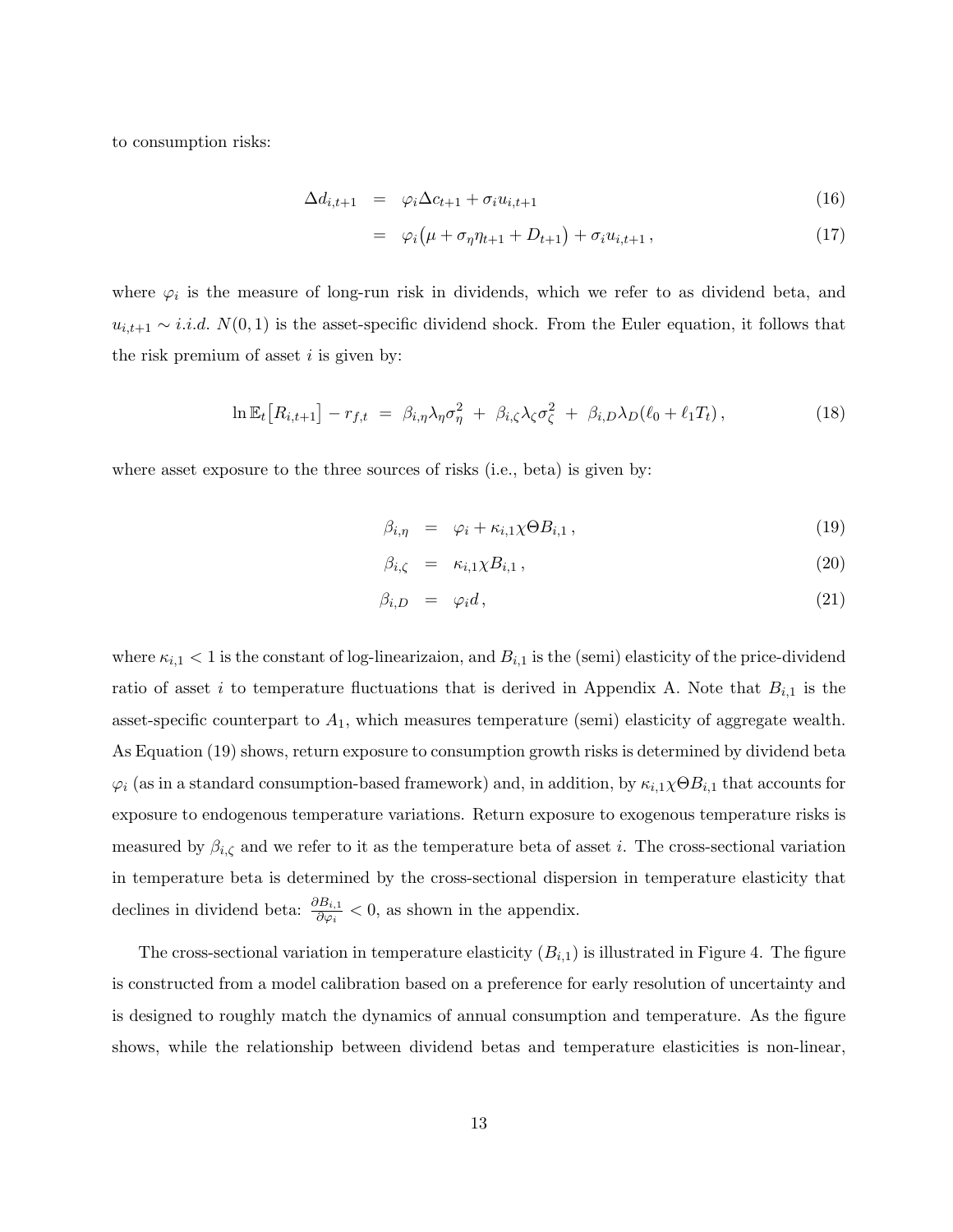it is strongly negative. Similarly, temperature betas are inversely related to dividend betas, i.e.,  $Corr(\beta_{i,\zeta},\varphi_i) \ll 0$ . Assets that have a negative or relatively low dividend beta have positive temperature elasticity and temperature beta. Such assets provide insurance against temperature risks — they pay off in bad times of high temperature. In contrast, assets that feature high dividend exposure have negative temperature elasticity and temperature beta — these assets are highly sensitive to damage risks, consequently, when temperature rises and the likelihood of economic damages increases, their prices and returns fall. Recall that when  $\gamma > 1$  and  $\psi > 1$ , the price of temperature risk is negative; thus, negative temperature beta assets carry a positive temperature risk premium.

To summarize, because temperature risks affect the economy through their impact on future growth, the cross-sectional variation in temperature risks is governed by the cross-sectional variation in consumption risks — the higher the dividend beta is, the higher (more negative) the temperature beta is. Our model's falsifiable prediction is that these two relatively independent measures of risks in the cross section, dividend beta and temperature beta, should be negatively correlated if temperature is a source of future macroeconomic risk.

### **2 Temperature and Asset Prices: Empirical Evidence**

The analysis of the climate change economy in Section 1 shows that forward-looking equity prices reflect expectations about the impact of rising temperature on the macroeconomy. A risk-averse investor with preferences for early resolution of uncertainty experiences a decline in wealth when temperature rises and requires a positive premium for assets that covary negatively with temperature. Furthermore, even if the most significant effects of rising temperature have not yet been realized, the anticipated impact of global warming on the future economy is embedded in current asset prices and returns.

Motivated by these implications, we exploit capital market data to quantify the economic cost of persistent variations in temperature. In contrast to the empirical economic literature that measures the impact of global warming on the macroeconomy by looking at the historical (backward-looking) relationship between temperature and national income (eg., Nordhaus (2006), Dell, Jones, and Olken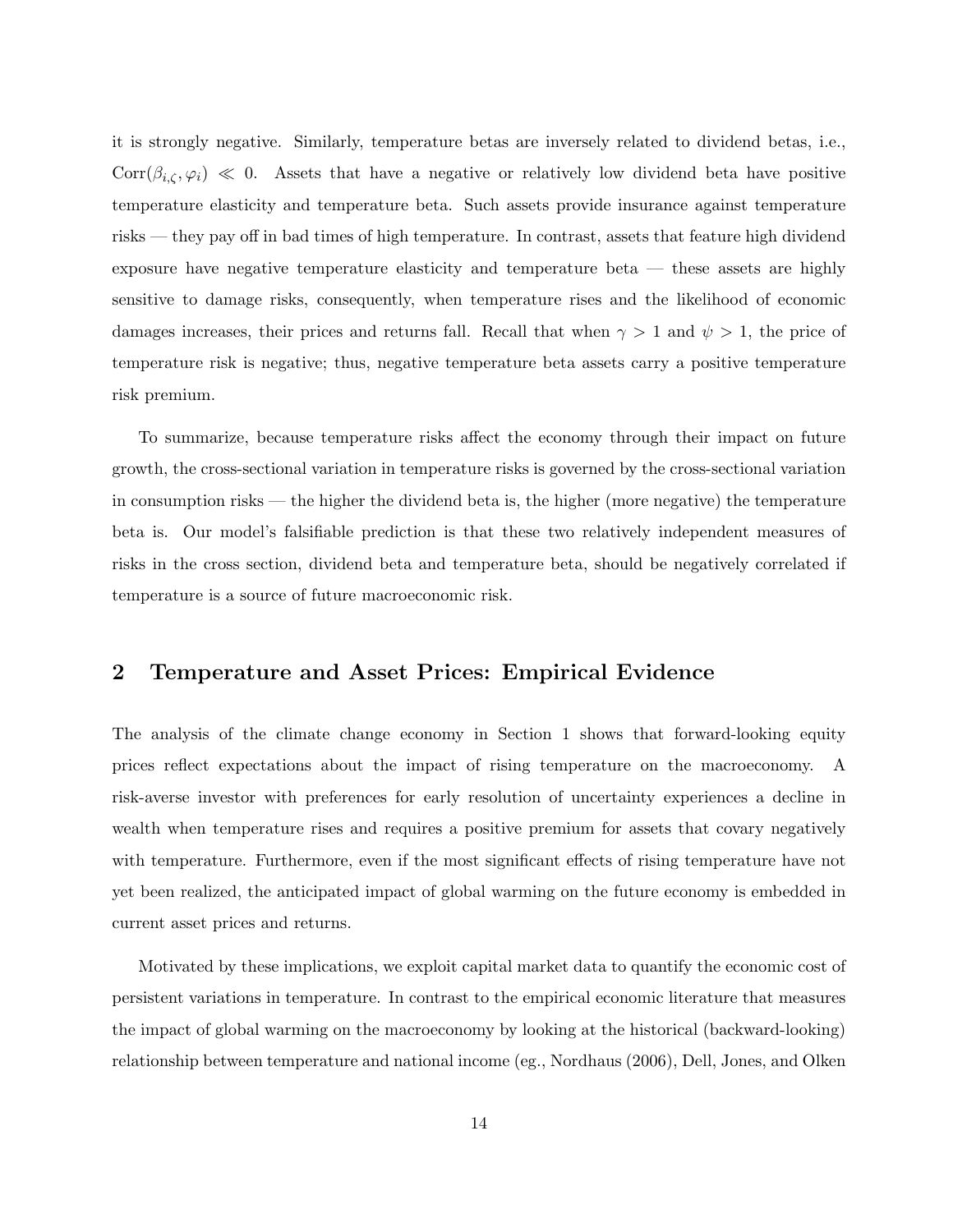(2012)), our approach relies on forward-looking information from capital markets — information that may not be captured by income measures.

#### **2.1 Data**

We obtain time series of temperature for the U.S. from 1970 through 2016.<sup>14</sup> Figure 5 displays the annual average temperature in the U.S. along with its five-year moving average trend. While there are large fluctuations in temperature year-over-year, the long-run trend is unambiguously increasing. Since 1970, there has been an increase in temperature of about 1.5*◦*C.

Guided by the intuition of our model economy, in our empirical analysis of the U.S. capital markets, we exploit portfolios that are known to feature robustly different exposure to persistent macroeconomic growth risks, in particular, we use ten portfolios sorted on book equity to market equity ratio (BM). As documented in Bansal, Dittmar, and Lundblad (2005), and Hansen, Heaton, and Li (2008), high BM stocks have much higher sensitivity to long-run growth risks relative to low BM stocks. We exploit the well-established measurable differences in long-run growth risks across BM portfolios to test our hypothesis that climate change affects the economy through the long-run growth-risk channel. In addition to the benchmark book-to-market portfolios, in the robustness section, we also consider portfolios double sorted on book-to-market ratio and market capitalization.<sup>15</sup> For each equity portfolio, we collect data on its price to dividend ratio (valuation ratio) and returns. A more detailed description of the data is provided in Appendix B.

Our main focus is on the economic implications of long-run variations in temperature that are associated with global warming rather than short-run variations that represent fluctuations in weather. The low-frequency component in temperature can be extracted by taking a trailing average of temperature. However, as Figure 5 shows, long-horizon moving-averages of temperature reflect global warming and, hence, feature trending behavior. To avoid econometric issues that might arise due to trending dynamics, in our empirical work we focus on long-run shifts (shocks) in temperature

<sup>&</sup>lt;sup>14</sup>We choose to start the sample in 1970 because beginning in the 1970s, there was a major increase in social concern about environmental problems. For example, in the early 1970s, the U.S. and other developed countries established national-level environmental agencies, and international environmental agreements led to the creation of the UN Environment Programme.

<sup>15</sup>We thank Kenneth R. French for making these and other portfolio data available online at http://mba.tuck.dartmouth.edu/pages/faculty/ken.french/data library.html.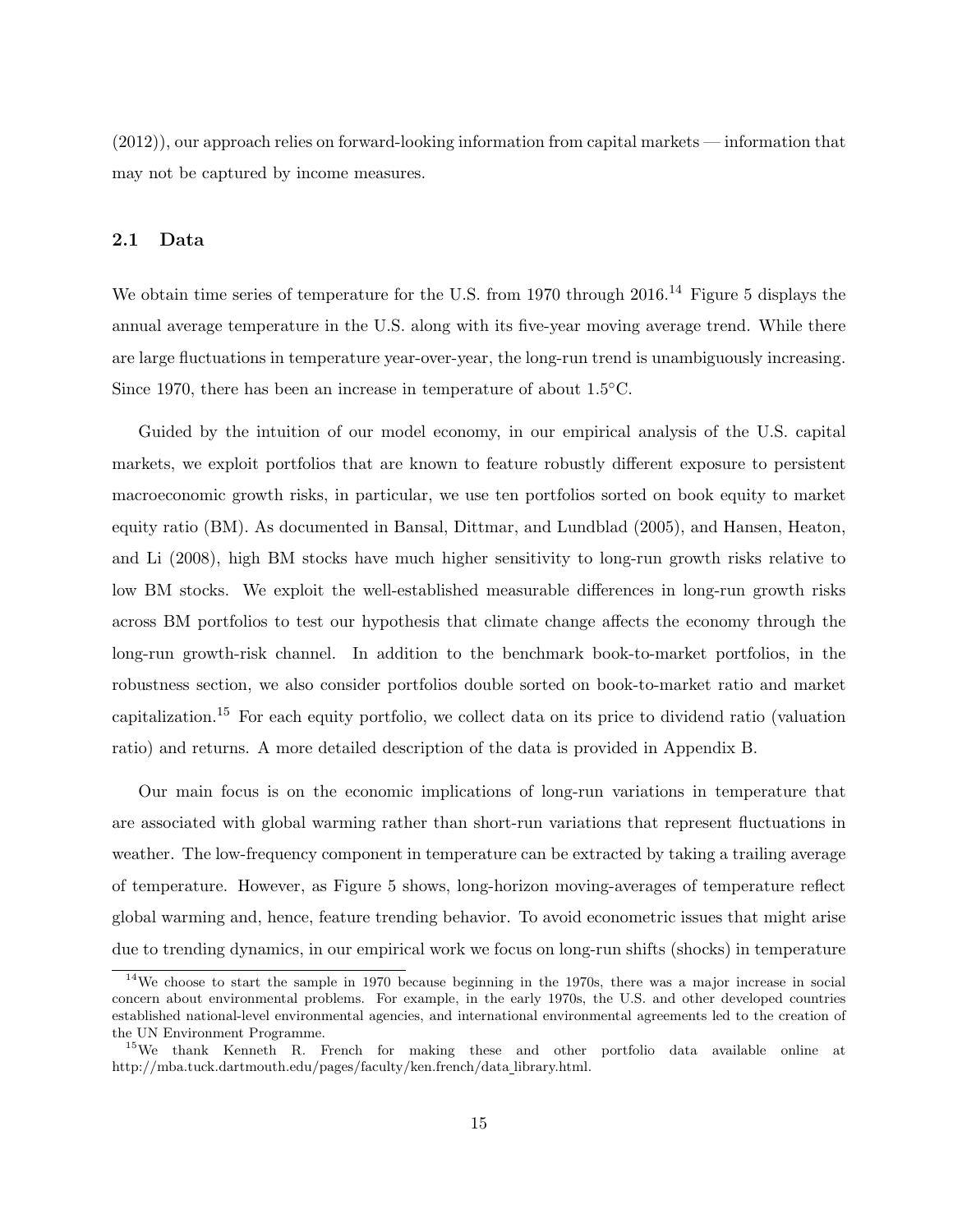that we measure by the difference in temperature at different frequencies. To explore and highlight any differences between short- and long-run temperature shocks, we consider different horizons, *K*'s, ranging from one to five years. Let  $T_t$  denote annual temperature; when  $K = 1$ ,  $\Delta_1 T \equiv \Delta T$ corresponds to annual (short-run) fluctuations in weather; when  $K \gg 1$ ,  $\Delta_K T \equiv T_t - T_{t-K}$ represents long-run temperature risks that corresponds to global warming. The standard deviation of temperature shocks per unit of time at the one-, three-, and five-year horizon is 0*.*57, 0*.*20, and 0*.*12, respectively. In essence, by averaging temperature variations over time, we filter out short-run fluctuations and isolate the low-frequency component in temperature (i.e., temperature trend).<sup>16</sup> Because the post 1970 sample is relatively short, the number of independent observations shrinks rapidly with the horizon. For this reason, we do not consider horizons beyond five years.

#### **2.2 Temperature and Long-Run Growth Risks**

We measure temperature risk in equity returns (i.e., temperature beta) by their exposure to temperature variations. Specifically, for each BM portfolio we run the following regression,

$$
R_{i,K,t}^{e} = a_i + \beta_{i,T} \,\Delta_K T_t + \beta_{i,m} R_{m,K,t}^{e} + \beta_{i,c} \Delta_K c_t + u_{i,K,t} \,, \tag{22}
$$

where  $R^e_{i,K,t}$  is the *K*-period cumulative excess return of portfolio *i*,  $\Delta_K T_t$  is the *K*-year change in temperature,  $R_{m,K,t}^e$  is the cumulative excess return of the aggregate market portfolio, and  $\Delta_K c_t$  is the cumulative log growth of aggregate consumption.<sup>17</sup> To facilitate the comparison across various horizons, in this and other regressions, temperature series are normalized to have zero mean and unit standard deviation. Our controls for sources of risk other than temperature are motivated by our model economy and, more generally, by the consumption-based CAPM of Sharpe (1964), Lucas (1978), and Breeden (1979).

The five-year temperature betas are reported in Table I. Note first that on average, temperature beta is negative. Further, high BM portfolios (the top two portfolios) have significantly negative exposure to temperature risks, that is, they tend to perform poorly when temperature rises. In

<sup>&</sup>lt;sup>16</sup>Our evidence remains virtually unchanged if we use innovations in the long-run change of temperature instead of first differences. The advantage of using first differences is that they are observable and, thus, are not subject to estimation errors.

 $17$ To simplify the notation, we suppress the dependance of all regression coefficients on  $K$ .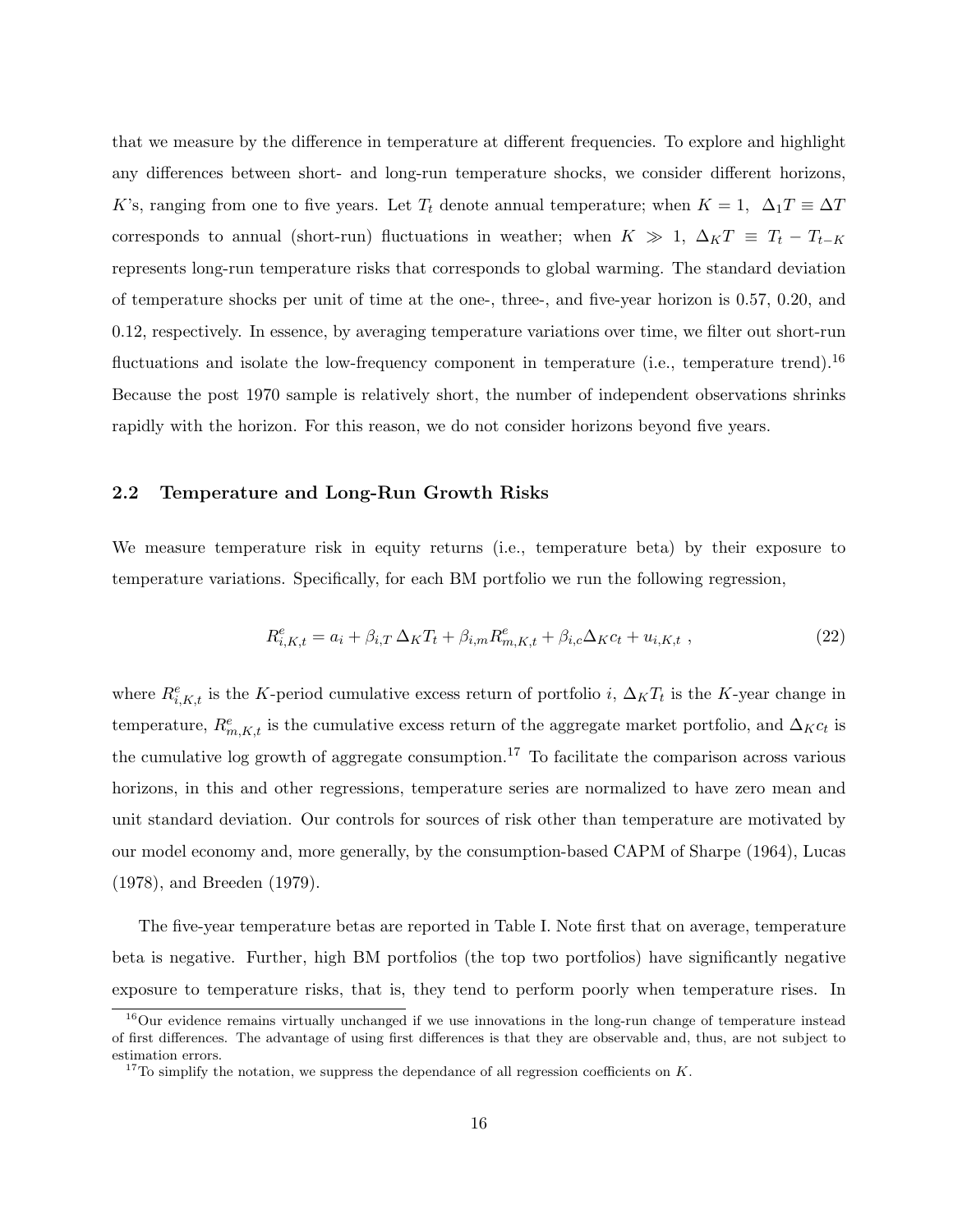contrast, low BM portfolios (the bottom two portfolios) feature positive temperature betas. A similar cross-sectional pattern holds when temperature fluctuations are measured at other frequencies across all horizons  $(K = 1, ..., 5)$ , temperature betas feature an almost monotonic decline across BM portfolios.

What drives the cross-sectional variation in temperature betas? Recall that high economic growth leads to climate change due to high carbon emissions and temperature, which in its turn magnifies economic risks in the future by raising the likelihood of future damages. Consequently, as discussed in Section 1.4, asset exposure to temperature risk is determined endogenously by asset's dividend exposure to macroeconomic risk (measured by dividend beta). High dividend beta reflects high low-frequency consumption risk and translates into high (negative) temperature elasticity and high (negative) temperature beta.

We explore the cross-sectional relationship between dividend and temperature betas in Table I. The dividend beta of each portfolio (*βi,LR*) is measured by regressing log level of portfolio dividends  $(d_{i,t})$  on the log-level of consumption  $(c_t)$ , specifically,<sup>18</sup>

$$
d_{i,t} = \bar{d}_i + \beta_{i,LR} c_t + w_{i,t} \,. \tag{23}
$$

Consistent with the evidence in Hansen, Heaton, and Li (2008), and Bansal, Dittmar, and Kiku (2009), we find that dividend betas increase with book-to-market characteristic. The estimated dividend beta of the high BM portfolio is 2.27 (SE=0.21) and that of the low BM portfolio is 0.38 (SE=0.15) that reflect significant differences in their exposure to low-frequency variations in consumption.<sup>19</sup> Importantly, notice that temperature betas mirror the cross-sectional pattern in dividend betas.

Figure 6 presents a scatter plot of five-year temperature betas against dividend betas for ten book-to-market portfolios. In the cross-section, temperature risk is strongly inversely related to long-run growth risk — the cross-sectional correlation between dividend beta and the return-based temperature beta, that is,  $corr(\beta_{i,LR}, \beta_{i,T})$ , is  $-65\%$ ,  $-88\%$ , and  $-79\%$  at the one-, three- and

<sup>&</sup>lt;sup>18</sup>Because establishing and estimating a cointegration relation requires a long span of data, we measure dividend betas using data from 1940 to 2016. The pre-1940 data are excluded due to zero dividend records.

<sup>&</sup>lt;sup>19</sup>The growth-based measure of long-run consumption risks in dividends as in Bansal, Dittmar, and Lundblad (2005), and Hansen, Heaton, and Li (2008) yields similar evidence and, therefore, is not reported.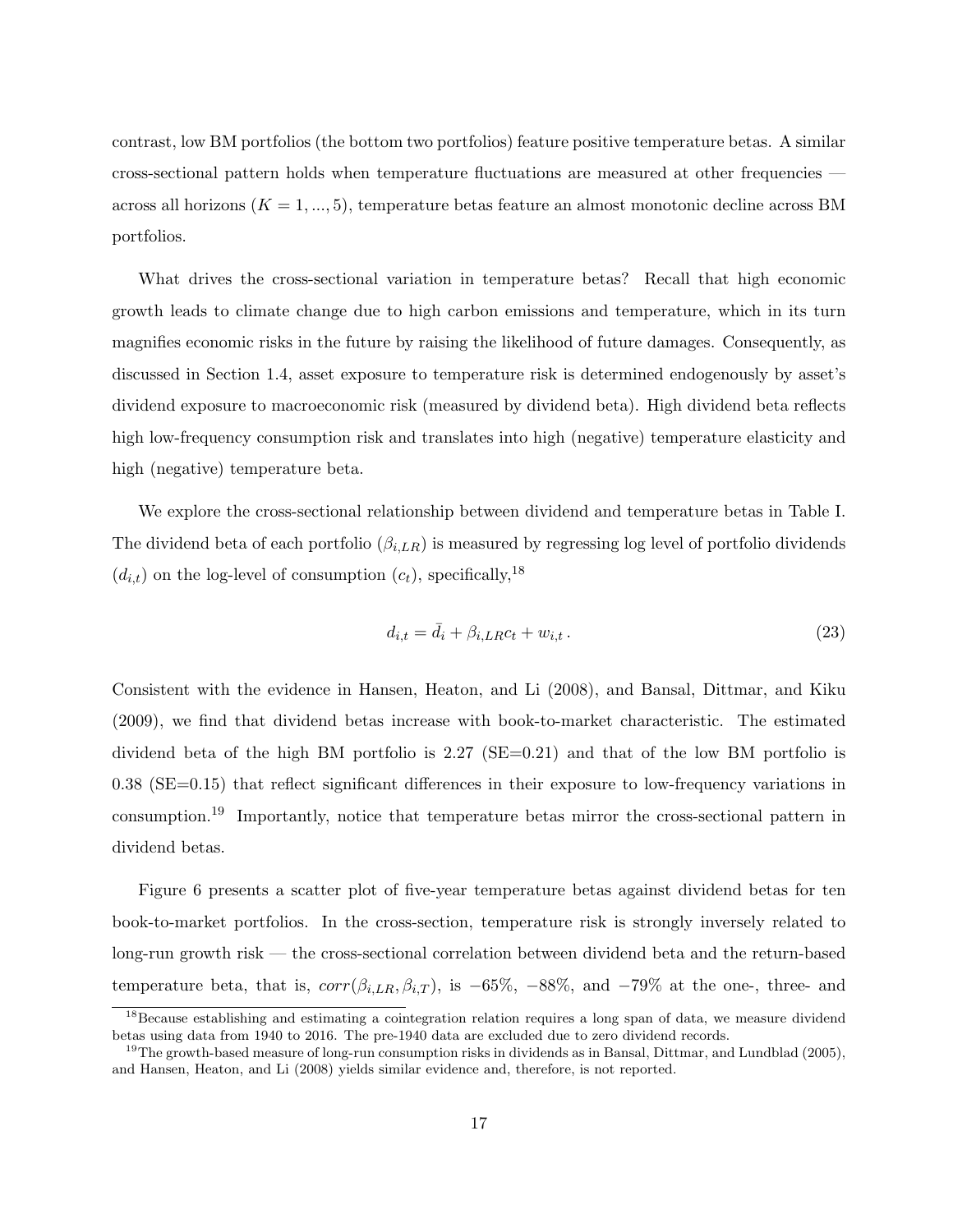five-year horizon, respectively. The significant negative correlation between dividend beta and temperature beta is consistent with the prediction of our model. Note also that temperature betas mirror variation in risk premia across assets — the cross-sectional correlation between the risk premium and temperature beta at one-, three-, and five-year horizon is *−*75%, *−*91% and *−*0*.*88%, respectively. The strong correlation of temperature betas with dividend betas and risk premia that we document suggests that temperature is a priced source of long-run macroeconomic risk.

#### **2.3 Temperature Elasticity of Equity Valuations**

The (semi) elasticity of equity prices to temperature variations provide important information about the welfare cost of carbon as we show below. To quantify the response of equity prices to temperature fluctuations we estimate the following panel regression specification,

$$
v_{i,t} = \bar{v}_i + \phi_K \,\Delta_K T_t + \varrho_i \, v_{i,t-1} + \alpha_i \, v_t + \varepsilon_{i,t} \,,\tag{24}
$$

where  $v_{i,t}$  is the log of the price-dividend ratio of portfolio  $i = 1, \ldots, N$ ,  $\bar{v}_i$  is a portfolio-specific fixed effect,  $\Delta_K T_t$  is the *K*-year change in U.S. temperature,  $v_t$  is the price-dividend ratio of the market portfolio, and  $\varepsilon_{i,t}$  is an error term. To capture heterogeneity across portfolios, we allow the estimated parameters on the lagged price-dividend ratio and on the market price-dividend ratio to vary with the portfolio's average book-to-market ratio  $(bm_i)$ , namely,  $\varrho_i = \varrho + \varrho_b b m_i$  and  $\alpha_i = \alpha + \alpha_b b m_i$ .

Table II shows the estimates of the (semi) elasticity of the price-dividend ratio to temperature variations,  $\phi_K$ , over one-, three- and five-year horizons.<sup>20</sup> T-statistics reported in parenthesis are based on standard errors clustered by portfolio and time using the Newey and West (1987) estimator with three lags.<sup>21</sup> Our results show that, on average, the price-dividend ratio falls when temperature rises and that the negative effect of persistent temperature fluctuations is statistically and economically significant. In particular, a standard deviation increase in temperature over three and five years leads to a decline in equity valuations by  $2.7\%$  (SE=1.29%) and  $3.7\%$  (SE=1.25%), respectively. Note that t-statistics tend to increase with the horizon suggesting that the impact of

 $20$ The panel regression is estimated by ordinary least squares; the weighted least squares estimates are similar in magnitude and their significance.

<sup>&</sup>lt;sup>21</sup>The robust standard errors that account for correlations across portfolios and time are constructed using the approach developed in Thompson (2011).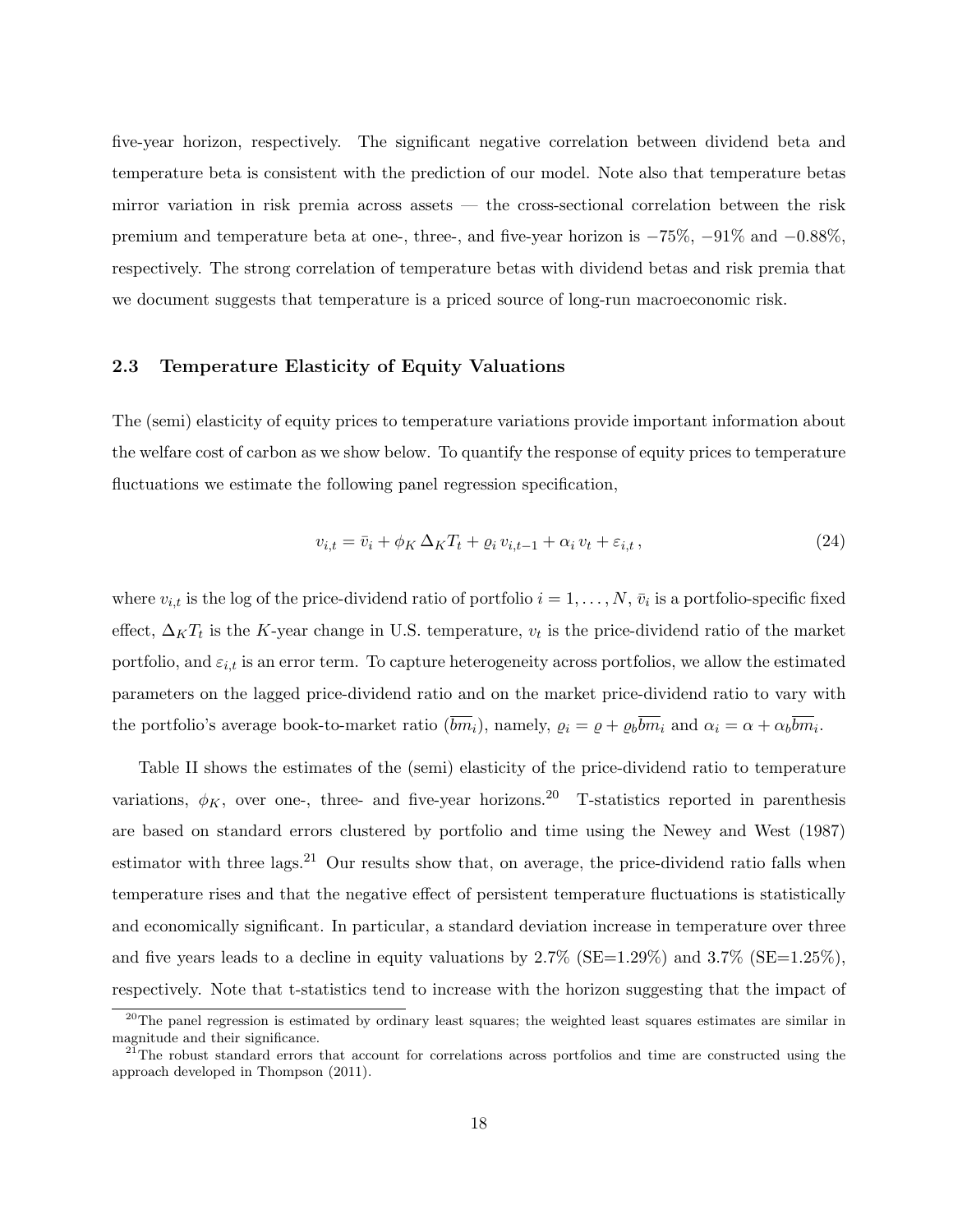temperature on equity valuations is more significant when temperature risks are measured at low frequencies that correspond to climate change.

To examine the cross-sectional variation in temperature exposure, we estimate temperature elasticities by running a similar regression separately for each portfolio, i.e.,

$$
v_{i,t} = \bar{v}_i + \phi_{i,K} \Delta_K T_t + \varrho_i v_{i,t-1} + \alpha_i v_t + \varepsilon_{i,t}.
$$
\n
$$
(25)
$$

where the regression coefficients are all asset specific. Table I that shows the estimated response of equity valuations to the five-year change in temperature reveals a strong cross-sectional variation in temperature elasticities. We find that temperature elasticities decline almost monotonically across portfolios: low book-to-market assets have a slightly positive (insignificant) exposure to temperature fluctuations whereas high book-to-market assets feature a significantly negative exposure. Also, consistent with the prediction of our model (see Equation (A.11) in the appendix), assets with high dividend betas have large negative elasticities to temperature risks. The cross-sectional correlation between dividend beta and five-year temperature elasticity is *−*0*.*58.

To further corroborate the cross-sectional implications of our theoretical framework, in Table III, we explicitly impose the model's restrictions on the cross-sectional variation in temperature elasticities. Specifically, we consider the following scaled panel regression specification:

$$
v_{i,t} = \bar{v}_i + (\phi_K \cdot \beta_{i,LR}) \Delta_K T_t + \varrho_i v_{i,t-1} + \alpha_i v_t + \varepsilon_{i,t}, \qquad (26)
$$

$$
\overline{\Delta d}_{i,t} = \mu_i + \beta_{i,LR} \overline{\Delta c}_t + w_{i,t}, \qquad (27)
$$

where temperature elasticities,  $(\phi_K \cdot \beta_{i,LR})$ , are forced to vary with consumption risks,  $\beta_{i,LR}$ . Table III shows the estimated scaled elasticities of equity valuations with respect to one-, three- and five-year variation in temperature.<sup>22</sup> If the cross-sectional variation in temperature elasticities were not related to the cross-sectional dispersion in dividend betas, the slope coefficient  $\phi_K$  in Equation (26) would be zero. Instead, we find that for low-frequency temperature fluctuations, the estimated coefficients are negative and statistically significant — that is, in the data, assets that are highly

<sup>&</sup>lt;sup>22</sup>Although the model-implied cross-sectional relationship between temperature risks and consumption risks is nonlinear, a linear approximation should provide a reasonably good approximation as Figure 4 shows.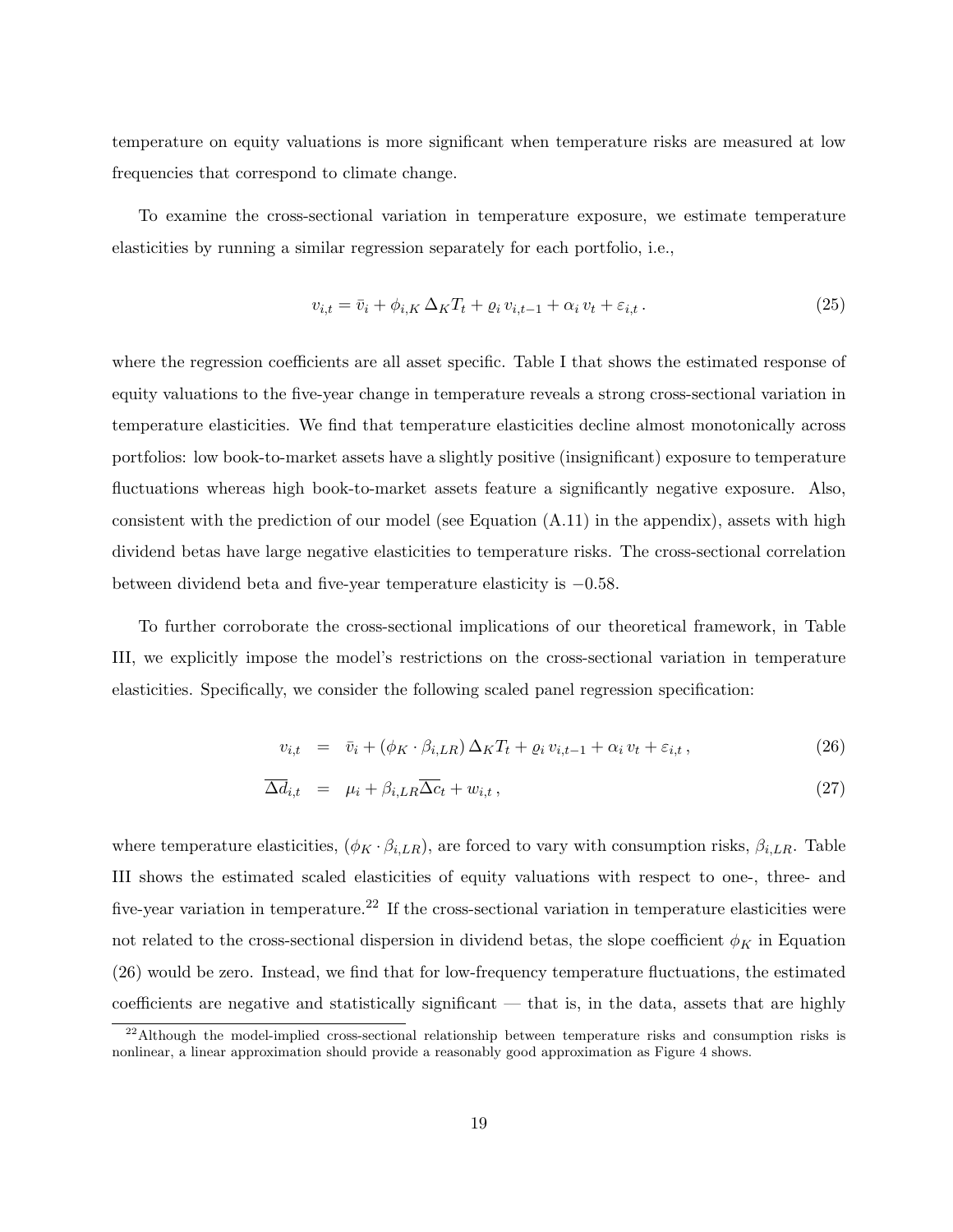exposed to long-run consumption risks are also highly (negatively) exposed to long-run temperature risks. This evidence provides a strong support to our view that rising temperature is expected to affect the distribution of future economic growth, and therefore, asset exposure to temperature risks is governed by its exposure to long-run growth risks.

#### **2.4 Temperature Risk and Risk Premia**

Figure 7 presents a scatter plot of average excess returns and five-year temperature betas. In the data, risk premia increase with book-to-market and temperature betas decline with book-to-market characteristic. The inverse relationship between temperature betas and average returns suggests that the market price of temperature risk is negative as predicted by our model. We exploit the Euler condition to obtain an estimate of the market price of temperature risks. In particular, we consider the following linear factor model,

$$
E\left[R_{i,K,t}^e(1+M_{K,t})\right] = 0, \text{ for } i = 1,\dots,N,
$$
\n
$$
M_{K,t} = -\lambda_{\Delta T}\left[\Delta_K T_t - \mu_T\right] - \lambda_m \left[R_{m,K,t}^e - \mu_m\right] - \lambda_c \left[\Delta_K c_t - \mu_c\right],
$$
\n(28)

where  $R^e_{i,K,t}$  is the *K*-period cumulative return of portfolio *i* in excess of the risk-free rate;  $M_{K,t}$ is the stochastic discount factor that is driven by the *K*-year change in temperature  $(\Delta_K T_t)$ , the cumulative excess return of the market portfolio  $(R^{e}_{m,K,t})$ , and the cumulative consumption growth  $(\Delta_K c_t)$ ; *µ*'s denote the means of the corresponding factors.<sup>23</sup> The estimation of the market prices of risks (*λ*'s) is carried out in one step using the efficient GMM estimator of Hansen (1982) and the standard errors are constructed using the heteroscedasticity and autocovariance consistent (HAC) estimator based on the Newey and West (1987) kernel with *K* lags.

Table IV reports the GMM estimates of the price of temperature, market and consumption risks  $-\lambda_{\Delta T}$ ,  $\lambda_m$ ,  $\lambda_c$ , respectively, and the corresponding t-statistics that account for the estimation error in the factor means. Consistent with the prediction of our model, we find that the price of temperature risks is negative and statistically significant when temperature variations are measured

<sup>&</sup>lt;sup>23</sup>We remove the mean of the SDF that determines the price of the risk-free asset because it is not identified in the cross section of excess returns. Once again, we suppress the dependance of all parameters on horizon *K* to simplify the notation.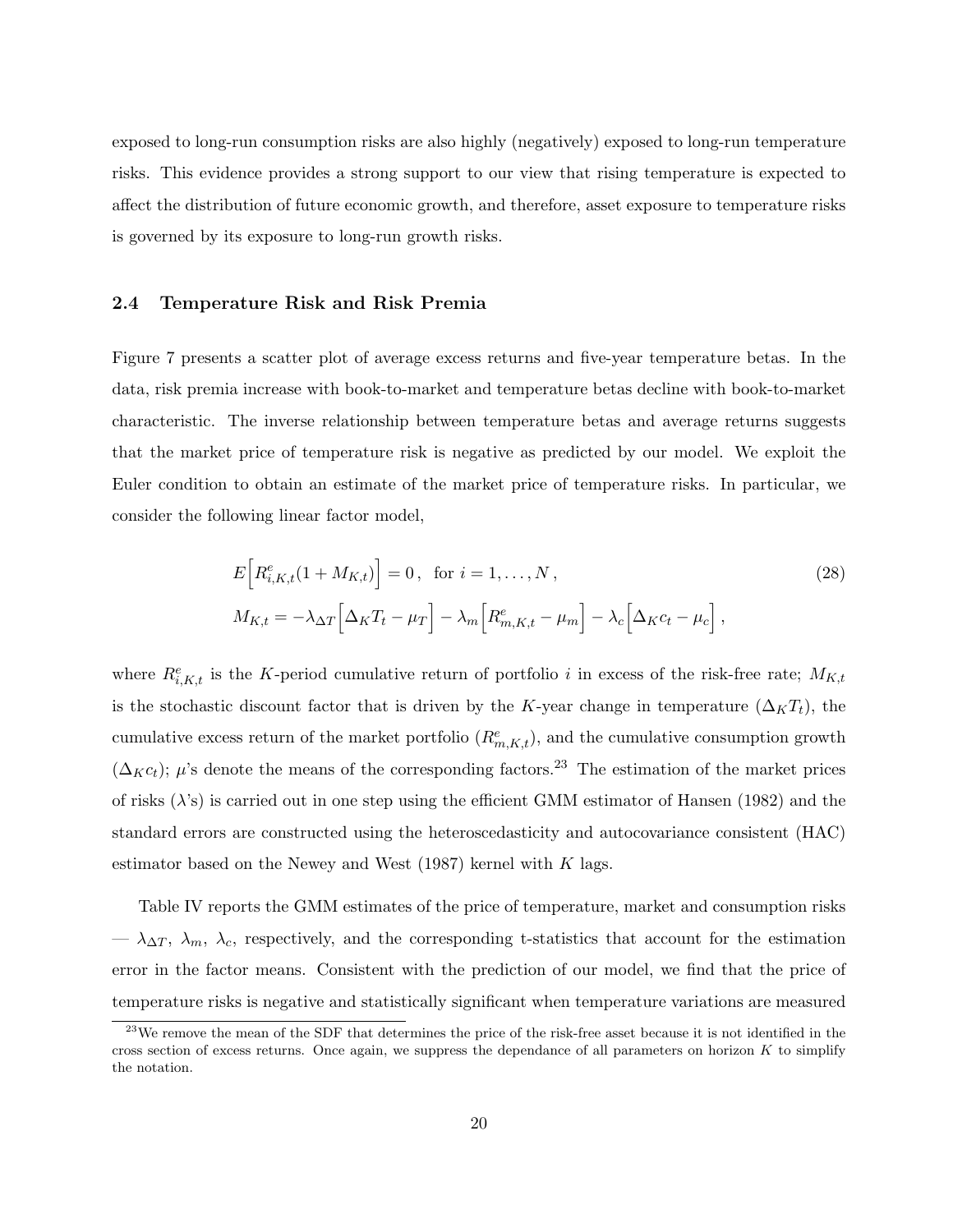at low frequencies. For example, variations in temperature over the five-year horizon have a market price of risk of *−*2*.*68 with a robust t-statistic of *−*2*.*76. Because, on average, equity portfolios have negative temperature betas, temperature risks carry a positive premium in equity markets. In particular, on average across book-market sorted portfolios, the premium for five-year variations in temperature is about  $0.8\%$  per annum.<sup>24</sup> The temperature premium varies substantially in the cross section — assets with high exposure to temperature risks, such as high book-to-market firms, carry large temperature risk premium. As the bottom panel of Table IV shows, our linear model specification is not rejected by the  $\chi^2$ -test of overidentifying restrictions.

It is important to note that temperature fluctuations are exogenous relative to a long list of reduced-form return-based factors that are popular in empirical asset pricing. Therefore, while we control for market and economic growth risks (as motivated by the theory), we do not include any ad-hoc empirical factors. Further, to ensure that our evidence is not simply due to a lucky draw, we run the following simulation experiment. We generate temperature shocks of the sample size that matches the data by randomly sampling from the observed temperature series and then re-estimate the price of temperature risks using simulated temperature as we do in the actual data. We run this simulation exercise 10,000 times and construct Monte Carlo distributions of t-statistics under the null that temperature variations carry a zero price.<sup>25</sup> We find that at long horizons, sample t-statistics for the estimate of the price of temperature risks are in the bottom fifth percentile of the null distribution. In particular, under the null that temperature risk has no effect on prices, the probability of observing sample-based t-statistics is 0*.*003 and 0*.*039 at the three- and five-year horizon, respectively. That is, if temperature were an ad-hoc spurious factor, it would be highly unlikely to find that it carries a significant price.

#### **2.5 Long-Run vs. Short-Run Temperature Risks**

The evidence presented above shows that only low-frequency temperature variations have a significant impact on asset prices and returns. To explore more formally if short-run variations

<sup>&</sup>lt;sup>24</sup>The temperature risk premium for a given portfolio is computed as a product of its temperature beta and the cross-sectional price of temperature risk implied by the GMM estimates (in particular, the implied cross-sectional price of five-year variations in temperature is *−*2*.*5.)

 $25$ We focus on the distribution of test statistics because t-statistics are pivotal quantities.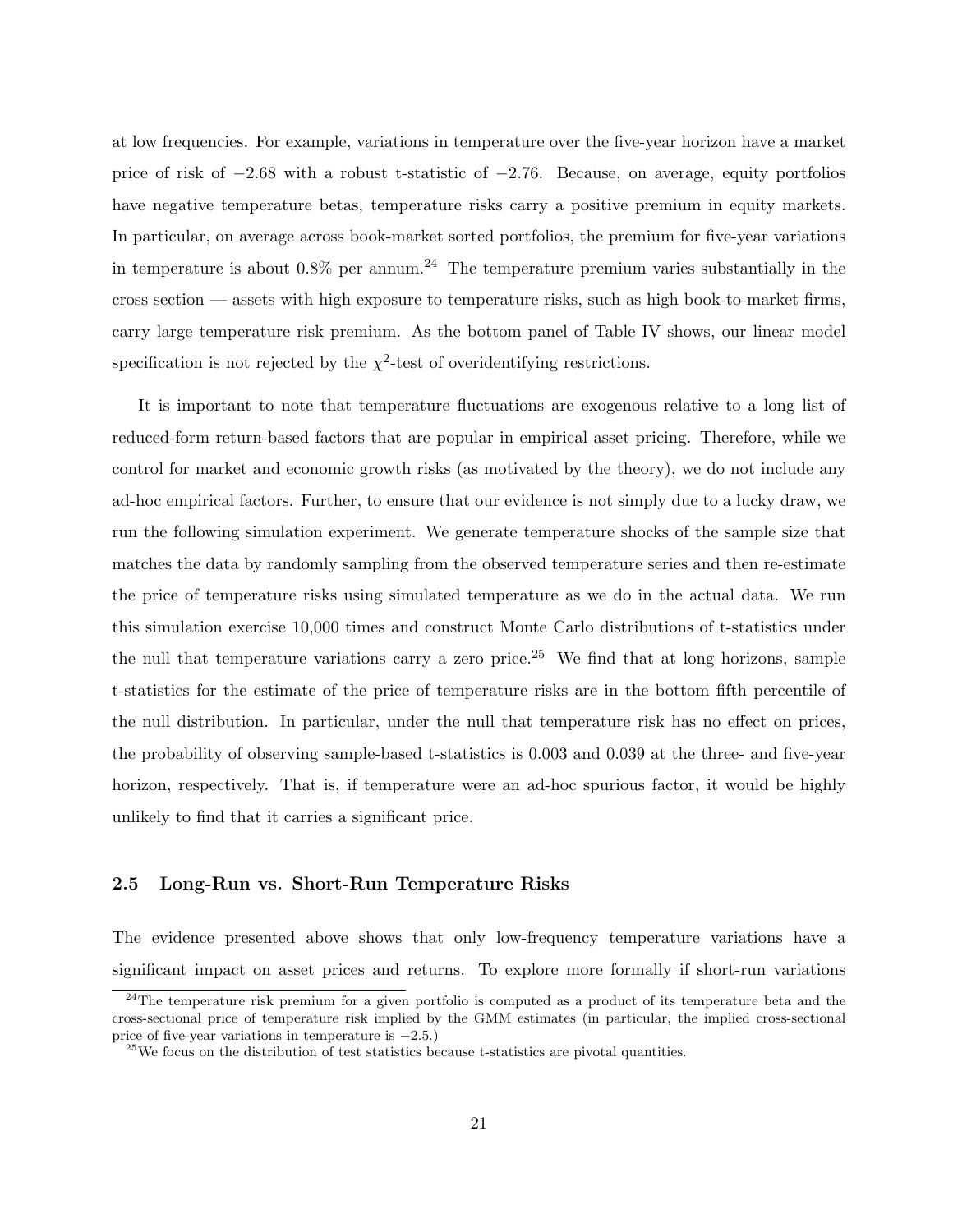in temperature have any incremental impact, we consider the following panel regression:

$$
v_{i,t} = \bar{v}_i + \phi_K^{LR} L R_t^K + \phi_K^{SR} S R_t^K + \varrho_i v_{i,t-1} + \alpha_i v_t + \varepsilon_{i,t}, \qquad (29)
$$

where  $v_{i,t}$  is the log of the price-dividend ratio of portfolio  $i$ ,  $LR_t^K \equiv \Delta_K T_t$  represents low-frequency fluctuations in temperature measured by the three- or five-year change in temperature,  $SR_t^K$   $\equiv$  $\Delta T_t$  *⊥*  $\Delta_K T_t$  represents short-run temperature fluctuations measured by changes in annual temperature that are orthogonal to long-run fluctuations, and *v<sup>t</sup>* is the price-dividend ratio of the market portfolio.<sup>26</sup> As in Equation (24), the coefficients on the lagged price-dividend ratio and on the market price-dividend ratio are a function of the portfolio's average book-to-market ratio.

Table V presents the estimated slope coefficients,  $\phi_{LR}$  and  $\phi_{SR}$ , along with the corresponding t-statistics. We find a negative and statistically significant response of equity valuations to low-frequency fluctuations in temperature and a statistically insignificant response to short-run fluctuations. Further, comparing the estimates in Tables II and V, we find that the magnitude of the long-run temperature elasticities is unaffected by the inclusion of short-run temperature risks. In unreported results, we also estimate exposure of equity returns to long- and short-run temperature fluctuations and find similar results. Thus, our evidence suggests that the negative impact of temperature on the economy is mostly driven by its low-frequency component that is associated with global warming.

### **2.6 Robustness of the Empirical Evidence**

This section summarizes additional tests that we carry out to confirm the robustness of our empirical evidence.

**Data Sample:** Table VI presents temperature elasticities of equity valuations estimated using the pre-1970 sample. We find that in the early sample, when carbon emissions had not yet reached a critical mass to trigger climate change, temperature variations had no effect on asset prices — all estimates of temperature elasticities are insignificantly different from zero.

 $^{26}$ We orthogonalize short-run temperature risks to identify their separate impact; our evidence remains virtually unchanged if instead we simply include  $\Delta T_t$  alongside  $\Delta_K T_t$ .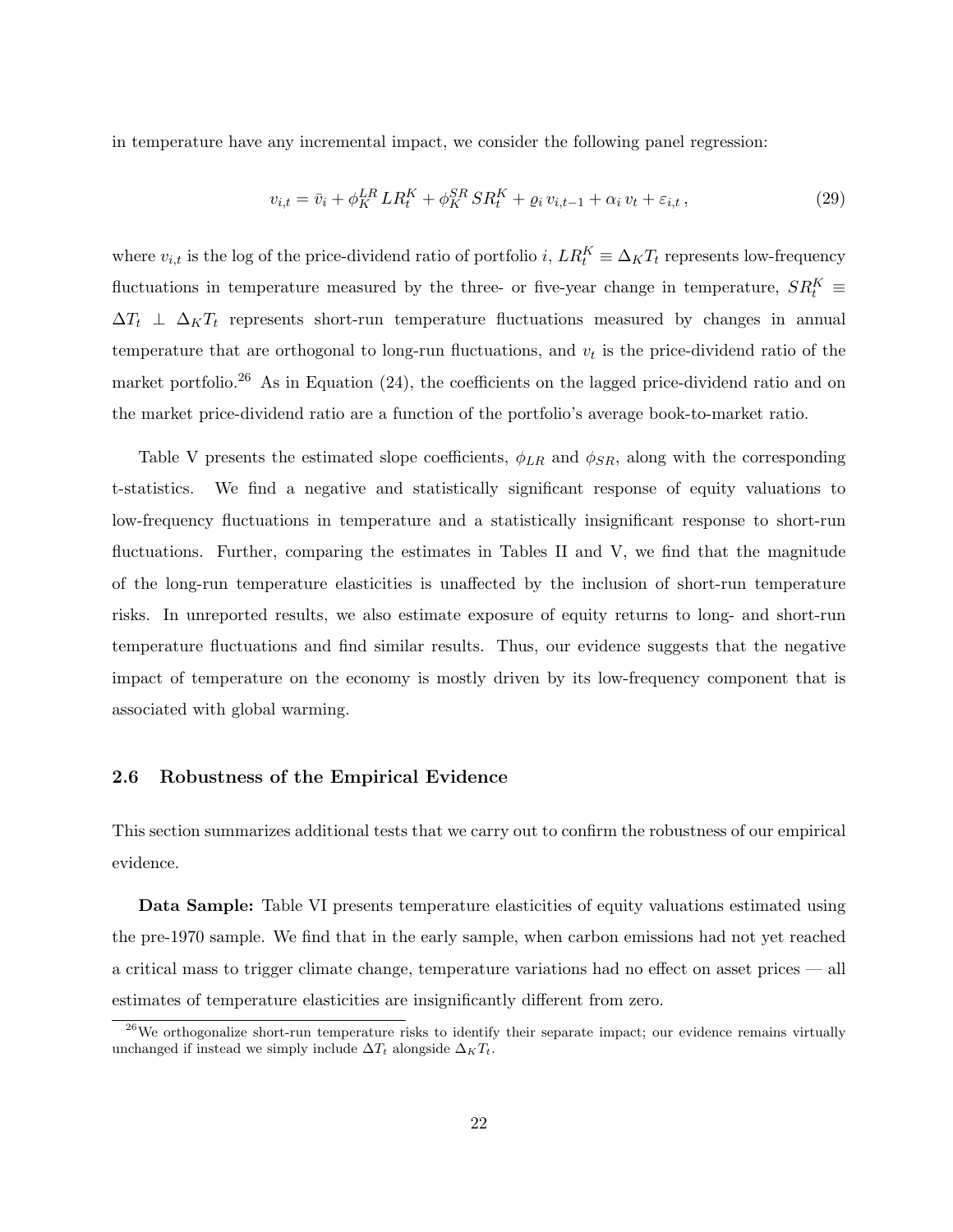**Data Frequency:** We re-estimate temperature elasticities, betas and the compensation for temperature risk using quarterly U.S. data and confirm that the frequency of the data does not affect our empirical evidence. Consistent with the evidence based on the annual data, we find that temperature betas feature a strong cross-sectional variation across book-to-market sorted portfolios, which mirrors variation in long-run growth risks and risk premia. As Table A.I shows, in the quarterly data, temperature carries a negative and statistically significant price of risk. Overall, the magnitude and significance of the quarterly estimates are consistent with the evidence based on the annual data.

**Asset Menu:** As discussed earlier, we choose ten BM portfolios because they feature significant differences in long-run dividend betas. We exploit this heterogeneity to identify the climate risk channel. Portfolios sorted on other firm characteristics do not feature such a pronounced cross-sectional variation in macroeconomic growth risks, and therefore, may not be informative about the growth-risk channel of rising temperature. Hence, to verify the robustness of our evidence, we confine our attention to BM sorted portfolios but expand their number by slicing them by size. In particular, we consider a set of 25 portfolios double sorted on book-to-market ratio and market capitalization. Consistent with the evidence that we report above, we find that in a larger cross section, temperature elasticities are significantly negative and more so when temperature risks are measured at low frequencies. In particular, in the cross section of 25 portfolios, (semi) elasticities of equity valuations to variations in temperature at one-, three-, five-year horizons are estimated at *−*0*.*032, *−*0*.*037, *−*0*.*053 and with robust t-statistics of *−*1*.*85, *−*2*.*05, and *−*3*.*89, respectively (see Panel A of Table A.II). Further, we also find that the variation in temperature risks across 25 portfolios mirrors the cross-sectional variation in long-run consumption risks. Panel B of Table A.II presents the estimates of temperature elasticities scaled by dividend betas and confirms that low-frequency temperature risks affect equity valuation through their impact on long-run growth. Similar to our baseline evidence, we also find that the market price of temperature risk estimated using size and book-to-market sorted portfolios is significantly negative when temperature risks are measured at low frequencies (this evidence is available upon request).

**Environmental Regulation Risk:** We verify that our empirical evidence is robust to excluding firms that could be the target of environmental regulations. Following Greenstone (2002), we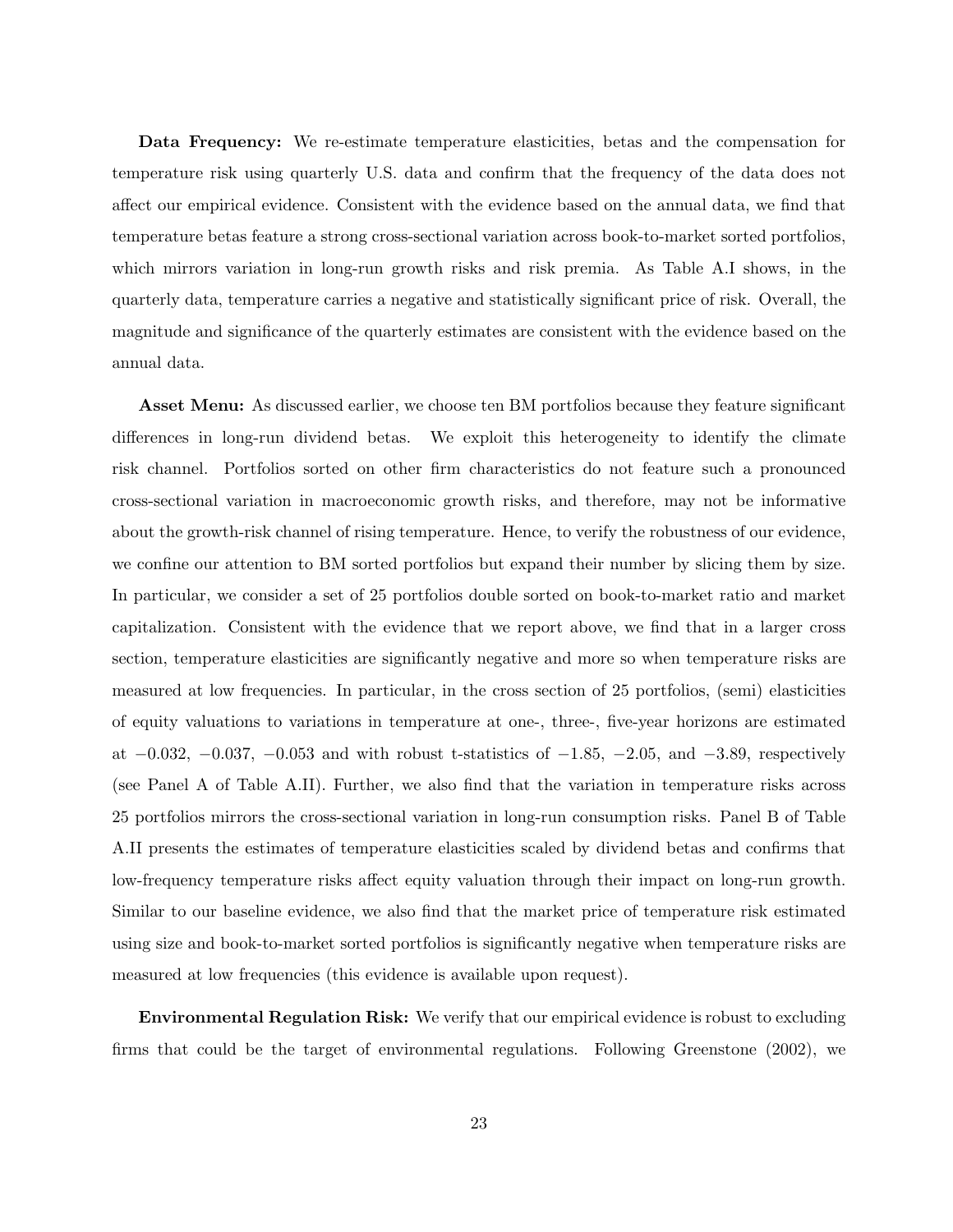identify firms that account for an important share of industrial emissions and, therefore, are very likely subject to significant regulatory oversight, and we exclude these firms from our sample. In essence, by removing firms considered heavy-emitters from our test portfolios we remove the effect of regulatory risk that might be driven by climate change. Using 25 size and book-to-market sorted portfolios composed of non-emitters only, we re-estimate the sensitivity of the price-dividend ratio to temperature as in Section 2.3. As Table A.III shows, we find that the price-dividend ratio of non-emitters falls when temperature rises, and the magnitude and significance of the estimated temperature elasticities are virtually unaffected by the exclusion of regulated firms. As further discussed in Appendix C, these results are robust to different thresholds that are used to determine the emitter status. In sum, our empirical evidence suggests that the economic impact of climate-change risks is different from and is not driven by environmental regulations.

**Macro Factors:** We evaluate if macro factors that are known to be priced in equity markets are collinear with temperature. As Table A.IV shows, we find that the correlation between temperature and a set of factors that are commonly used in the macro asset pricing literature is low, generally close to zero. We also find that adding any of these factors in our panel regressions or GMM estimation does not alter the magnitude of temperature elasticities or the significance of temperature risk in pricing the cross-section of asset returns. This evidence shows that temperature is a distinct source of risk in capital markets.

**Evidence from Global Financial Markets:** In Appendix D, we evaluate the impact of temperature fluctuations on equity valuations using information from global financial markets. Our analysis exploits data on the country-level temperature and price-dividend ratio for a panel of 48 countries. A detailed description of the data is provided in Appendix B. As Tables A.VII and A.VIII show, we find that the temperature elasticity of equity valuations in global capital markets is significantly negative, particularly when temperature fluctuations are measured at low frequencies.

In sum, in the U.S. and consistently in global capital markets, a persistent rise in temperature leads to an economically and statistically significant decline in equity valuations. This evidence suggests that rising temperature is expected to affect economic growth in the long run. As discussed in Section 1, temperature risk manifests in current asset prices and short-run risk-return tradeoff only if it affects future consumption, i.e., only if it contributes to long-run risks in aggregate growth.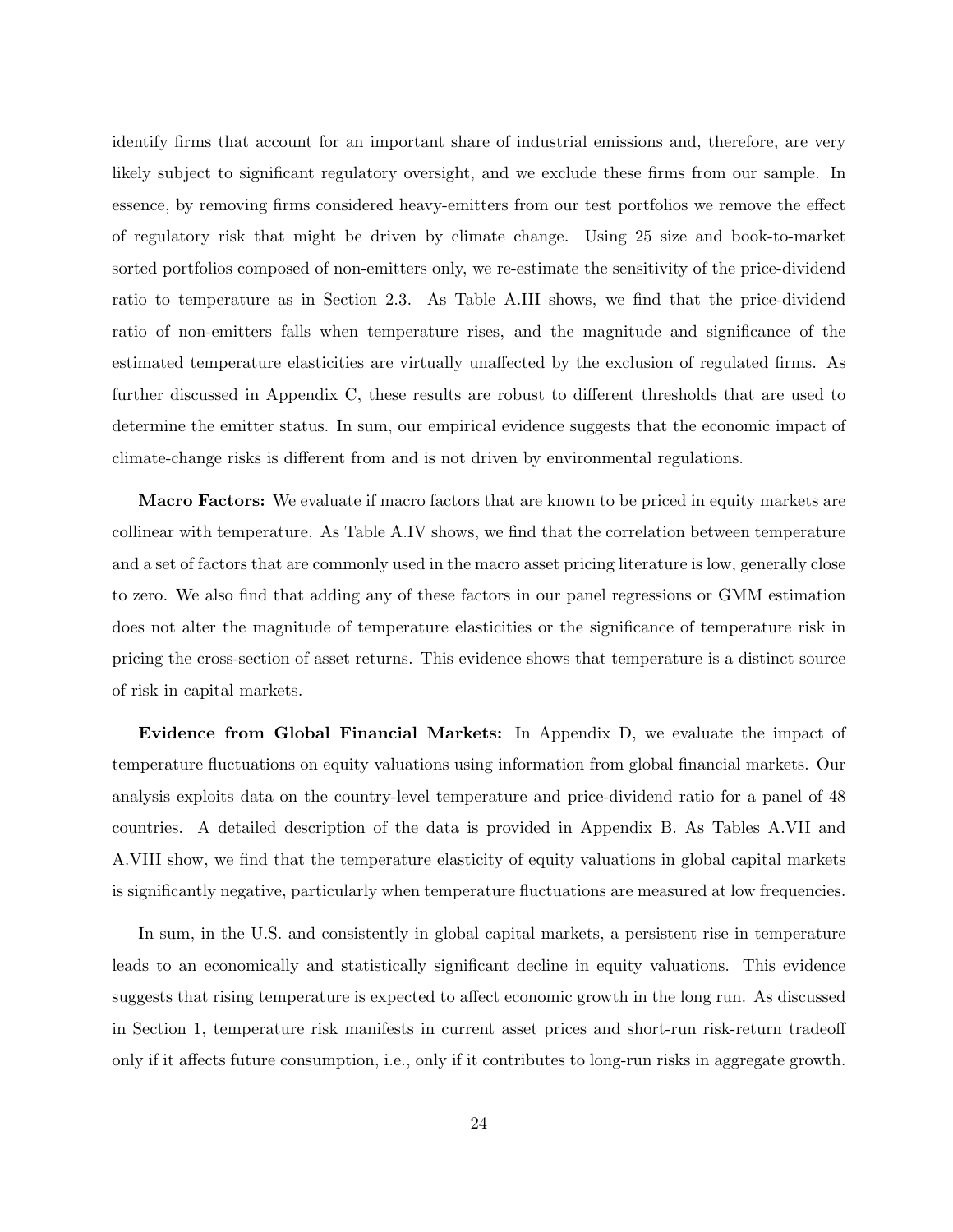### **3 The Welfare Cost of Carbon Based on Asset Prices**

Our empirical evidence suggests that climate risk is embedded in asset prices, and hence, asset prices provide valuable information about the cost of climate change. We measure economic implications of rising temperature by the welfare cost of carbon emissions (WCC) that is defined by the marginal utility of emissions:

$$
WCC_t = -\frac{\partial U_t}{\partial \mathcal{E}_t} / \frac{\partial U_t}{\partial C_t},\tag{30}
$$

where  $U_t$  is the life-time utility of the agent; the scaling by the marginal utility of consumption allows us to express the cost in units of current consumption goods (time-*t* dollars). A marginal increase in current emissions affects temperature into the future and rises future damages and risks in the economy. The WCC measures by how much the current level of consumption should rise to compensate for the ensuing future losses.

In economic literature and policy analysis, the cost of carbon (defined as the social cost of carbon emissions) is typically measured using integrated assessment models (IAMs). For example, the federal Interagency Working Group on the Social Cost of Greenhouse Gases that operated over the 2009–2017 period calculated the social cost of carbon based on the output of three IAMs: the DICE model of Nordhaus (2008, 2010), the FUND model of Tol (2002a, 2002b) and Anthoff and Tol (2013), and the PAGE model of Hope (2011). The output of the models is based on a number of assumptions about socioeconomic trends and future emissions, climate sensitivity, benefits and damages of climate change, and discount rates, all of which are highly uncertain and, thus, are hard to calibrate.

Instead, we compute the cost of carbon directly from the observed capital market data. As we show below, the WCC is determined by the temperature (semi) elasticity of asset valuations that we estimate in the data. Because our measurement is based on forward-looking asset prices, our estimate reflects the discount rates prevailing in capital markets and market expectations of the future path of emissions and economic losses as well as future abetment efforts and future technological progress in combating climate change. We refer to our approach as semi-parametric because relative to the IAM-based measurement it is much less reliant on parametric modeling assumptions about the macroeconomy and climate dynamics. Note that if carbon emissions impose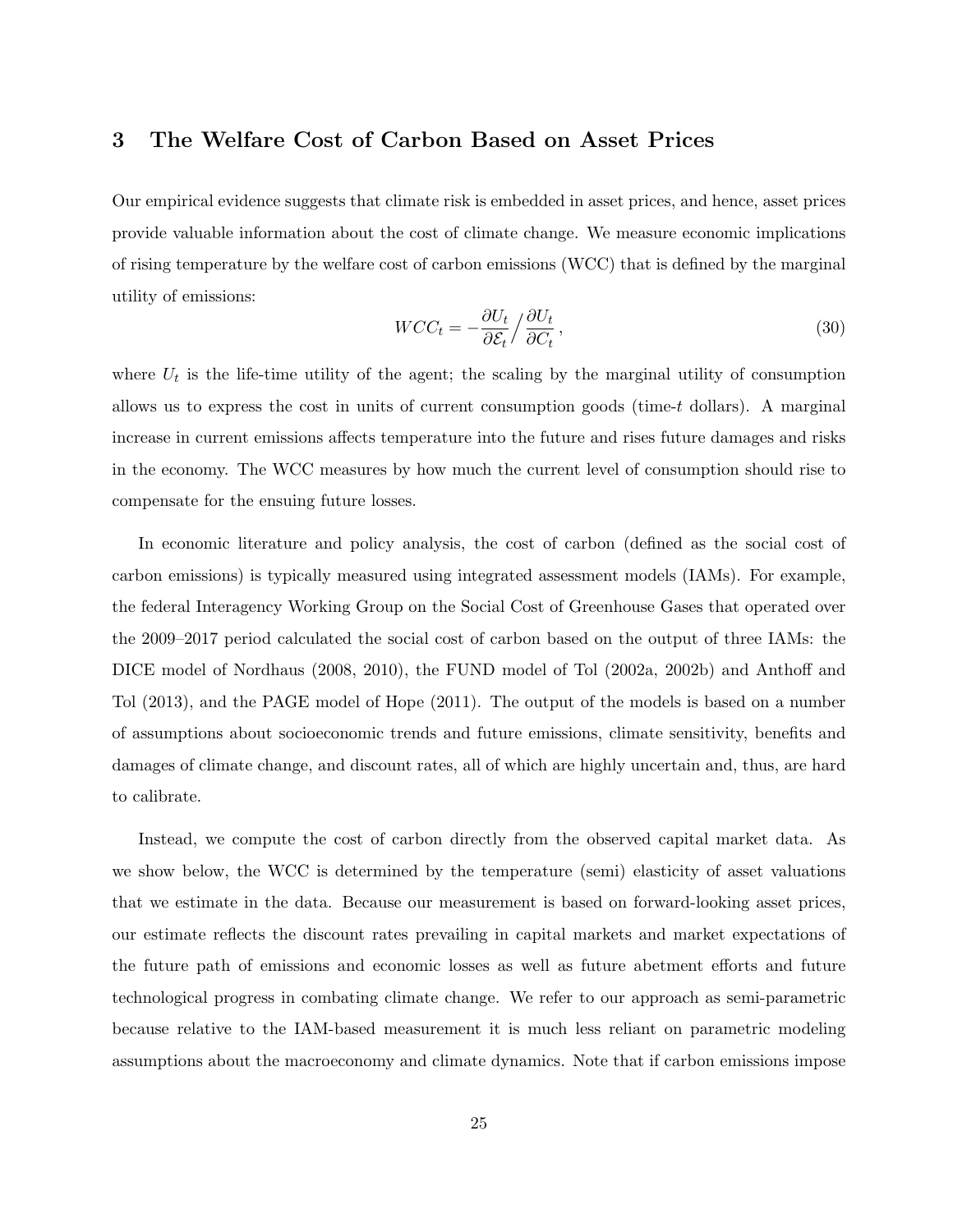a negative externality, then the social cost of carbon exceeds the private cost; in this case, our WCC estimate sets a lower bound on the social cost of carbon.

As shown in Equation (8), the life-time utility is a function of the wealth-consumption ratio; hence, the welfare cost of carbon emissions is determined by the elasticity of aggregate wealth to emissions. Specifically, taking the derivative of Equation (8), obtain:<sup>27</sup>

$$
WCC_t = \frac{\psi}{\psi - 1} \frac{-\partial Z_t}{\partial \mathcal{E}_t} \frac{C_t}{Z_t}.
$$
\n(31)

As we show in Appendix A.5, the marginal impact of emissions of the wealth-consumption ratio  $\int \frac{-\partial Z_t}{\partial \mathcal{L}}$ *∂E<sup>t</sup>* ) is determined by the present value of marginal damages in future consumption and their impact on continuation utility. Consequently,

$$
WCC_t = \frac{\sum_{j=0}^{\infty} E_t \left[ -\frac{\partial C_{t+j}}{\partial \mathcal{E}_t} M_{t \to t+j} \right]}{W_t} C_t + Q_t, \qquad (32)
$$

where  $\frac{\partial C_{t+j}}{\partial \mathcal{E}_t}$  is the loss in time  $t+j$  consumption induced by a marginal increase in current emissions and  $M_{t\rightarrow t+j}$  is the stochastic discount factor. The first term in Equation (32) is the present value of damages in future consumption stream due to an increase in current emissions (as a fraction of current wealth,  $W_t$ ), and the second term measures the marginal impact of emissions on future utility (which is shown in the appendix). Note that under time-separable expected utility, the term  $Q_t$  is absent and the WCC equals the present value of damages. In our analysis below, we compute the WCC by estimating directly the elasticity of the wealth-consumption ratio,  $\frac{-\partial Z_t}{\partial \mathcal{E}_t}$ , using capital market data.

In particular, as Equation (31) shows, the welfare cost of carbon emissions can be measured in the data by the (semi) elasticity of asset prices to temperature. Factoring out the impact of a marginal change in current emissions on time-*t* temperature, obtain:

$$
WCC_t = \frac{\psi}{\psi - 1} \frac{-\partial \log Z_t}{\partial T_t} \frac{\partial T_t}{\partial \mathcal{E}_t} C_t.
$$
\n(33)

<sup>&</sup>lt;sup>27</sup>When IES is equal to one, then the wealth-consumption ratio is constant, and the welfare cost of carbon is computed directly using Equation (30).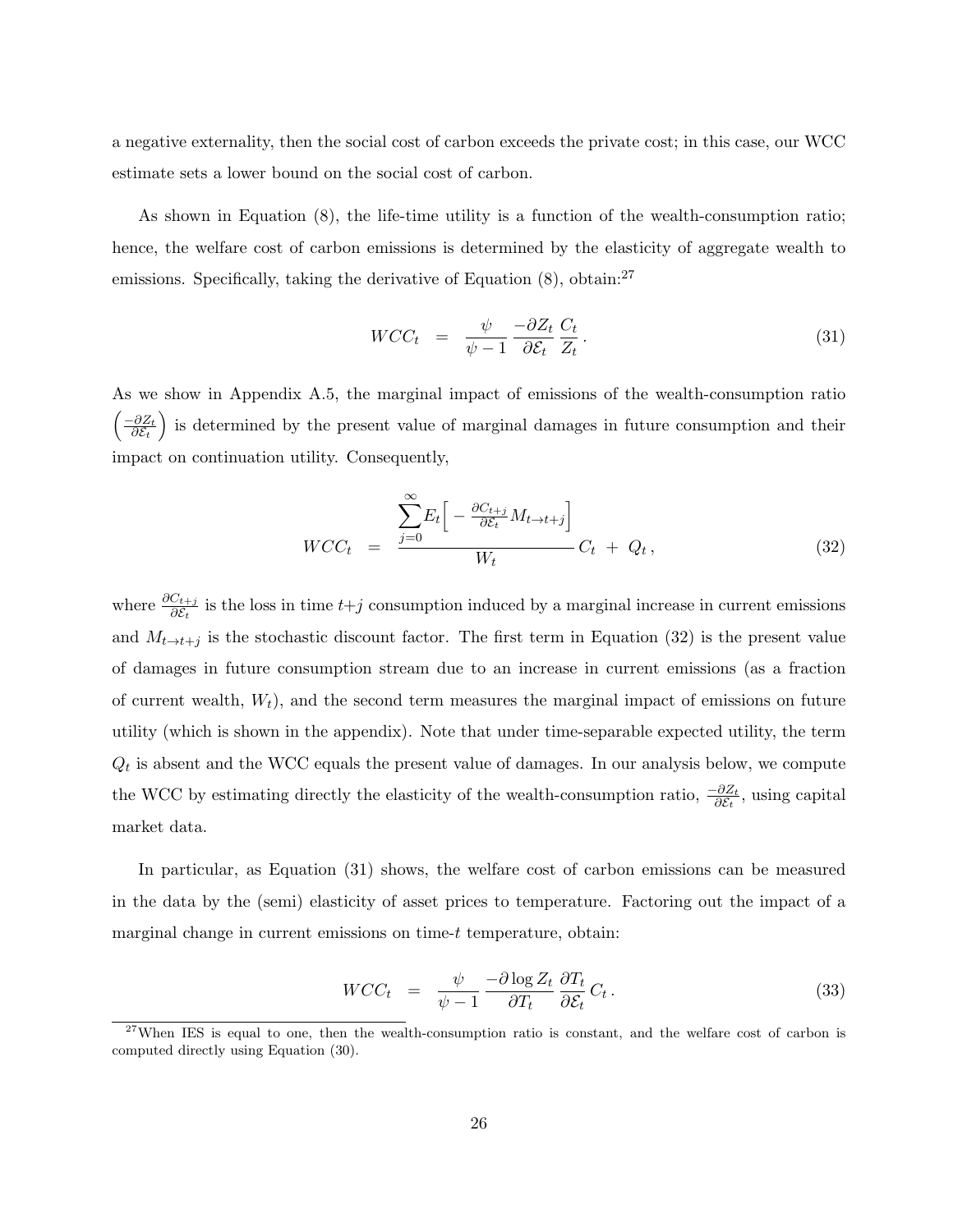Although aggregate wealth is not observable, its dynamics can be measured using equity securities that are traded in capital markets. Similar to wealth, equities are long-duration assets and hence, their prices reflect expectations and concerns about the impact of climate change on the future economic growth and risk. Thus, we can learn about the welfare implications of temperature fluctuations from their impact on equity valuations. Note that by using forward-looking information in equity prices, we effectively let capital markets reveal the cost of carbon emissions.

To compute the welfare cost of carbon, we set  $\frac{\partial T_t}{\partial \mathcal{E}_t} = 1.72$ <sup>°</sup>C per trillion tonnes of carbon to match the mean value of temperature sensitivity to carbon emissions estimated in MacDougall, Swart, and Knutti (2017) based on the carbon-climate response established in Matthews, Gillett, Stott, and Zickfeld (2009).<sup>28</sup> Because aggregate wealth is a value of current and future consumption, we measure its exposure to temperature risks by the response of an equity portfolio that has unit exposure to long-run consumption risks, i.e., unit cointegration with consumption. In particular, we  $\det \frac{-\partial \log Z_t}{\partial T_t} = -0.266$  — the point estimate of the semi-elasticity to five-year temperature variations (per unit temperature) from Table III. Recall that the estimates reported in Table III measure the response of equity valuations to standardized temperature variations. Hence, the semi-elasticity of aggregate valuations to a unit change in temperature is obtained by dividing the reported point estimate, *−*0*.*032, by the standard deviation of variations in the five-year temperature trend, which is equal to 0.121. Finally, we set  $\psi = 1.5$ . Note that our empirical evidence rules out values of the IES parameter less than one — if  $\psi$  < 1, the temperature elasticity of equity valuations would be positive for any  $\gamma > 1$ , which is inconsistent with the data (see Equation (10)).<sup>29</sup> Importantly, because we use equity valuations to measure the WCC, we choose the value of IES that is consistent with key features of capital market data such as the observed level and dynamics of the risk-free rate, equity prices and equity risk premia.

Table VII presents our semi-parametric capital-market based estimate of the welfare cost of carbon. The WCC is measured in 2016 international dollars of world gross domestic product per

<sup>&</sup>lt;sup>28</sup>In the scientific climate literature, the climate sensitivity parameter is known as transient climate response to cumulative CO<sup>2</sup> emissions (TCRE); see also MacDougall (2016), Millar and Friedlingstein (2018), and Rogelj, Forster, Kriegler, Smith, and Séférian (2019).

 $^{29}$ Equivalently, if we assume that IES is less than one, then the welfare cost of carbon implied by Equation (33) would be negative.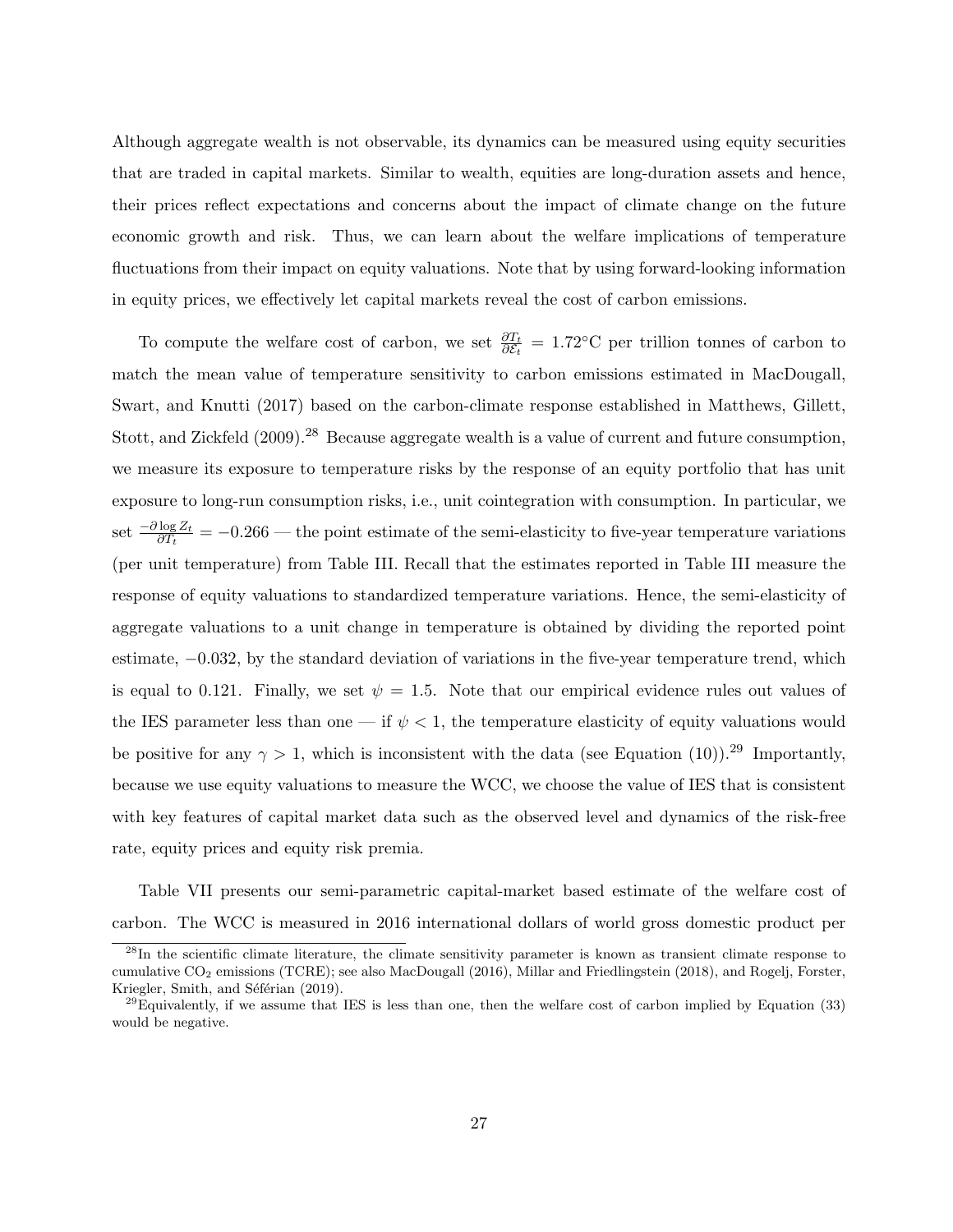metric ton of  $CO_2$  (Panel A) and in equivalent dollars per gallon of gasoline (Panel B).<sup>30</sup> The WCC implied by capital market data (highlighted in bold) is economically large of about \$45 per metric ton of carbon dioxide, which is equivalent to about 40 cents per gallon of gasoline. To better understand the magnitude of the WCC, in Table VIII we show how much society would be willing to give up to eliminate the 2017 volume of global industrial emissions. In particular, we compute:

$$
\frac{\left(-\partial U_t/\partial \mathcal{E}_t\right)\mathcal{E}_t^*}{\left(\partial U_t/\partial C_t\right)C_t},\tag{34}
$$

which measures the fraction of time-*t* consumption that society is willing to forgo (permanently) to eliminate  $\mathcal{E}_t^*$  units of carbon emissions. We set  $\mathcal{E}_t^* = 36.2$  gigatonnes of carbon dioxide that correspond to total industrial emissions in 2017. Our WCC estimate implies that the cost of 2017 emissions amounts to a sizable 1.4% of world GDP.

To account for uncertainty about the climate sensitivity parameter and sampling variation in the estimate of temperature elasticity of equity prices, we also compute the 5th to 95th percentile range of the welfare cost of carbon.<sup>31</sup> As Tables VII and VIII show, while the potential range of the WCC is quite wide, even at its lowest end, the welfare cost of carbon remains quantitatively large of about \$13 per metric ton of  $CO<sub>2</sub>$  or 12 cents per gallon of gasoline, which translates into a total cost of 2017 carbon emissions of about 0.4% of world GDP.

# **4 The Climate Risk Channel**

Our empirical analysis of capital markets shows that (i) a persistent increase in temperature leads in a decline in asset valuations and returns; (ii) assets with high exposure to long-run growth risks are highly affected by low-frequency variations in temperature; and (iii) the price of temperature risk is negative (hence, temperature risk carries a positive premium). Taken together, our empirical evidence suggests that climate change is a source of long-run economic growth risk.

<sup>&</sup>lt;sup>30</sup>We use the World Bank value of the gross domestic product (GDP) that is converted into international dollars using purchasing power parity rates, which at the end of 2016 is estimated at about 121.4 trillion. The WCC per metric ton of carbon can be computed by multiplying the  $CO_2$ -based cost by 3.67.

 $31$ The 5th and 95th quantiles of the climate sensitivity reported in MacDougall, Swart, and Knutti (2017) are 0.88 and 2.52, respectively. The 5%–95% confidence interval of the estimated elasticity of equity prices to variations in the five-year temperature trend is [*−*0*.*38; *−*0*.*15].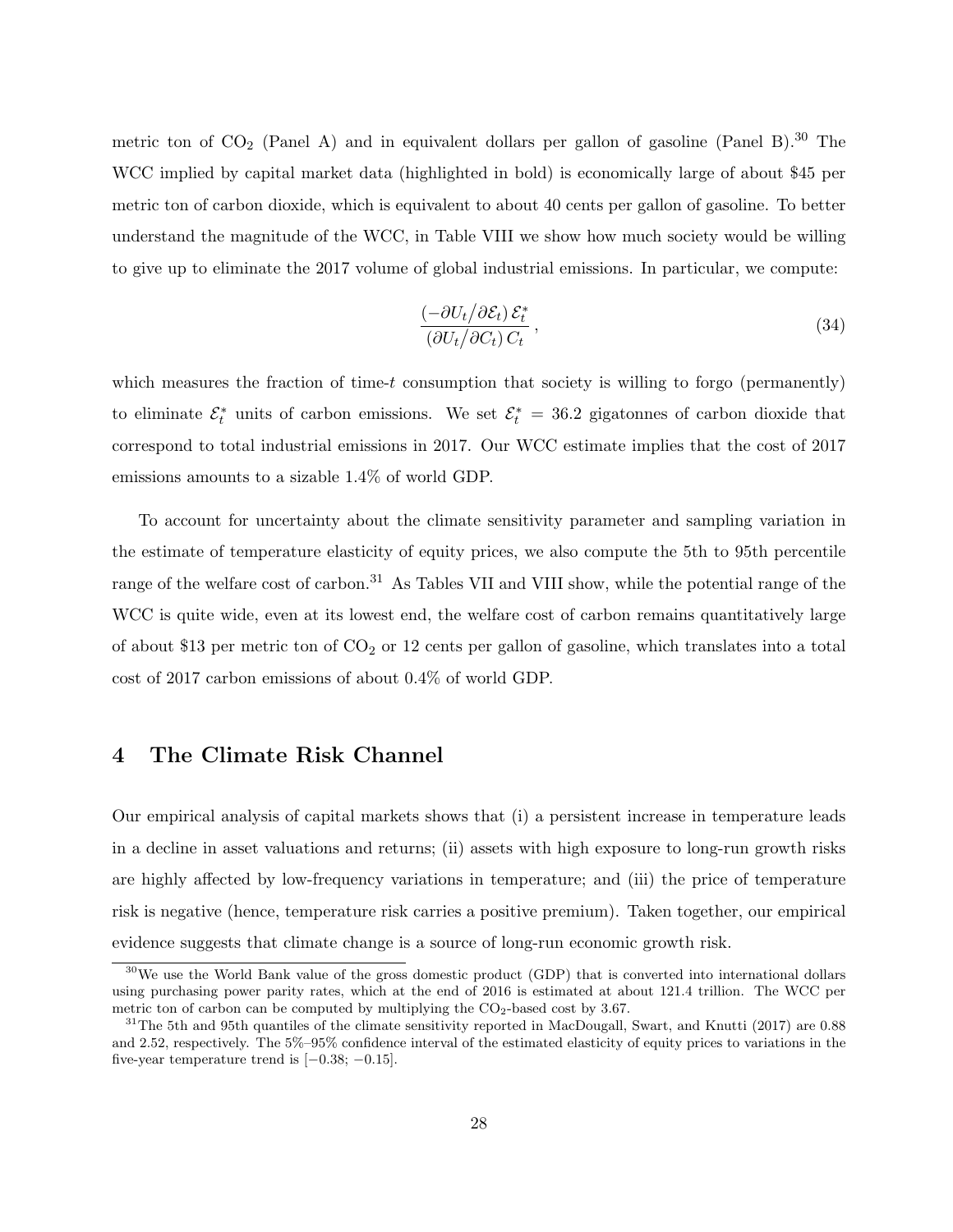The impact of rising temperature can be understood through the lens of our stylized economy. In the model, high current growth leads to high industrial emissions and high temperature. Rising temperature increases the likelihood of damages in future output and consumption, i.e., it amplifies economic risks in the long run. The asset pricing and welfare implications of climate change, thus, depend on how much markets care about future risks. In particular, if they are concerned about long-run growth, then high temperature raises marginal utility and lowers assets' valuations and more so of cash flows that are highly exposed to long-run growth risks. These predictions all bear out in the data.

Table IX illustrates the qualitative implications of climate change under alternative specifications of preferences. Two salient results stand out. First, only the configurations where IES and risk aversion are larger than one are consistent with the negative temperature elasticity of equity valuations and the negative market price of temperature risk documented in the data. Recall that  $\gamma > 1$  and  $\psi > 1$  imply that investors are concerned about long-run growth, and hence, they require compensation for long-run risks driven by temperature. In contrast, under CRRA preferences, asset valuations feature a positive response to temperature and climate-change risks carry a zero premium.

Second, the welfare cost of carbon increases with both risk aversion and IES. The model solution for the WCC, derived in the appendix, is given by:

$$
WCC_t = \frac{\psi}{\psi - 1} (-A_1) \chi C_t = \frac{\Phi}{\gamma - 1} \chi C_t, \qquad (35)
$$

where  $A_1$  is the temperature (semi) elasticity of the wealth-consumption ratio given in Equation (10). To understand the distinct impact of preference parameters, in Appendix A.5, we show that the WCC can be expressed as a weighted sum of horizon-specific marginal costs. In particular,

$$
WCC_t = \left[\sum_{n=1}^{\infty} w_n \cdot wc_c^{(n)}\right] C_t, \qquad (36)
$$

where  $wcc_t^{(n)}$  $t^{(n)}$  is the horizon-specific cost (i.e., the *n*-period WCC strip) expressed as a fraction of current consumption, and  $w_n$  is the value-weight of the *n*-period strip. The term structure of WCC strips and weights is illustrated in Figure 8. The magnitude of cost strips (across all maturities) increases with risk aversion but is invariant to IES. Further, because temperature is long-run risk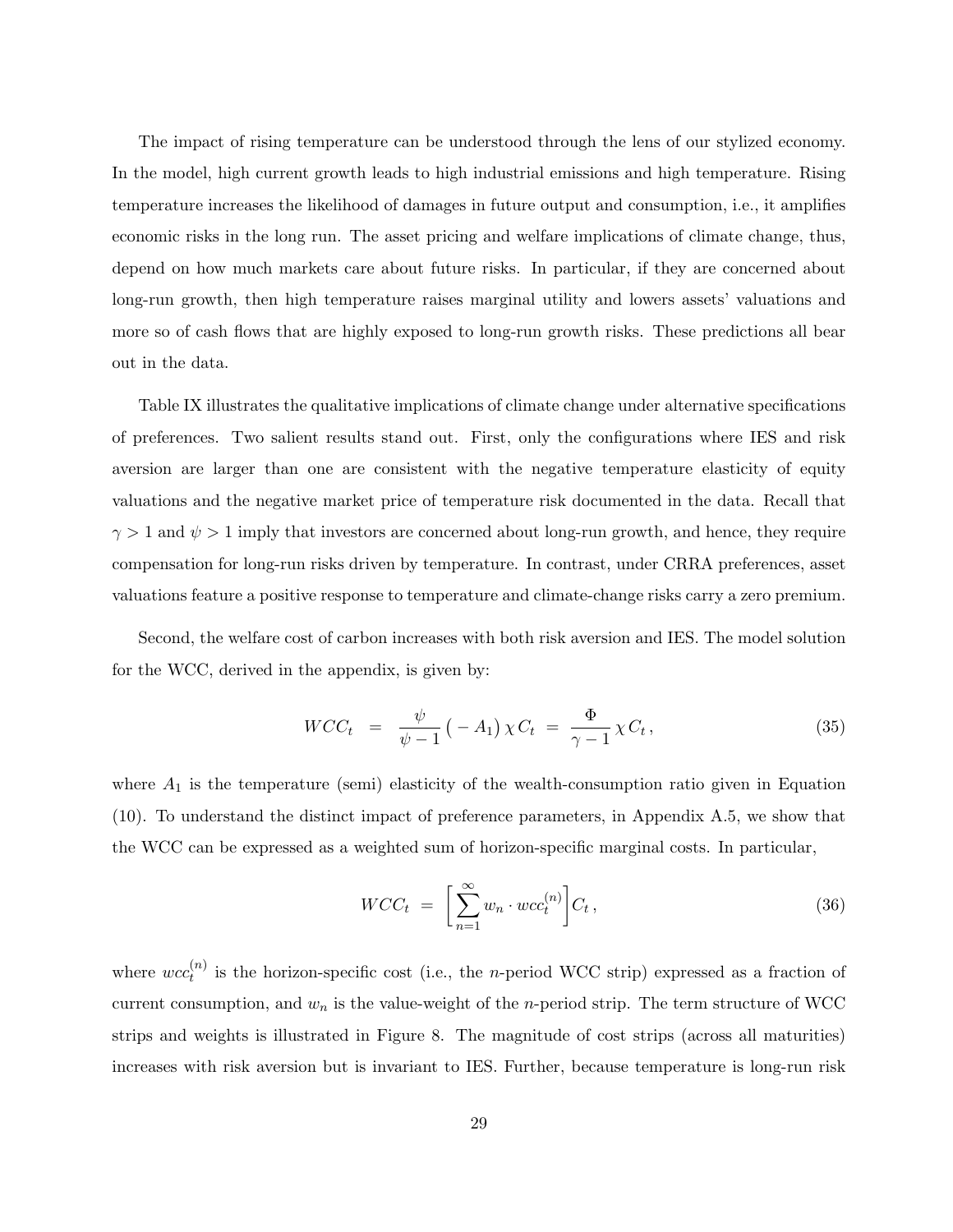and has a larger impact on more distant consumption, the term structure of marginal costs is upward sloping. How much each horizon contributes to the overall WCC is largely determined by IES. When IES is low, the risk-free rate and therefore discount rates are high; hence, relatively distant welfare losses are heavily discounted and the welfare cost of carbon is low. As IES increases, the risk-free rate and discount rates decline, and thus, the contribution of long-horizon climate costs increases and so is the WCC.

Our empirical evidence of the robustly negative response of equity valuations to rising temperature and the negative price of temperature risk suggests that capital markets are indeed concerned about long-run economic prospects and the potential impact of climate change on long-term growth and risk. These concerns are reflected in a significant cost of carbon emissions implied by capital market data.

# **5 Conclusion**

We show analytically that investors concerns about the impact of rising temperature on long-run economic growth and risk should be reflected in current equity prices and short-run risk-return tradeoff. Guided by the model's predictions, we exploit the forward-looking information in capital markets to measure the economic cost of rising temperature. Our empirical work shows that in both U.S. and global capital markets, the temperature elasticity of equity valuations is significantly negative, particularly when temperature fluctuations are measured at low frequencies that correspond to global warming. We also find that long-run temperature fluctuations carry a significantly positive risk premium in equity markets. This evidence suggests that climate risk is impounded in asset prices, which therefore contain valuable information about the costs of climate change. We use our empirical evidence to provide a semi-parametric capital-market based estimate of the welfare cost of carbon emissions. We find that concerns about the potential impact of climate change on long-term economic growth and risk imply a significant welfare cost. Our analysis underscores the importance of forward-looking information embedded in asset prices for identifying the impact and cost of rising temperature.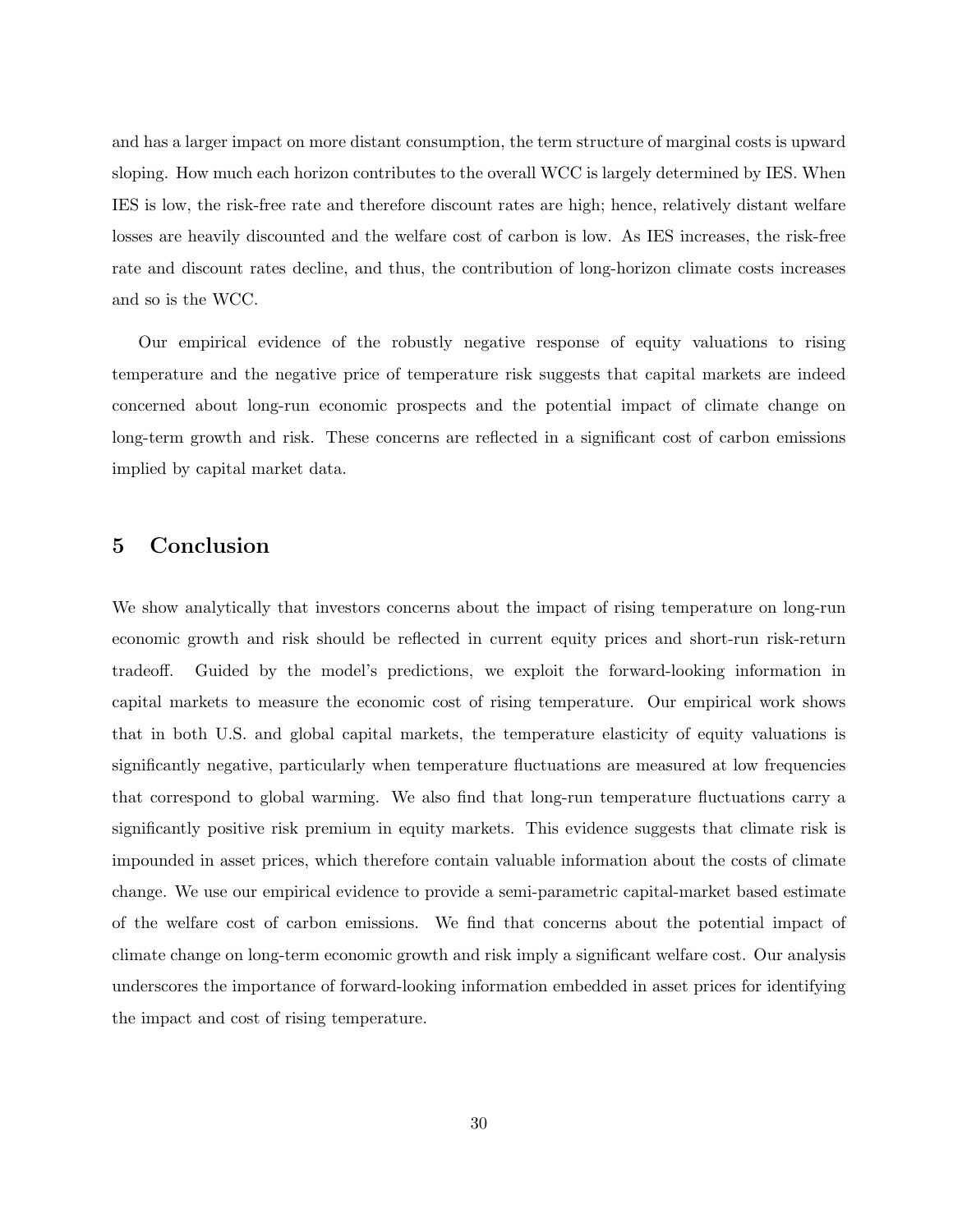### **References**

- Adrian, Tobias, Erkko Etula, and Tyler Muir, 2014, Financial Intermediaries and the Cross-Section of Asset Returns, *Journal of Finance* 69, 2557–2596.
- Anthoff, David, and Richard S.J. Tol, 2013, The Uncertainty about the Social Cost of Carbon: A Decomposition Analysis using FUND, *Climatic Change* 117, 515–530.
- Backus, David K., Patrick J. Kehoe, and Finn E. Kydland, 1992, International Real Business Cycles, *Journal of Political Economy* 100, 745–775.
- Baker, Malcolm, and Jeffrey Wurgler, 2006, Investor Sentiment and the Cross-Section of Stock Returns, *Journal of Finance* 61, 1645–1680.
- Bansal, Ravi, Robert Dittmar, and Dana Kiku, 2009, Cointegration and Consumption Risks in Asset Returns, *Review of Financial Studies* 22, 1343–1375.
- Bansal, Ravi, Robert Dittmar, and Christian Lundblad, 2005, Consumption, Dividends, and the Cross-Section of Equity Returns, *Journal of Finance* 60, 1639–1672.
- Bansal, Ravi, Dana Kiku, and Marcelo Ochoa, 2019, Climate Change and Growth Risks, in V. V. Chari, and Robert Litterman, eds.: , *Climate Change Economics: The Role of Uncertainty and Risk*, in press.
- Bansal, Ravi, Dana Kiku, Ivan Shaliastovich, and Amir Yaron, 2014, Volatility, the Macroeconomy, and Asset Prices, *Journal of Finance* 69, 2471–2511.
- Bansal, Ravi, Dana Kiku, and Amir Yaron, 2010, Long-Run Risks, the Macroeconomy, and Asset Prices, *American Economic Review: Paper & Proceedings* 100, 542–546.
- Bansal, Ravi, Dana Kiku, and Amir Yaron, 2016, Risks for the Long Run: Estimation with Time Aggregation, *Journal of Monetary Economics* 82, 52–69.
- Bansal, Ravi, and Marcelo Ochoa, 2012, Temperature, Aggregate Risk, and Expected Returns, Working paper, Duke University.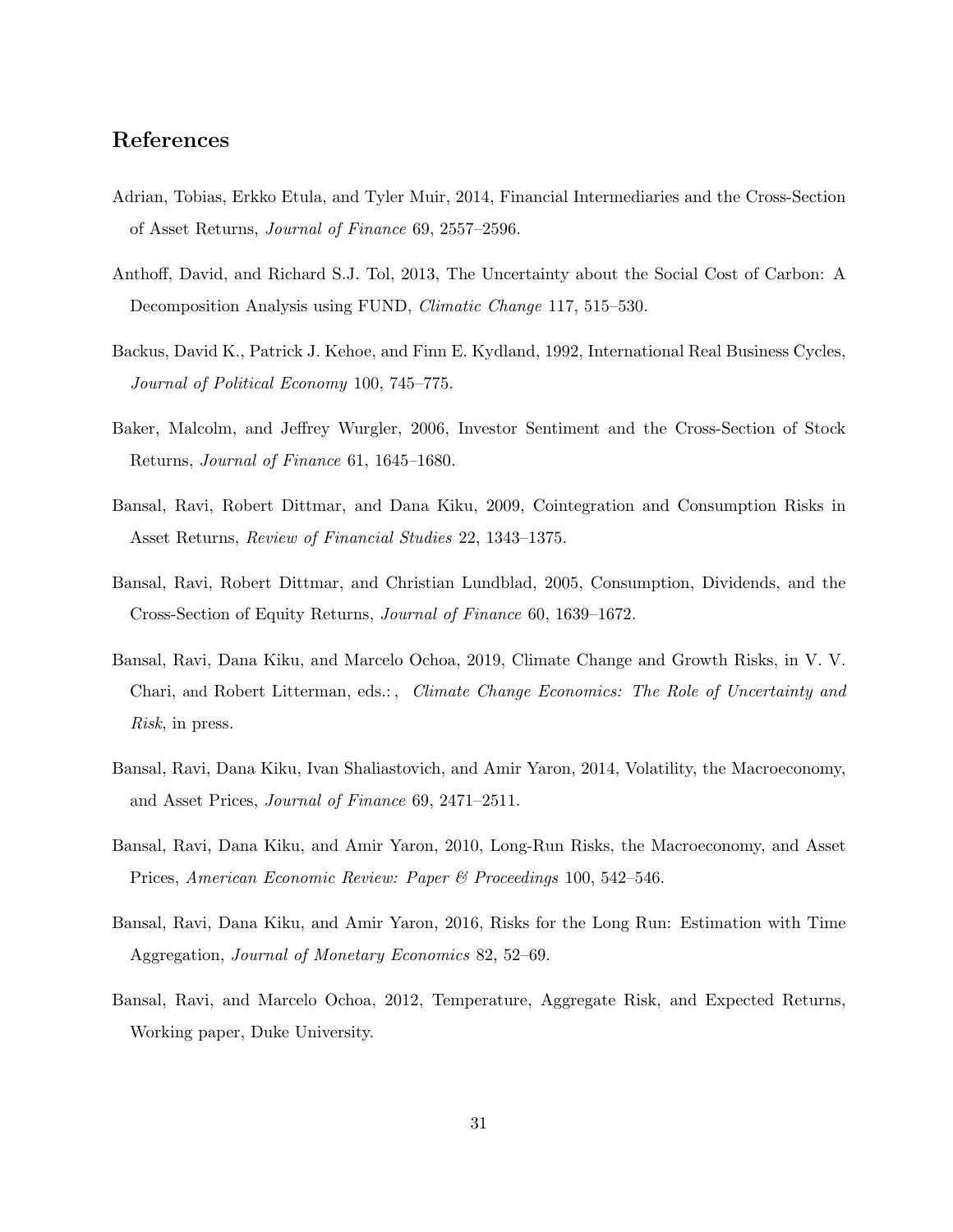- Bansal, Ravi, and Amir Yaron, 2004, Risks for the Long Run: A Potential Resolution of Asset Pricing Puzzles, *Journal of Finance* 59, 1481–1509.
- Barnett, Michael, 2018, A Run on Oil: Climate Policy, Stranded Assets, and Asset Prices, Working paper, University of Chicago.
- Barro, Robert J., 2009, Rare Disasters, Asset Prices, and Welfare Costs, *American Economic Review* 99, 243–264.
- Barro, Robert J., Emi Nakamura, Jón Steinsson, and José F. Ursúa, 2013, Crises and Recoveries in an Empirical Model of Consumption Disasters, *American Economic Journal: Macroeconomics* 5, 35–74.
- Basu, Susanto, John G. Fernald, and Miles S. Kimball, 2006, Are Technology Improvements Contractionary?, *American Economic Review* 96, 1418–1448.
- Bekaert, Geert, Campbell R. Harvey, Christian T. Lundblad, and Stephan Siegel, 2011, What Segments Equity Markets?, *Review of Financial Studies* 24, 3847–3890.
- Belo, Frederico, Xiaoji Lin, and Fan Yang, 2018, External Equity Financing Shocks, Financial Flows, and Asset Prices, *Review of Financial Studies, forthcoming*.
- Breeden, Douglas T., 1979, An Intertemporal Asset Pricing Model with Stochastic Consumption and Investment Opportunities, *Journal of Financial Economics* 7, 265–296.
- Brock, William, and Lars Peter Hansen, 2019, Wrestling with Uncertainty in Climate Economic Models, in V. V. Chari, and Robert Litterman, eds.:, *Climate Change Economics: The Role of Uncertainty and Risk*, in press.
- Cai, Yongyang, and Thomas S. Lontzek, 2018, The Social Cost of Carbon with Economic and Climate Risks, *Journal of Political Economy, forthcoming*.
- Colacito, Ric, Bridget Hoffmann, and Toan Phan, 2019, Temperature and Growth: A Panel Analysis of the United States, *Journal of Money, Credit and Banking* 51, 313–368.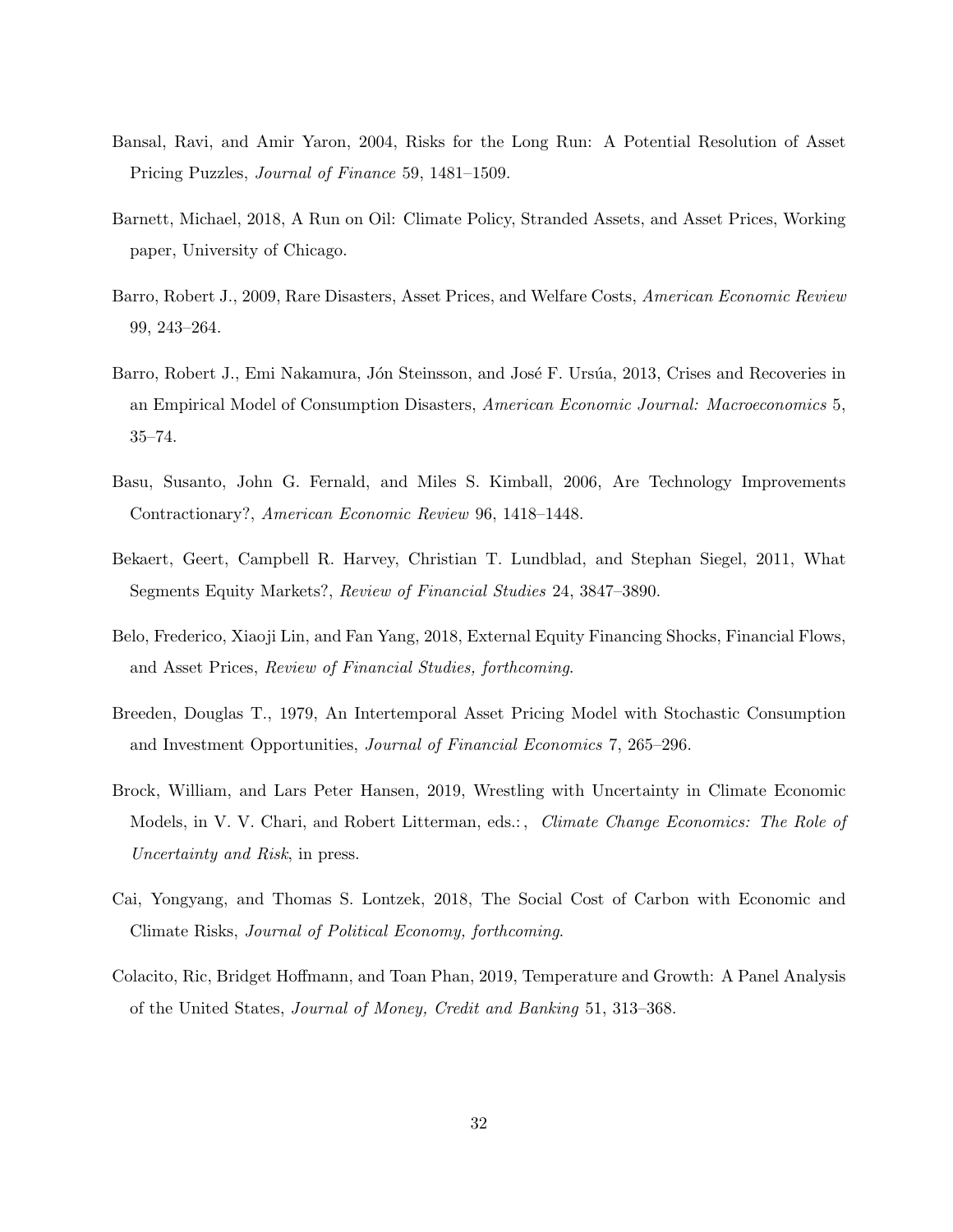- Daniel, Kent D., Robert B. Litterman, and Gernot Wagner, 2019, Applying Asset Pricing Theory to Calibrate the Price of Climate Risk, in V. V. Chari, and Robert Litterman, eds.: , *Climate Change Economics: The Role of Uncertainty and Risk*, in press.
- Dell, Melissa, Benjamin F. Jones, and Benjamin A. Olken, 2012, Temperature Shocks and Economic Growth: Evidence from the Last Half Century, *American Economic Journal: Macroeconomics* 4(3), 66–95.
- Dietz, Simon, Christian Gollier, and Louise Kessler, 2018, The Climate Beta, *Journal of Environmental Economics and Management* 87, 258–274.
- Epstein, Larry G., and Stanley E. Zin, 1989, Substitution, Risk Aversion, and the Intertemporal Behavior of Consumption and Asset Returns: A Theoretical Framework, *Econometrica* 57, 937–969.
- Fama, Eugene F., and Kenneth R. French, 1992, The Cross-Section of Expected Stock Returns, *Journal of Finance* 47, 427–465.
- Fama, Eugene F., and Kenneth R. French, 1993, Common Risk Factors in the Returns on Stocks and Bonds, *Journal of Financial Economics* 33, 3–56.
- Freeman, A Myrick, 2002, Environmental Policy since Earth Day I: What have we Gained?, *Journal of Economic Perspectives* 16, 125–146.
- Giglio, Stefano, Matteo Maggiori, Krishna Rao, Johannes Stroebel, and Andreas Weber, 2015, Climate Change and Long-Run Discount Rates: Evidence from Real Estate, Working paper, NBER.
- Gollier, Christian, 2012, *Pricing the Planet's Future: The Economics of Discounting in an Uncertain World*. (Princeton University Press).
- Golosov, Mikhail, John Hassler, Per Krusell, and Aleh Tsyvinski, 2014, Optimal Taxes on Fossil Fuel in General Equilibrium, *Econometrica* 82, 41–88.
- Gourio, François, 2012, Disaster Risk and Business Cycles, *American Economic Review* 106, 2734–2766.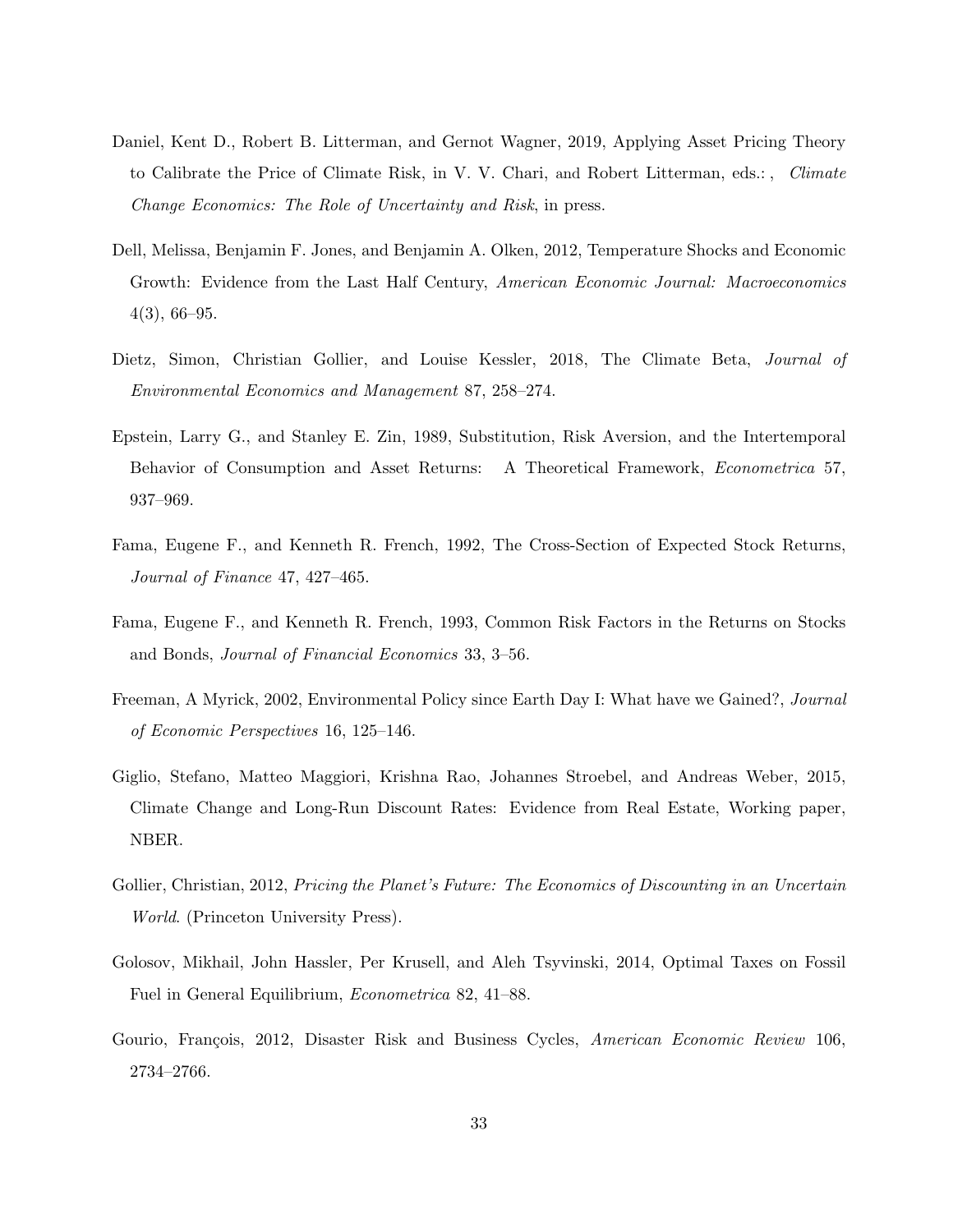- Greenstone, Michael, 2002, The Impacts of Environmental Regulations on Industrial Activity: Evidence from the 1970 and 1977 Clean Air Act Amendments and the Census of Manufactures, *Journal of Political Economy* 110, 1175–1219.
- Hansen, Lars, 1982, Large Sample Properties of Generalized Methods of Moments Estimators, *Econometrica* 50, 1009–1054.
- Hansen, Lars Peter, John C Heaton, and Nan Li, 2008, Consumption Strikes Back? Measuring Long-Run Risk, *Journal of Political Economy* 116, 260–302.
- He, Zhiguo, Bryan Kelly, and Asaf Manela, 2017, Intermediary Asset Pricing: New Evidence from Many Asset Classes, *Journal of Financial Economics* 126, 1–35.
- Hope, Chris, 2011, The PAGE09 Integrated Assessment Model: A Technical Description, Working paper, Cambridge Judge Business School.
- IPCC, 2012, *Managing the Risks of Extreme Events and Disasters to Advance Climate Change Adaptation. Special Report of the Intergovernmental Panel on Climate Change*. (Cambridge University Press).
- IPCC, 2013, *Climate Change 2013: The Physical Science Basis. Contribution of Working Group I to the Fifth Assessment Report of the Intergovernmental Panel on Climate Change*. (Cambridge University Press).
- IPCC, 2014, *Climate Change 2014: Impacts, Adaptation, and Vulnerability. Contribution of Working Group II to the Fifth Assessment Report of the Intergovernmental Panel on Climate Change*. (Cambridge University Press).
- Jagannathan, Ravi, and Srikant Marakani, 2015, Price-Dividend Ratio Factor Proxies for Long-Run Risks, *Review of Asset Pricing Studies* 5, 1–47.
- Jagannathan, Ravi, Ashwin Ravikumar, and Marco Sammon, 2018, Environmental, Social, and Governance (ESG) Criteria: Why Investors Should Care, *Journal of Investment Management* 16, 18–31.
- Jagannathan, Ravi, and Zhenyu Wang, 1996, The Conditional CAPM and the Cross-Section of Expected Returns, *Journal of Finance* 51, 3–53.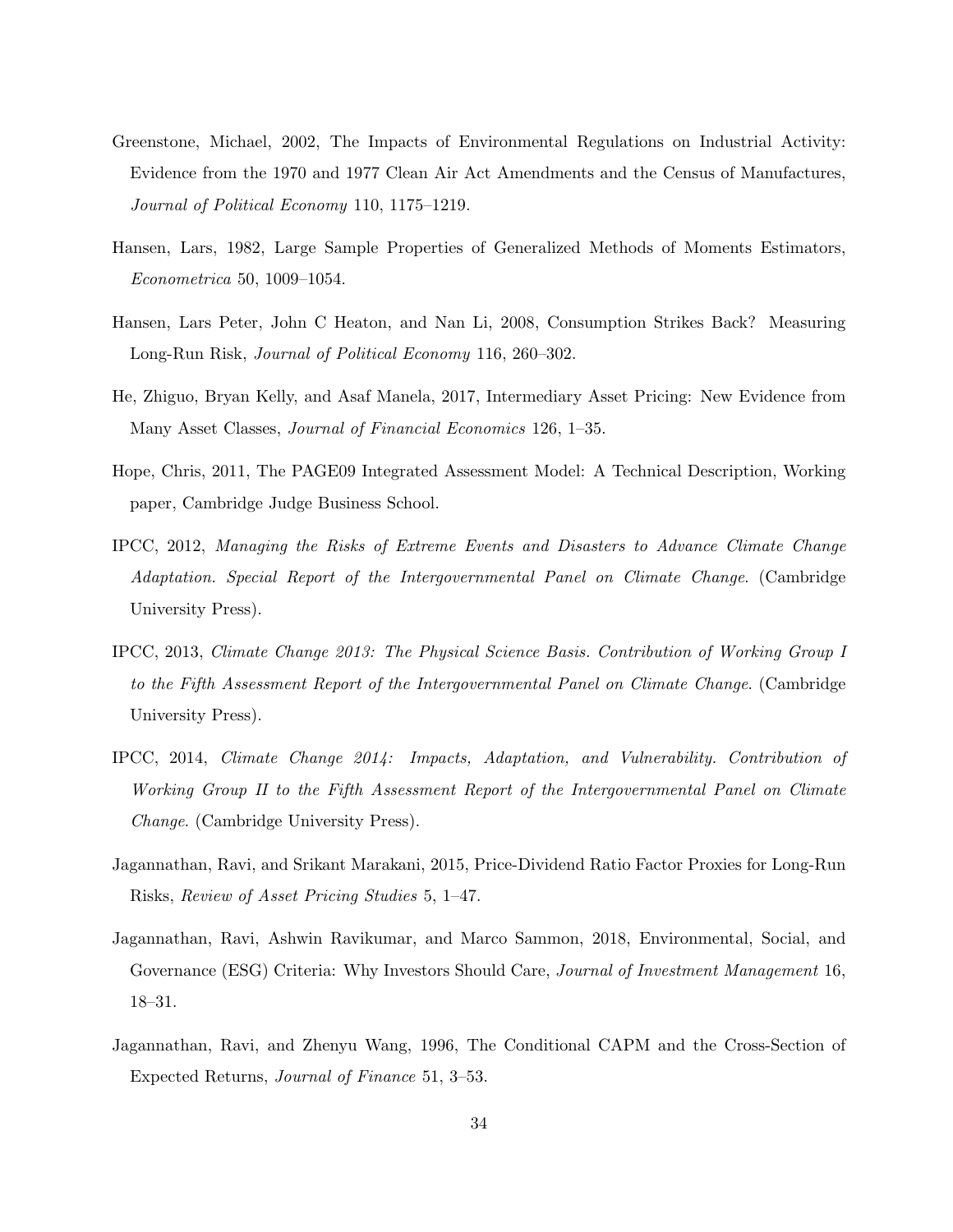- Jermann, Urban, and Vincenzo Quadrini, 2012, Macroeconomic Effects of Financial Shocks, *American Economic Review* 102, 238–271.
- Kogan, Leonid, and Dimitris Papanikolaou, 2014, Growth Opportunities, Technology Shocks, and Asset Prices, *Journal of Finance* 69, 675–718.
- Kreps, David M., and Evon L. Porteus, 1978, Temporal Resolution of Uncertainty and Dynamic Choice, *Econometrica* 46, 185–200.
- Lemoine, Derek M., and Christian Traeger, 2012, Tipping Points and Ambiguity in the Integrated Assessment of Climate Change, Working paper, National Bureau of Economic Research, #18230.
- Lucas, Robert, 1978, Asset Prices in an Exchange Economy, *Econometrica* 46, 1429–1446.
- MacDougall, Andrew H., 2016, The Transient Response to Cumulative CO2 emissions: A Review, *Current Climate Change Reports* 2, 39–47.
- MacDougall, Andrew H., Neil C. Swart, and Reto Knutti, 2017, The Uncertainty in the Transient Climate Response to Cumulative  $CO<sub>2</sub>$  Emissions Arising from the Uncertainty in Physical Climate Parameters, *Journal of Climate* 30, 813–827.
- Martin, Ian W. R., and Robert S. Pindyck, 2015, Averting Catastrophes: The Strange Economics of Scylla and Charybdis, *American Economic Review* 105, 2947–2985.
- Matthews, H. Damon, Nathan P. Gillett, Peter A. Stott, and Kirsten Zickfeld, 2009, The Proportionality of Global Warming to Cumulative Carbon Emissions, *Nature* 459, 829–832.
- Millar, Richard J., and Pierre Friedlingstein, 2018, The Utility of the Historical Record for Assessing the Transient Climate Response to Cumulative Emissions, *Philosophical Transactions of the Royal Society A: Mathematical, Physical and Engineering Science* 376.
- Newey, Whitney, and Kenneth West, 1987, A Simple, Positive Semi-Definite, Heteroscedasticity and Autocorrelation Consistent Covariance Matrix, *Econometrica* 55, 703–708.
- Nordhaus, William D, 2006, Geography and Macroeconomics: New Data and New Findings, *Proceedings of the National Academy of Sciences of the United States of America* 103, 3510–3517.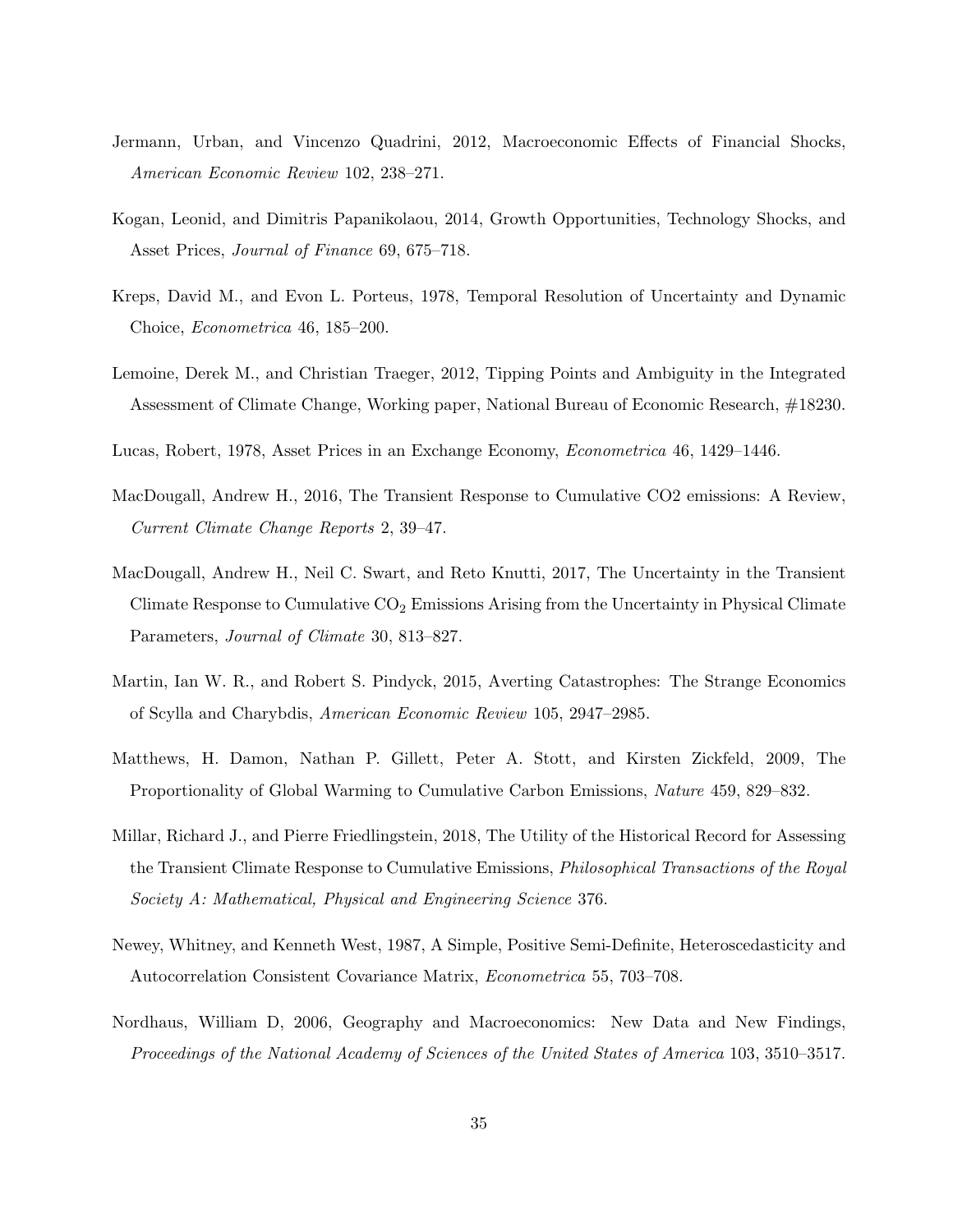- Nordhaus, William D., 2008, *A Question of Balance: Weighing the Options on Global Warming Policies*. (Yale University Press).
- Nordhaus, William D., 2010, Economic Aspects of Global Warming in a Post-Copenhagen Environment, *Proceedings of the National Academy of Sciences* 107, 11721–11726.
- Parker, Jonathan A., and Christian Julliard, 2005, Consumption Risk and the Cross-Section of Expected Returns, *Journal of Political Economy* 113, 185–222.
- Pindyck, Robert S., 2007, Review of Environmental Economics and Policy, *Uncertainty in Environmental Economics* 1, 45–65.
- Pindyck, Robert S., 2013, Climate Change Policy: What Do the Models Tell Us?, *Journal of Economic Literature* 51, 860–872.
- Pindyck, Robert S, and Neng Wang, 2013, The Economic and Policy Consequences of Catastrophes, *American Economic Journal: Economic Policy* 5, 306–339.
- Rietz, Thomas A., 1988, The Equity Risk Premium: A Solution, *Journal of Monetary Economics* 22.
- Rogelj, Joeri, Piers M. Forster, Elmar Kriegler, Christopher J. Smith, and Roland Séférian, 2019, Estimating and Tracking the Remaining Carbon Budget for Stringent Climate Targets, *Nature* 571, 335–342.
- Sharpe, William, 1964, Capital Asset Prices: A Theory of Market Equilibrium under Conditions of Risk, *Journal of Finance* 19, 425–442.
- Sørensen, Bent E., Yi-Tsung Wu, Oved Yosha, and Yu Zhu, 2007, Home Bias and International Risk Sharing: Twin Puzzles Separated at Birth, *Journal of International Money and Finance* 26, 587–605.
- Stern, Nicholas H., 2007, *The Economics of Climate Change: The Stern Review*. (Cambridge University Press.).
- Thompson, Samuel B, 2011, Simple Formulas for Standard Errors that Cluster by both Firm and Time, *Journal of financial Economics* 99, 1–10.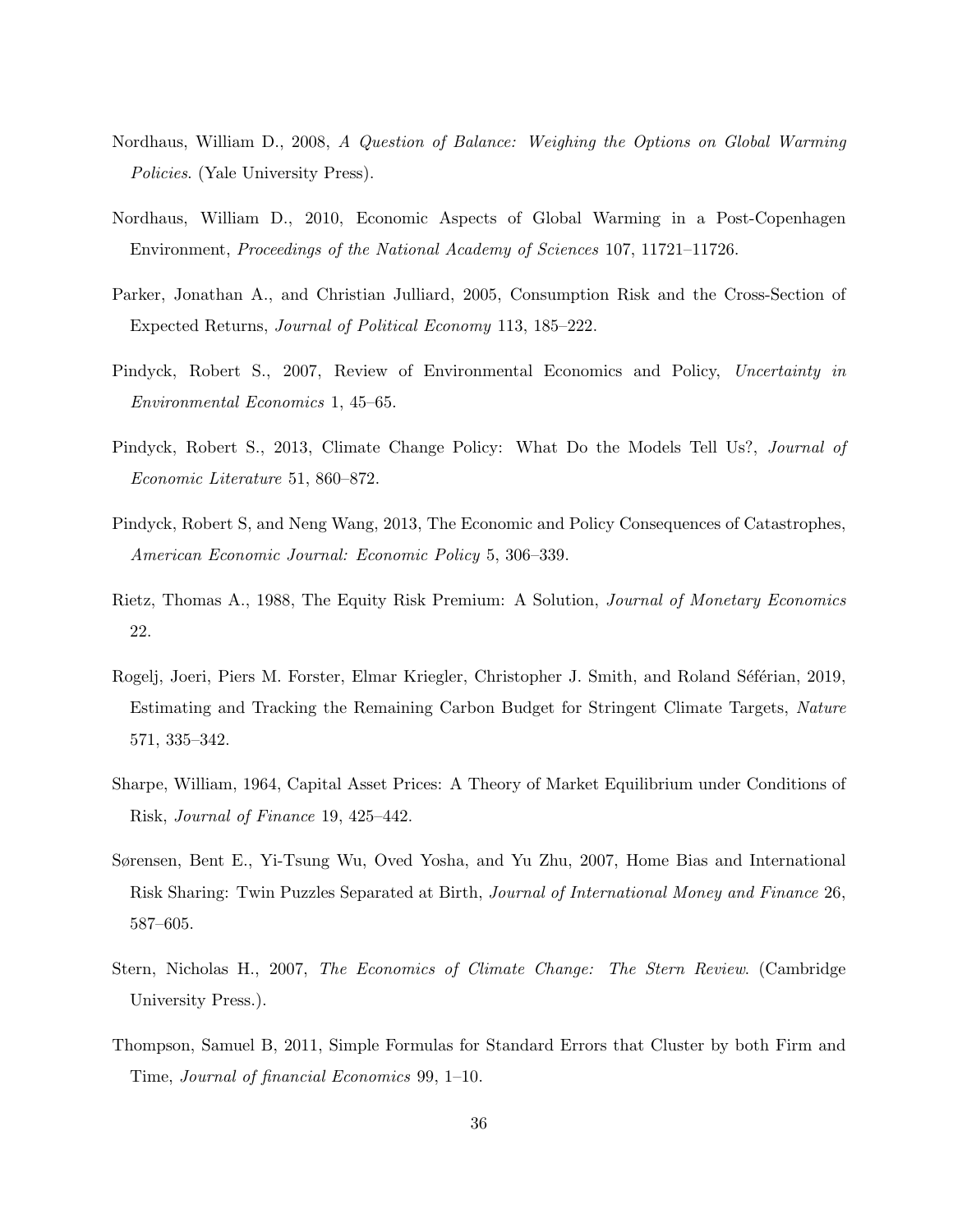- Tol, Richard S.J., 2002a, New Estimates of the Damage Costs of Climate Change, Part I: Benchmark Estimates, *Environmental and Resource Economics* 21, 47–73.
- Tol, Richard S.J., 2002b, New Estimates of the Damage Costs of Climate Change, Part II: Dynamic Estimates, *Environmental and Resource Economics* 21, 135–160.
- Wachter, Jessica A., 2013, Can Time-Varying Risk of Rare Disasters Explain Aggregate Stock Market Volatility?, *Journal of Finance* 68, 987–1035.
- Weil, Philippe, 1990, Nonexpected Utility in Macroeconomics, *Quarterly Journal of Economics* 105, 29–42.
- Zhang, Lu, 2005, The Value Premium, *Journal of Finance* 60, 67–103.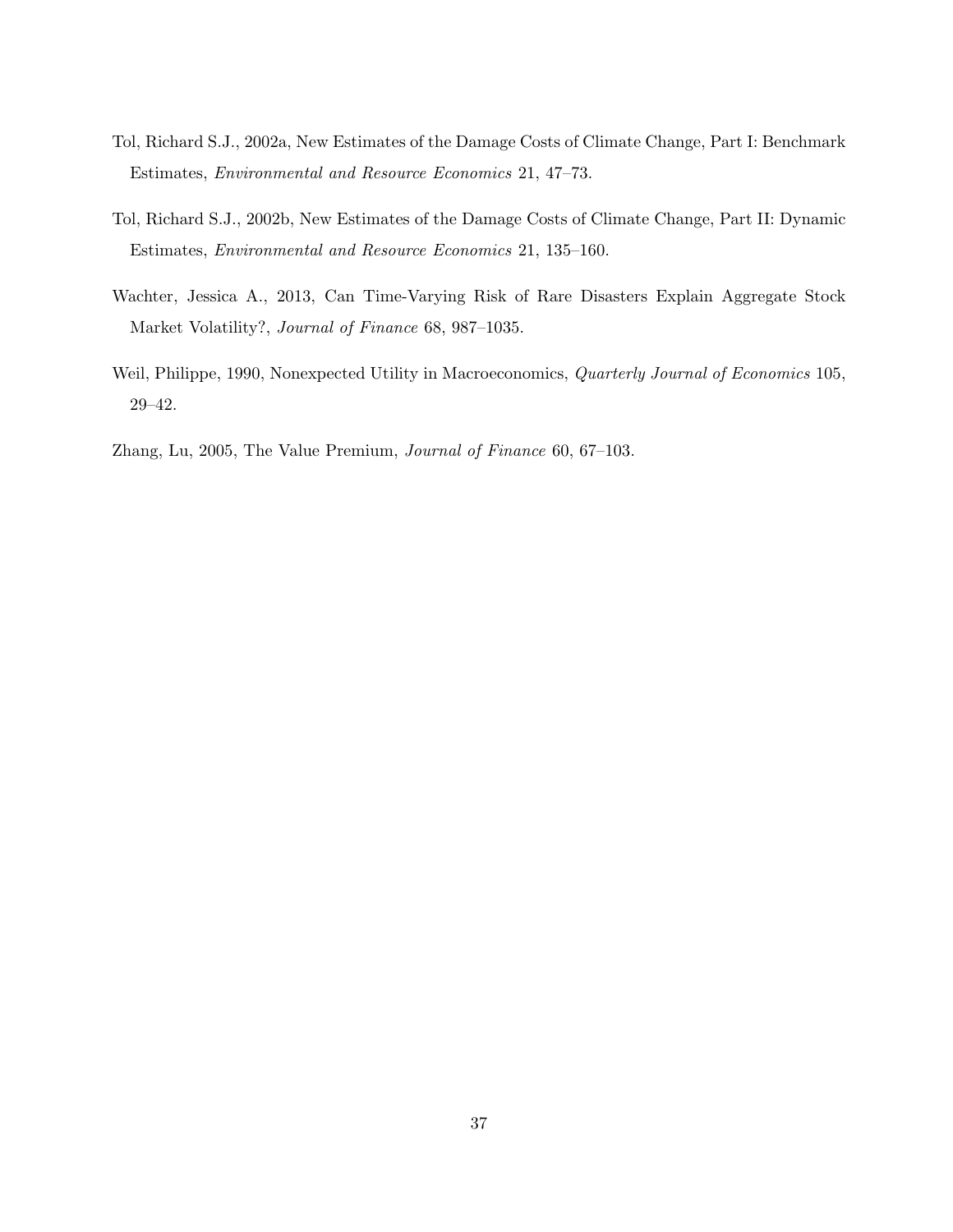| Portfolio | Premia | Long-Run Growth Risk | Temperature Risk      |                        |
|-----------|--------|----------------------|-----------------------|------------------------|
|           |        | Dividend Beta        | PD-elasticity         | Return Beta            |
| BM1       | 0.052  | 0.38<br>(2.61)       | 0.003<br>(0.17)       | 0.0092<br>(2.11)       |
| BM2       | 0.071  | 0.83<br>(5.22)       | 0.032<br>(1.31)       | 0.0054<br>(1.84)       |
| BM3       | 0.080  | 0.60<br>(3.33)       | $-0.058$<br>$(-3.22)$ | $-0.0021$<br>$(-0.96)$ |
| BM4       | 0.075  | 0.63<br>(5.84)       | $-0.031$<br>$(-1.71)$ | $-0.0039$<br>$(-0.97)$ |
| BM5       | 0.074  | 0.85<br>(6.05)       | $-0.051$<br>$(-2.30)$ | $-0.0037$<br>$(-1.02)$ |
| BM6       | 0.086  | 1.26<br>(11.51)      | $-0.025$<br>$(-1.57)$ | $-0.0028$<br>$(-1.12)$ |
| BM7       | 0.083  | 0.88<br>(13.51)      | $-0.052$<br>$(-2.55)$ | $-0.0044$<br>$(-0.95)$ |
| BM8       | 0.088  | 1.56<br>(9.33)       | $-0.034$<br>$(-1.53)$ | $-0.0080$<br>$(-1.73)$ |
| BM9       | 0.111  | 2.03<br>(13.88)      | $-0.058$<br>$(-3.33)$ | $-0.0101$<br>$(-4.23)$ |
| BM10      | 0.117  | 2.27<br>(10.81)      | $-0.093$<br>$(-2.37)$ | $-0.0105$<br>$(-1.91)$ |

**Table I Long-run Growth Risk and Temperature Risk**

Table I shows the average excess return, long-run cash-flow risk, and temperature risk for ten portfolios sorted by book-to-market. Long-run risk is measured by cointegration between log portfolio dividends and log aggregate consumption. The elasticity of the price-dividend ratios to temperature is measured by regressing valuation ratios on the standardized five-year change in temperature controlling for the market price-dividend ratio and lagged valuation ratio of the corresponding portfolio. Temperature return beta of a portfolio is estimated by regressing five-year cumulative excess return on the standardized five-year change in temperature controlling for cumulative market and consumption growth risks. T-statistics (in parenthesis) are based on the Newey and West (1987) estimator of the variance-covariance matrix with five lags. The data are annual; the cointegrating parameters are estimated using the 1940-2018 sample, all other statistics are estimated using the 1970-2016 sample.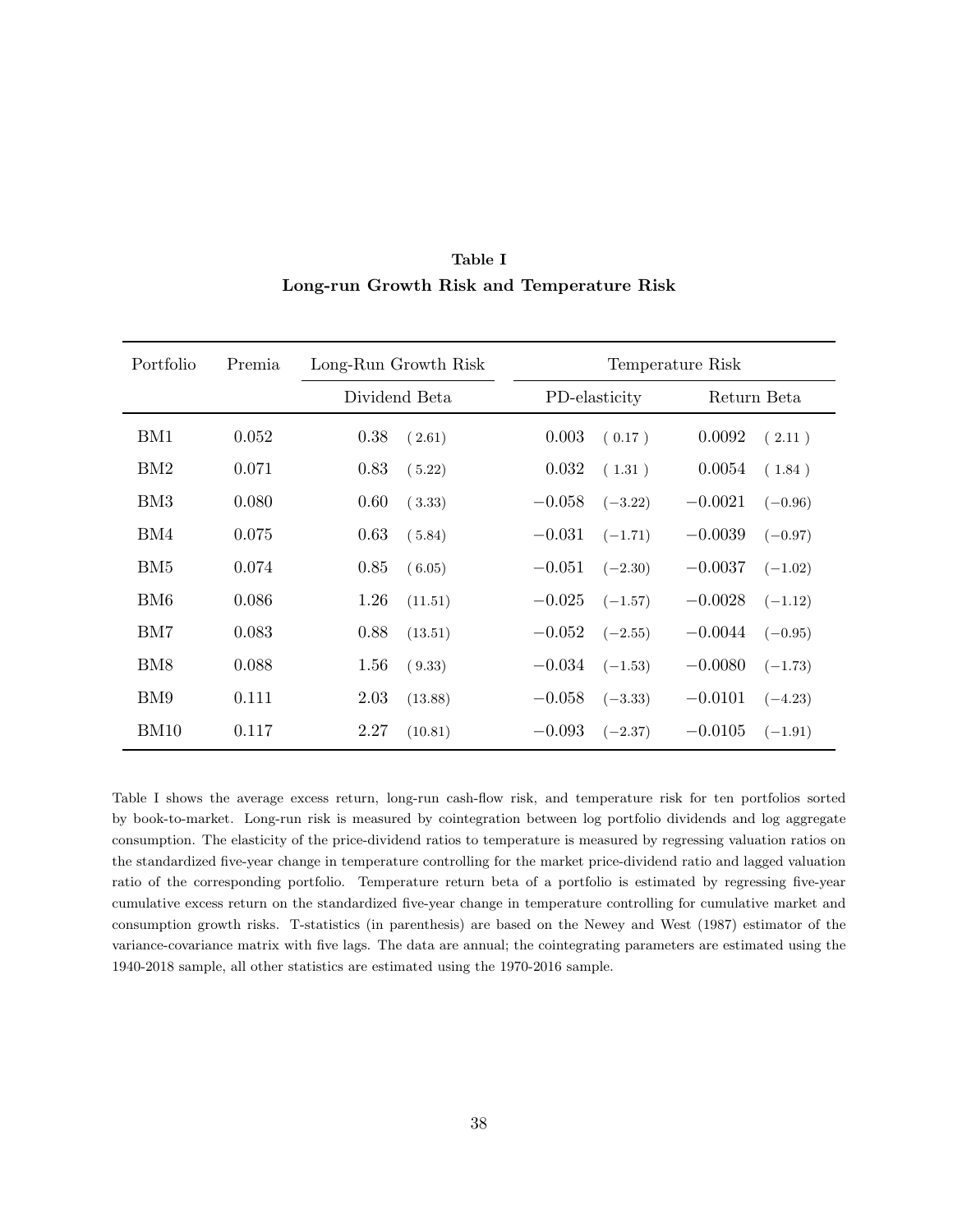| Table II                                                     |  |
|--------------------------------------------------------------|--|
| <b>Elasticity of Equity Prices to Temperature Variations</b> |  |

|          | Horizon $(K)$ |           |           |
|----------|---------------|-----------|-----------|
|          | 1-year        | 3-year    | 5-year    |
| $\phi_K$ | $-0.013$      | $-0.027$  | $-0.037$  |
|          | $(-1.15)$     | $(-2.12)$ | $(-2.99)$ |

Table II reports the response of equity valuations to temperature fluctuations based on the following panel regression specification,

$$
v_{i,t} = \bar{v}_i + \phi_K \,\Delta_K T_t + \varrho_i\,v_{i,t-1} + \alpha_i\,v_t + \varepsilon_{i,t}\,,
$$

where  $v_{i,t}$  is the log of the price-dividend ratio of portfolio *i*,  $\bar{v}_i$  is a portfolio-specific fixed effect,  $\Delta_K T_t$  is the standardized *K*-year change in U.S. temperature, *v<sup>t</sup>* is the price-dividend ratio of the market portfolio. The coefficients on the lagged price-dividend ratio and on the market price-dividend ratio are a function of the portfolio's average book-to-market characteristic  $(\overline{bm}_i)$ , namely,  $\rho_i = \rho + \rho_b \overline{bm}_i$ , and  $\alpha_i = \alpha + \alpha_b \overline{bm}_i$ . The table shows (semi) elasticities of price-dividend ratios to temperature variations, *ϕK*, and the corresponding t-statistics (in parenthesis) that are based on standard errors clustered by portfolio and time using the Newey and West (1987) estimator with three lags. The regression is estimated using ten book-to-market sorted portfolios. The data are annual and cover the 1970-2016 period.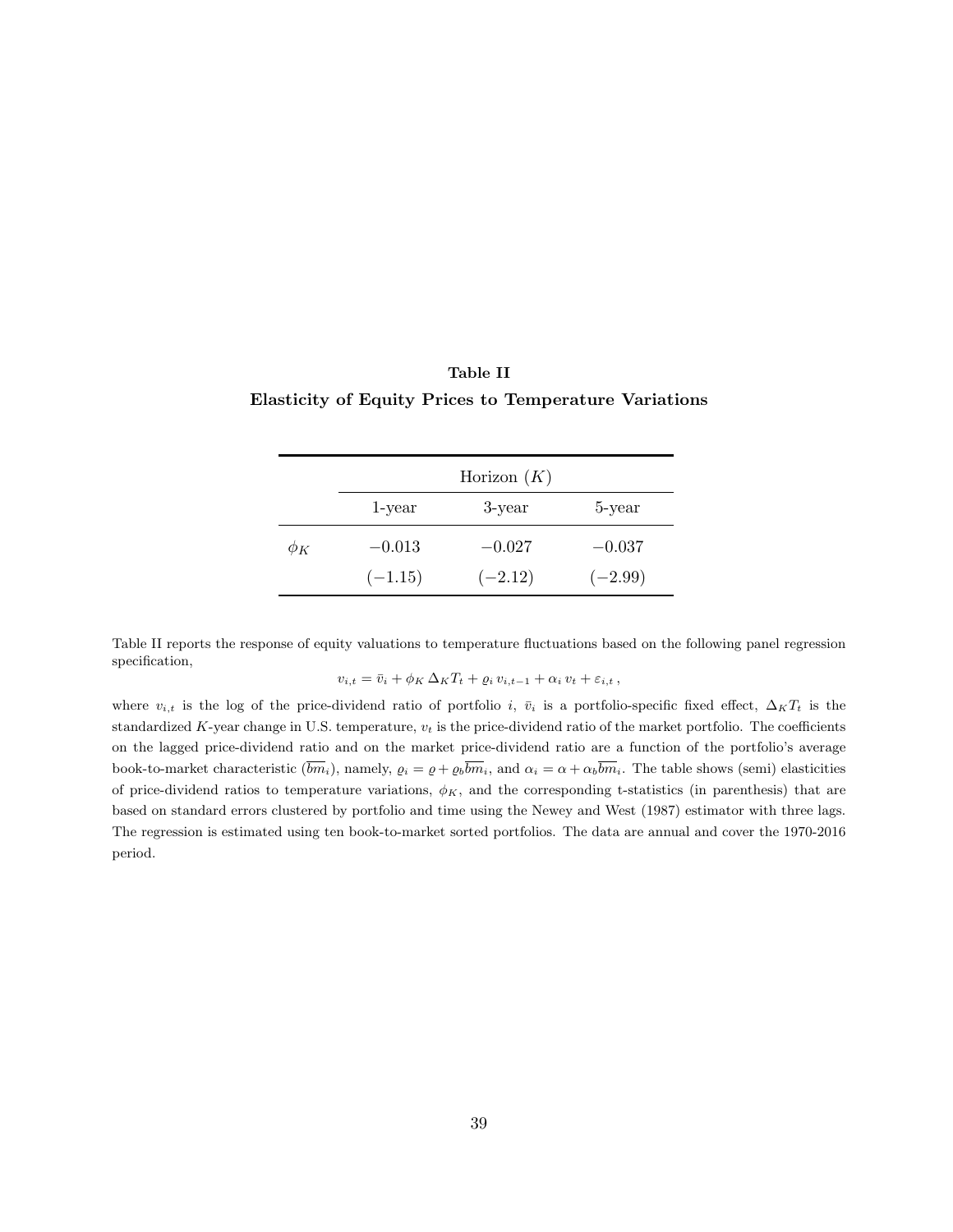| Table III                                                    |  |
|--------------------------------------------------------------|--|
| Scaled Elasticity of Equity Prices to Temperature Variations |  |

|          | Horizon $(K)$ |           |           |  |
|----------|---------------|-----------|-----------|--|
|          | 1-year        | 3-year    | 5-year    |  |
| $\phi_K$ | $-0.013$      | $-0.024$  | $-0.032$  |  |
|          | $(-1.48)$     | $(-2.33)$ | $(-3.81)$ |  |

Table III reports the response of equity valuations to temperature fluctuations based on the following specification,

$$
v_{i,t} = \bar{v}_i + (\phi_K \cdot \beta_{i,LR}) \Delta_K T_t + \varrho_i v_{i,t-1} + \alpha_i v_t + \varepsilon_{i,t},
$$
  

$$
d_{i,t} = \bar{d}_i + \beta_{i,LR} c_t + w_{i,t},
$$

where  $v_{i,t}$  is the log of the price-dividend ratio of portfolio *i*,  $\bar{v}_i$  is a portfolio-specific fixed effect,  $\Delta_K T_t$  is the standardized  $K$ -year change in U.S. temperature,  $v_t$  is the price-dividend ratio of the market portfolio. The coefficients on the lagged price-dividend ratio and on the market price-dividend ratio are a function of the portfolio's average book-to-market characteristic  $(\overline{bm}_i)$ , namely,  $\varrho_i = \varrho + \varrho_b \overline{bm}_i$ , and  $\alpha_i = \alpha + \alpha_b \overline{bm}_i$ . The cross-sectional variation in temperature elasticity is governed by the long-run dividend betas,  $\beta_{i,LR}$ , measured by cointegration between log portfolio dividends  $(d_{i,t})$  and log aggregate consumption  $(c_t)$  in the 1940-2016 sample. The table shows (semi) elasticities of price-dividend ratios to temperature variations,  $\phi_K$ , and the corresponding t-statistics (in parenthesis) that are based on standard errors clustered by portfolio and time using the Newey and West (1987) estimator with three lags. The panel regression is estimated using ten book-to-market sorted portfolios; the data are annual and cover the 1970-2016 period.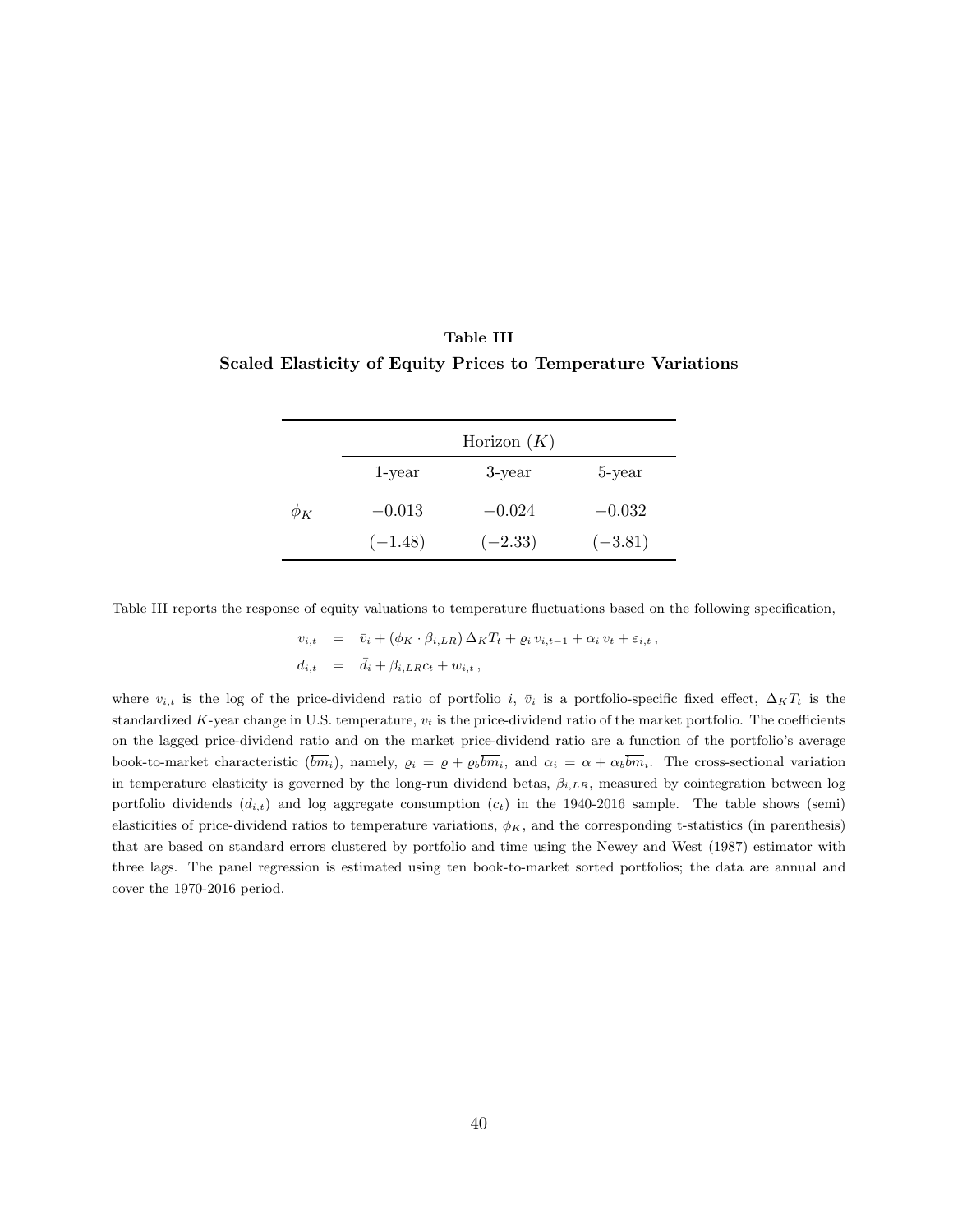|                      | Horizon $(K)$ |           |           |
|----------------------|---------------|-----------|-----------|
|                      | $1$ -year     | 3-year    | 5-year    |
| $\lambda_{\Delta T}$ | $-0.64$       | $-1.59$   | $-2.68$   |
|                      | $(-1.39)$     | $(-3.67)$ | $(-2.76)$ |
| $\lambda_m$          | 1.75          | 8.35      | 14.18     |
|                      | (1.16)        | (2.88)    | (2.82)    |
| $\lambda_c$          | 0.62          | 0.28      | 0.79      |
|                      | (1.45)        | (0.74)    | (1.74)    |
| $\chi^2$             | 4.26          | 9.43      | 5.12      |
| <i>p</i> -value      | 0.75          | 0.22      | 0.64      |

### **Table IV Price of Temperature Risk**

Table IV reports the estimates of the price of temperature risks measured at different frequencies. The risk prices are estimated by exploiting the Euler equation for a cross-section of *N* portfolios using a linear stochastic discount factor (SDF),

$$
E\Big[R_{i,K,t}^{e}(1+M_{K,t})\Big]=0, \text{ for } i=1,\ldots,N,
$$
  

$$
M_{K,t}=-\lambda_{\Delta T}\Big[\Delta_K T_t-\mu_T\Big]-\lambda_m\Big[R_{m,K,t}^{e}-\mu_m\Big]-\lambda_c\Big[\Delta_K c_t-\mu_c\Big],
$$

where  $R_{i,K,t}^e$  is the *K*-period cumulative return of portfolio *i* in excess of the risk-free rate;  $M_{K,t}$  is the SDF that is driven by the standardized *K*-year change in temperature,  $\Delta_K T_t$ , the cumulative excess return of the market portfolio,  $R_{m,K,t}^e$ , and the cumulative consumption growth,  $\Delta_K c_t$  (multiplied by 100); *µ*'s denote the corresponding factor means. The estimates are obtained through an efficient GMM using ten book-to-market sorted portfolios. T-statistics (in parenthesis) account for the estimation error in the factor means and are based on the Newey-West estimator of the variance-covariance matrix with *K* lags. The last two rows report the Sargan-Hansen test of over-identifying restrictions  $(\chi^2)$  and its corresponding *p*-value. The data are annual and cover the 1970-2016 period.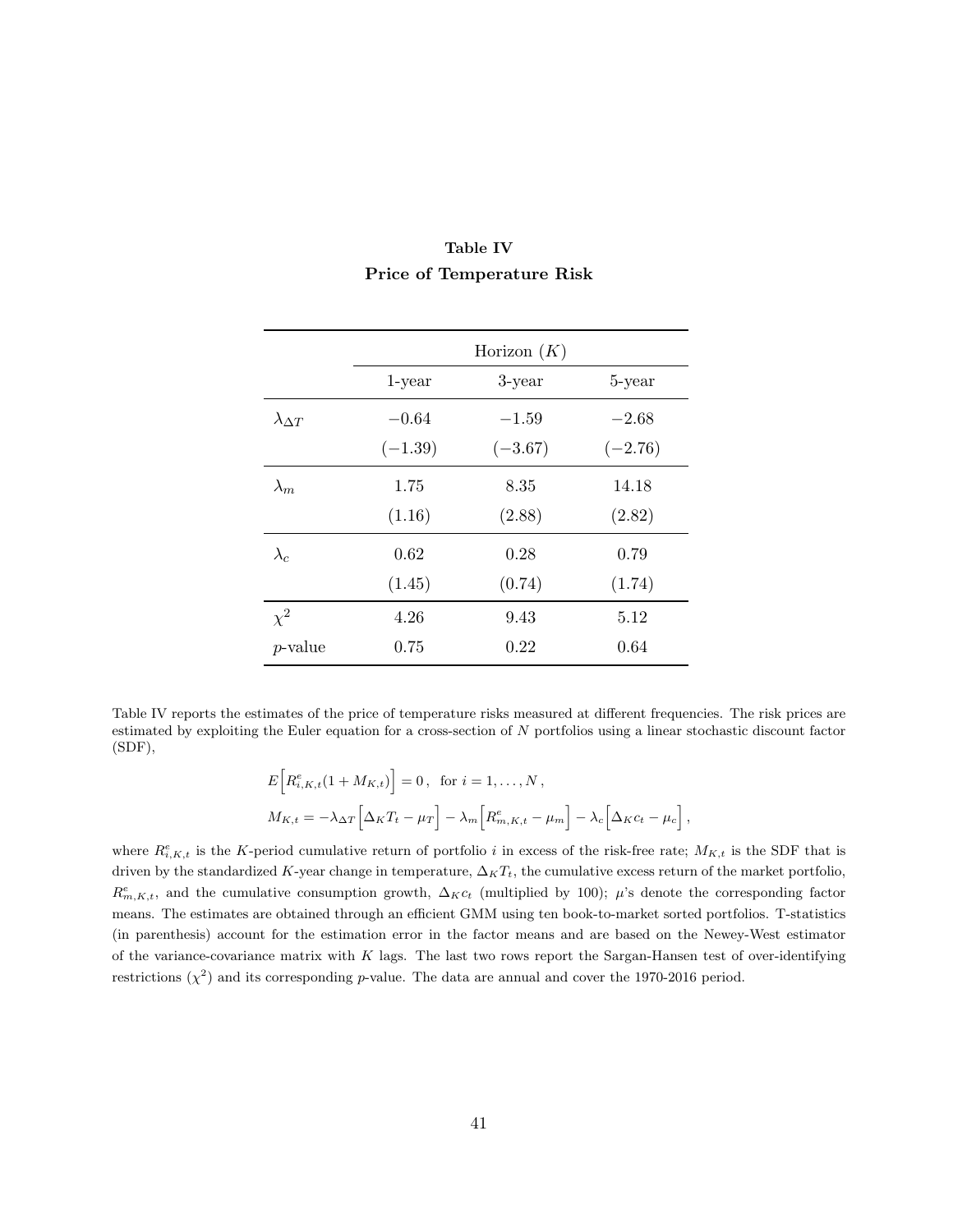#### **Table V**

**Elasticity of Equity Valuations to Long- and Short-Run Temperature Variations**

|                                     | Horizon $(K)$       |           |  |  |  |
|-------------------------------------|---------------------|-----------|--|--|--|
|                                     | 5-year<br>$3$ -year |           |  |  |  |
| $\phi^{LR}_{\scriptscriptstyle{K}}$ | $-0.027$            | $-0.037$  |  |  |  |
|                                     | $(-2.14)$           | $(-3.08)$ |  |  |  |
| $\phi^{SR}_{\nu}$                   | 0.005               | $-0.011$  |  |  |  |
|                                     | (0.34)              | $(-0.59)$ |  |  |  |

Table V reports the response of equity valuations to temperature fluctuations based on the following panel regression specification, *SR*

$$
v_{i,t} = \bar{v}_i + \phi_K^{LR} LR_t^K + \phi_K^{SR} SR_t^K + \varrho_i v_{i,t-1} + \alpha_i v_t + \varepsilon_{i,t},
$$

where  $v_{i,t}$  is the log of the price-dividend ratio of portfolio *i*,  $\bar{v}_i$  is a portfolio-specific fixed effect,  $LR_t^K \equiv \Delta_K T_t$ represents low-frequency fluctuations in temperature measured by the three- or five-year change in U.S. temperature,  $SR_t^K$   $\equiv \Delta T_t$  *⊥*  $\Delta_K T_t$  represents short-run temperature fluctuations measured by changes in annual temperature that are orthogonal to long-run fluctuations,  $v_t$  is the price-dividend ratio of the market portfolio. The coefficients on the lagged price-dividend ratio and on the market price-dividend ratio are a function of the portfolio's average book-to-market characteristic  $(\overline{bm}_i)$ , namely,  $\varrho_i = \varrho + \varrho_b \overline{bm}_i$ , and  $\alpha_i = \alpha + \alpha_b \overline{bm}_i$ . Short- and long-run temperature variations are standardized. The table shows (semi) elasticities of price-dividend ratios to long- and short-run temperature variations,  $\phi_K^{LR}$  and  $\phi_K^{SR}$ , and the corresponding t-statistics (in parenthesis) that are based on standard errors clustered by portfolio and time using the Newey and West (1987) estimator with three lags. The regression is estimated using ten book-to-market sorted portfolios. The data are annual and cover the 1970-2016 period.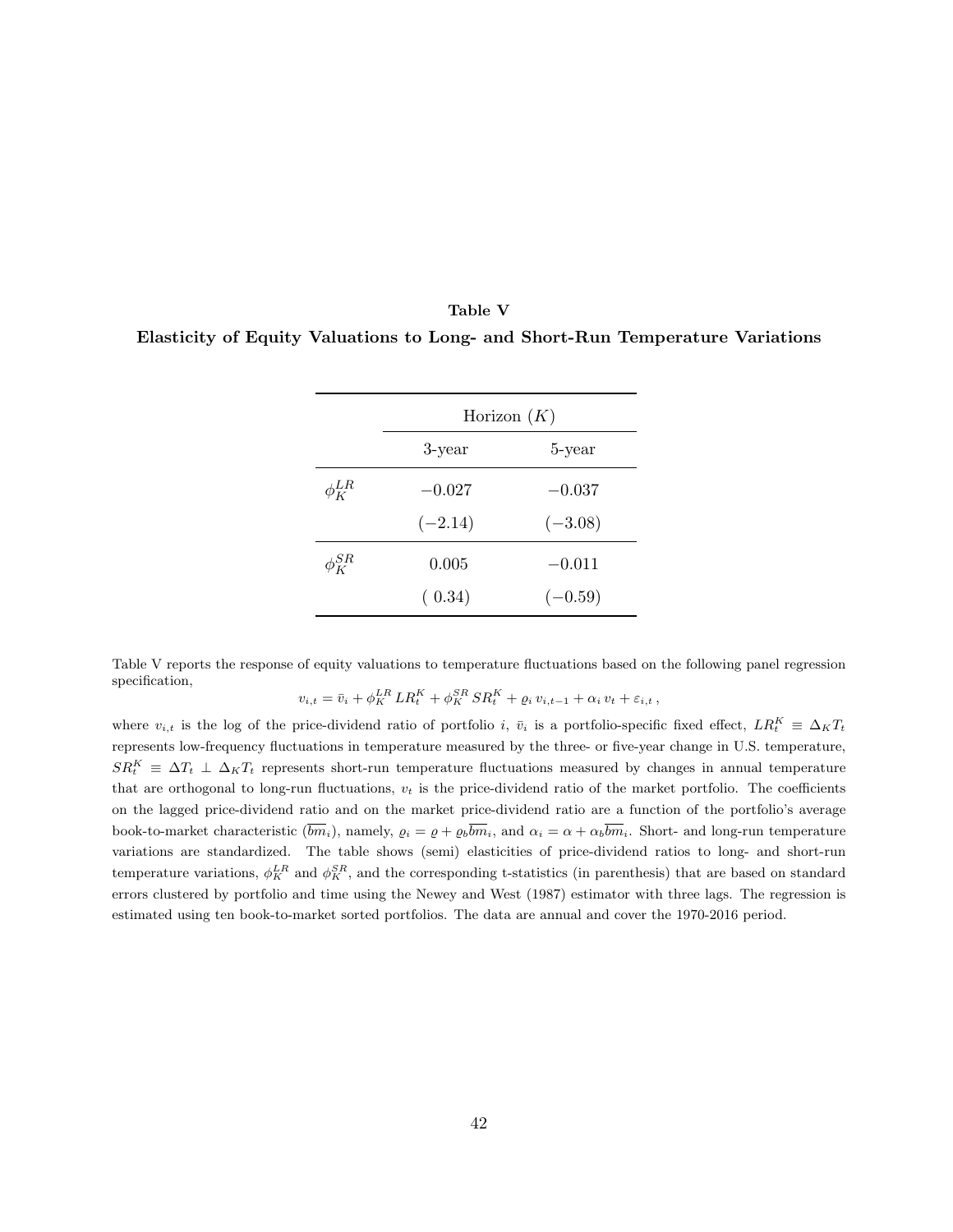### **Table VI Elasticity of Equity Prices to Temperature Variations pre-1970**

|          | Horizon $(K)$ |        |           |
|----------|---------------|--------|-----------|
|          | 1-year        | 3-year | 5-year    |
| $\phi_K$ | $-0.006$      | 0.014  | $-0.011$  |
|          | $(-1.49)$     | (1.10) | $(-1.37)$ |

Table VI reports the response of equity valuations to temperature fluctuations based on the following panel regression specification,

$$
v_{i,t} = \bar{v}_i + \phi_K \,\Delta_K T_t + \varrho_i\,v_{i,t-1} + \alpha_i\,v_t + \varepsilon_{i,t}\,,
$$

where  $v_{i,t}$  is the log of the price-dividend ratio of portfolio *i*,  $\bar{v}_i$  is a portfolio-specific fixed effect,  $\Delta_K T_t$  is the standardized *K*-year change in U.S. temperature, *v<sup>t</sup>* is the price-dividend ratio of the market portfolio. The coefficients on the lagged price-dividend ratio and on the market price-dividend ratio are a function of the portfolio's average book-to-market characteristic  $(\overline{bm}_i)$ , namely,  $\rho_i = \rho + \rho_b \overline{bm}_i$ , and  $\alpha_i = \alpha + \alpha_b \overline{bm}_i$ . The table shows (semi) elasticities of price-dividend ratios to temperature variations,  $\phi_K$ , and the corresponding t-statistics (in parenthesis) that are based on standard errors clustered by portfolio and time using the Newey and West (1987) estimator with three lags. The regression is estimated using ten book-to-market sorted portfolios. The data are annual and cover the 1940-1969 period.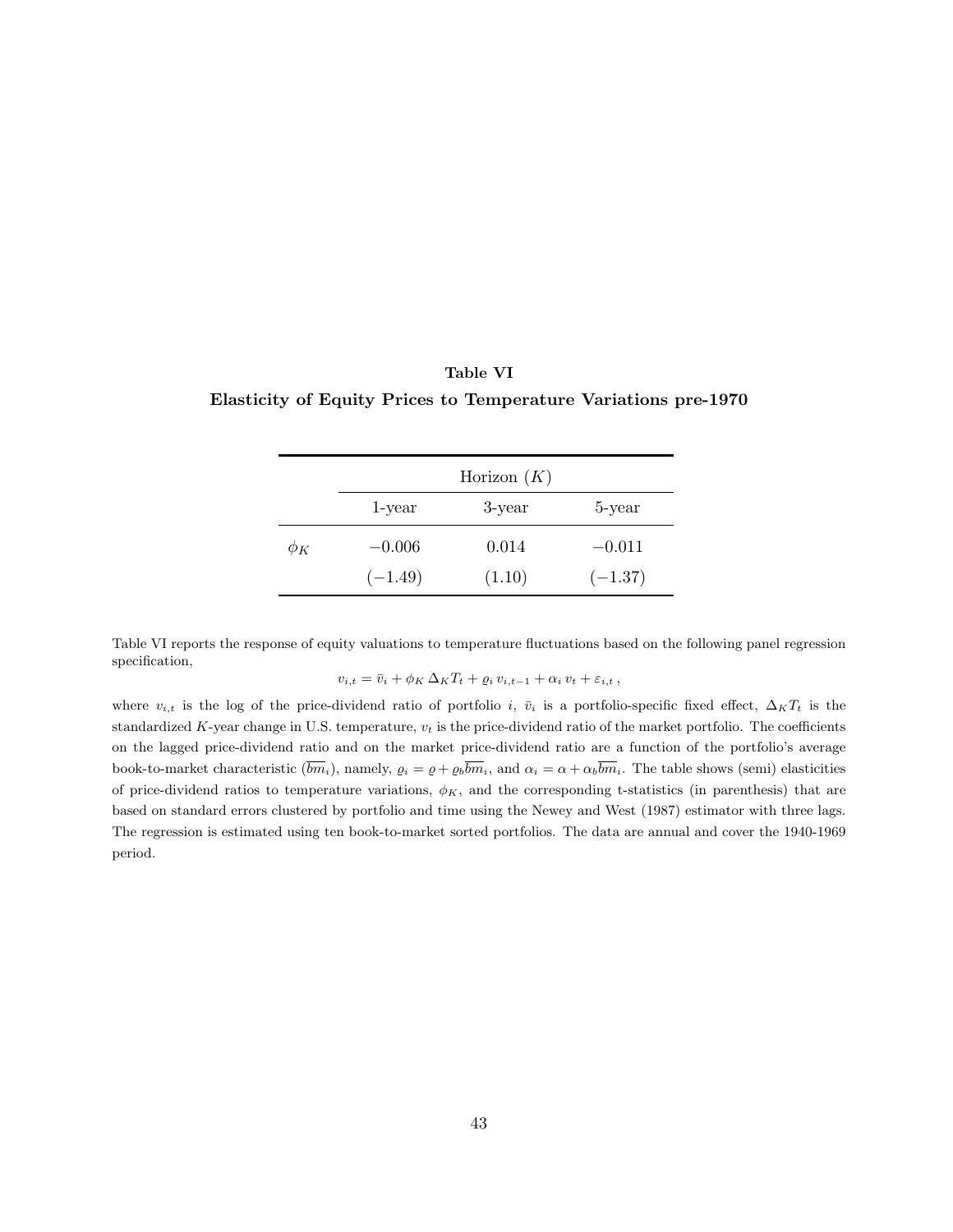#### **Table VII**

#### **Capital-Market Based Measure of the Welfare Cost of Carbon**

|                        |               |              | Temperature Elasticity of Valuations |               |  |
|------------------------|---------------|--------------|--------------------------------------|---------------|--|
|                        |               | $5\%$ -bound | Estimate                             | $95\%$ -bound |  |
|                        | $5\%$ -bound  | 33.3         | 23.3                                 | 13.2          |  |
| Climate<br>Sensitivity | Mean          | 65.1         | 45.4                                 | 25.8          |  |
|                        | $95\%$ -bound | 95.3         | 66.6                                 | 37.8          |  |

**Panel A**: In \$ Per Metric Ton of CO<sub>2</sub>

**Panel B**: In \$ Per Gallon of Gasoline

|                        |               |              | Temperature Elasticity of Valuations |               |  |
|------------------------|---------------|--------------|--------------------------------------|---------------|--|
|                        |               | $5\%$ -bound | Estimate                             | $95\%$ -bound |  |
|                        | $5\%$ -bound  | 0.30         | 0.21                                 | 0.12          |  |
| Climate<br>Sensitivity | Mean          | 0.58         | 0.40                                 | 0.23          |  |
|                        | $95\%$ -bound | 0.85         | 0.59                                 | 0.34          |  |

Table VII presents the welfare cost of carbon (WCC) implied by the estimated (semi) elasticity of equity valuations to temperature variations. The table shows the WCC implied by the point estimate of the five-year temperature elasticity of equity valuations in Table III and the mean value of the climate sensitivity parameter reported in MacDougall, Swart, and Knutti (2017) (in bold), and its 5th to 95th percentile range. The 5th percentile, mean, and 95th percentile of the climate sensitivity parameter are 0*.*88, 1*.*72, and 2*.*52 degree Celsius per trillion tonnes of carbon, respectively. The estimated temperature elasticity of equity prices is *−*0*.*266, and its 5%–95% confidence interval is [*−*0*.*38; *−*0*.*15]. The WCC is measured in 2016 international dollars of world gross domestic product per metric ton of CO<sup>2</sup> (Panel A) and in equivalent dollars per gallon of gasoline (Panel B).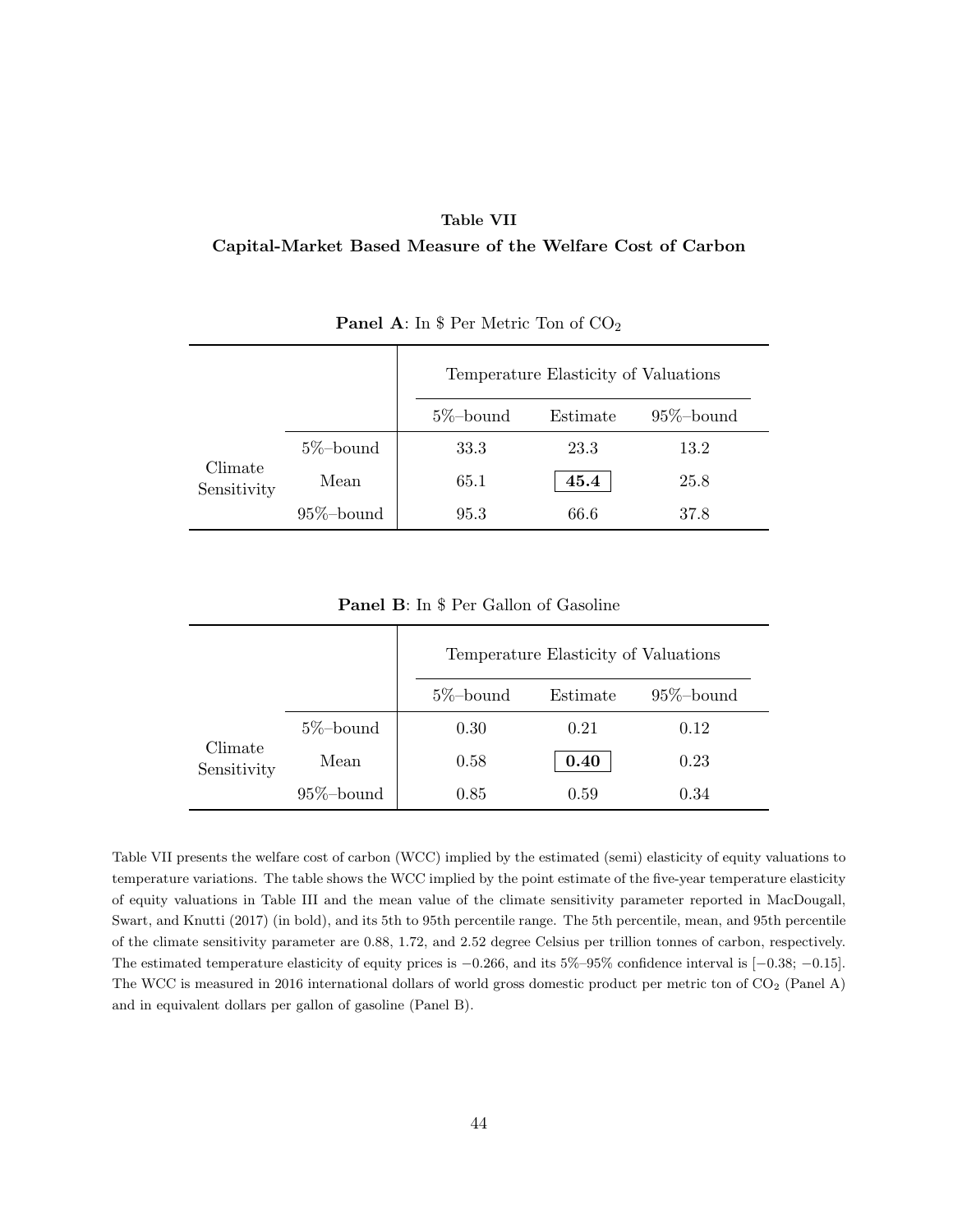|                        |               | Temperature Elasticity of Valuations |          |               |  |
|------------------------|---------------|--------------------------------------|----------|---------------|--|
|                        |               | $5\%$ -bound                         | Estimate | $95\%$ -bound |  |
|                        | $5\%$ -bound  | $0.99\%$                             | $0.69\%$ | $0.39\%$      |  |
| Climate<br>Sensitivity | Mean          | 1.94%                                | 1.36%    | $0.77\%$      |  |
|                        | $95\%$ -bound | 2.84%                                | $1.99\%$ | 1.13%         |  |

### **Table VIII Cost of the 2017 Global Industrial Carbon Emissions**

Table VIII shows the cost of global industrial  $CO<sub>2</sub>$  emitted in 2017 as a percentage of gross domestic product. The table shows the cost implied by the point estimate of the five-year temperature elasticity of equity valuations in Table III and the mean value of the climate sensitivity parameter reported in MacDougall, Swart, and Knutti (2017) (in bold), and its 5th to 95th percentile range. The 5th percentile, mean, and 95th percentile of the climate sensitivity parameter are 0*.*88, 1*.*72, and 2*.*52 degree Celsius per trillion tonnes of carbon, respectively. The estimated temperature elasticity of equity prices is *−*0*.*266, and its 5%–95% confidence interval is [*−*0*.*38; *−*0*.*15]. Global industrial carbon dioxide emissions in 2017 amount to about 36*.*2 gigatonnes.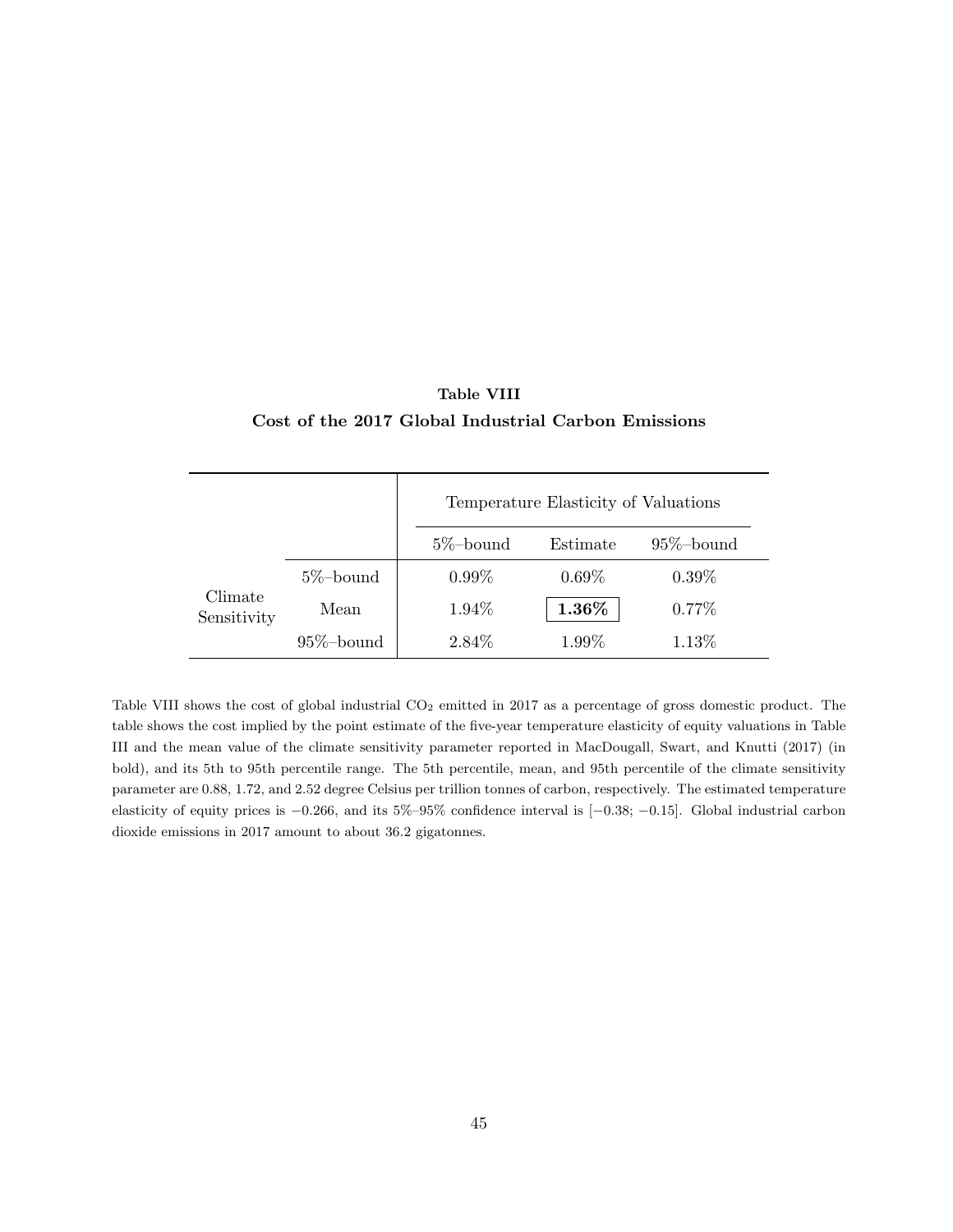### **Table IX Model Implications**

|  | <b>Panel A:</b> Risk-Free Rate $(\%)$ |  |
|--|---------------------------------------|--|
|  |                                       |  |

|                 | <b>IES</b>                              |  |  | <b>IES</b>                       |  |
|-----------------|-----------------------------------------|--|--|----------------------------------|--|
|                 | $0.2 \qquad \qquad 1 \qquad \qquad 1.5$ |  |  | $0.2$ 1 1.5                      |  |
|                 | $1/1.5$ 8.25 2.44 1.96                  |  |  | $1/1.5$ 0.411 0.075 0.000        |  |
|                 | RA 1 8.21 2.43 1.95                     |  |  | RA 1   $0.384$ 0.000 -0.085      |  |
| $5\phantom{.0}$ | $7.79$ $2.29$ $1.83$                    |  |  | $5 \t 0.000 \t -1.004 \t -1.215$ |  |

**Panel B:** Price of Temperature Risk (%)

|                |         | <b>IES</b> |      |    |   |                     | <b>IES</b>                                       |       |
|----------------|---------|------------|------|----|---|---------------------|--------------------------------------------------|-------|
|                | $0.2\,$ |            | 1.5  |    |   | $0.2\,$             |                                                  | 1.5   |
| 1/1.5          | 8.25    | 2.44       | 1.96 |    |   | $1/1.5$ 0.411 0.075 |                                                  | 0.000 |
| $\mathbf{1}$   | 8.21    | 2.43       | 1.95 | RA |   |                     | $1 \quad   \quad 0.384 \quad 0.000 \quad -0.085$ |       |
| $\overline{5}$ | 7.79    | 2.29       | 1.83 |    | 5 |                     | $0.000$ $-1.004$ $-1.215$                        |       |

**Panel C**: Temperature Elasticity of WC-ratio **Panel D**: Welfare Cost of Carbon (%)

|    |   |                               | <b>IES</b>                  |     |    |       |       | <b>IES</b> |       |
|----|---|-------------------------------|-----------------------------|-----|----|-------|-------|------------|-------|
|    |   | $0.2\,$                       |                             | 1.5 |    |       | 0.2   |            | 1.5   |
|    |   | $1/1.5$ 0.0190 0.0000 -0.0042 |                             |     |    | 1/1.5 | 0.095 | 0.225      | 0.253 |
| RA |   |                               | $0.0192$ $0.0000$ $-0.0042$ |     | RA |       | 0.096 | 0.227      | 0.255 |
|    | 5 |                               | $0.0219$ $0.0000$ $-0.0047$ |     |    | 5     | 0.109 | 0.251      | 0.280 |

|       |        | <b>IES</b> |           |    |       |       | <b>IES</b> |       |
|-------|--------|------------|-----------|----|-------|-------|------------|-------|
|       | 0.2    |            | 1.5       |    |       | 0.2   |            | 1.5   |
| 1/1.5 | 0.0190 | 0.0000     | $-0.0042$ |    | 1/1.5 | 0.095 | 0.225      | 0.253 |
|       | 0.0192 | 0.0000     | $-0.0042$ | RA |       | 0.096 | 0.227      | 0.255 |
| 5     | 0.0219 | 0.0000     | $-0.0047$ |    | 5     | 0.109 | 0.251      | 0.280 |

Table IX shows the model-implied risk-free rate, the price of temperature risk, the temperature elasticity of the wealth-consumption ratio and the welfare cost of carbon under various configurations of risk aversion (RA) and the intertemporal elasticity of substitution (IES). The risk-free rate and the price of temperature risk are expressed in percent per annum, the WCC is expressed as a percentage of the representative-agent consumption. The table is constructed using the following calibration of the stylized model economy:  $\delta = 0.99$ ,  $\mu = 0.015$ ,  $\sigma_{\eta} = 0.018$ ,  $d =$ *−*0*.*05*, ℓ*<sup>0</sup> = 0*.*01*, ℓ*<sup>1</sup> = 0*.*01*, ν* = 0*.*966*,* Θ = 1*, χ* = 0*.*2*, σ<sup>ζ</sup>* = 1.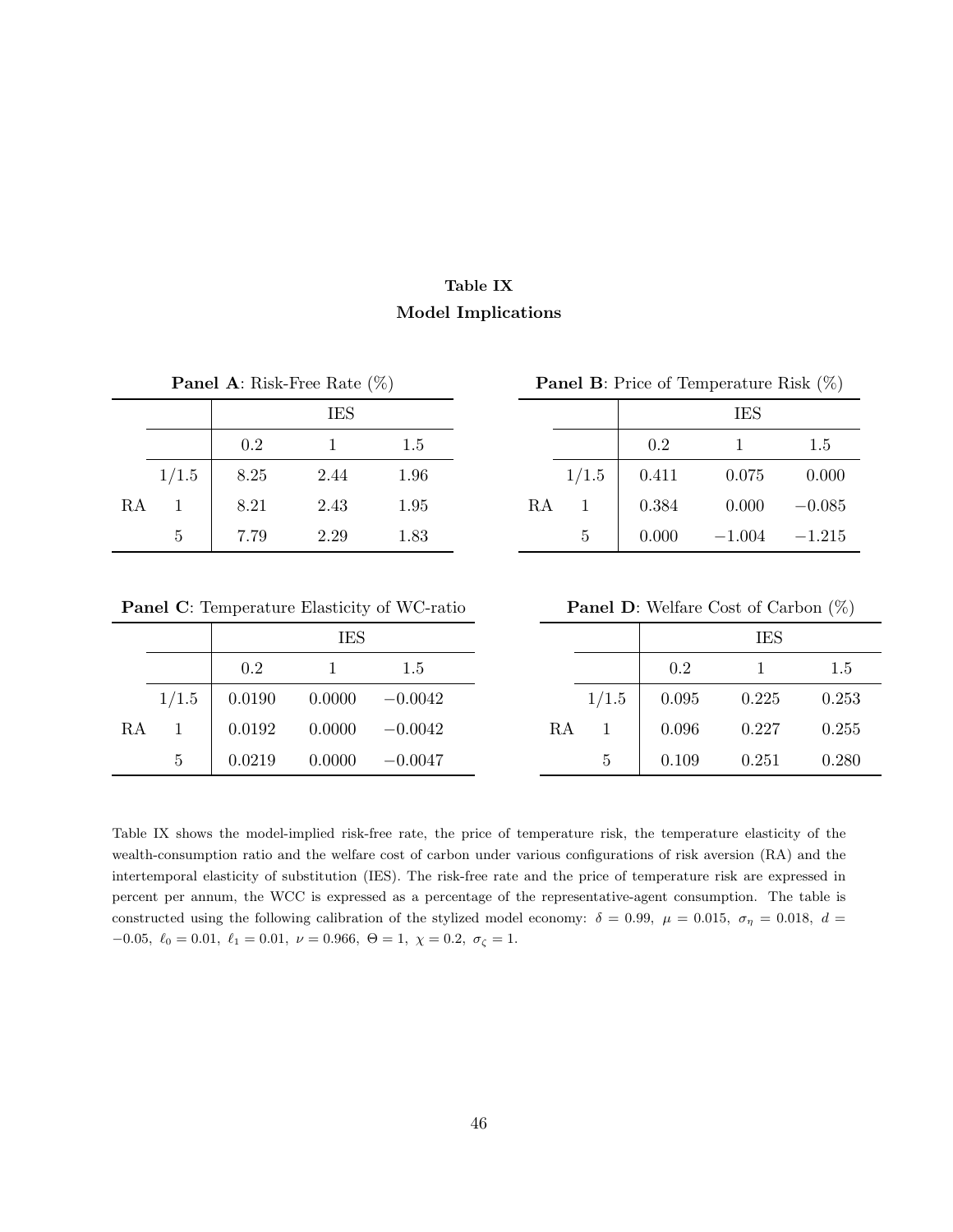

Figure 1. Global Temperature Projections (IPCC (2014))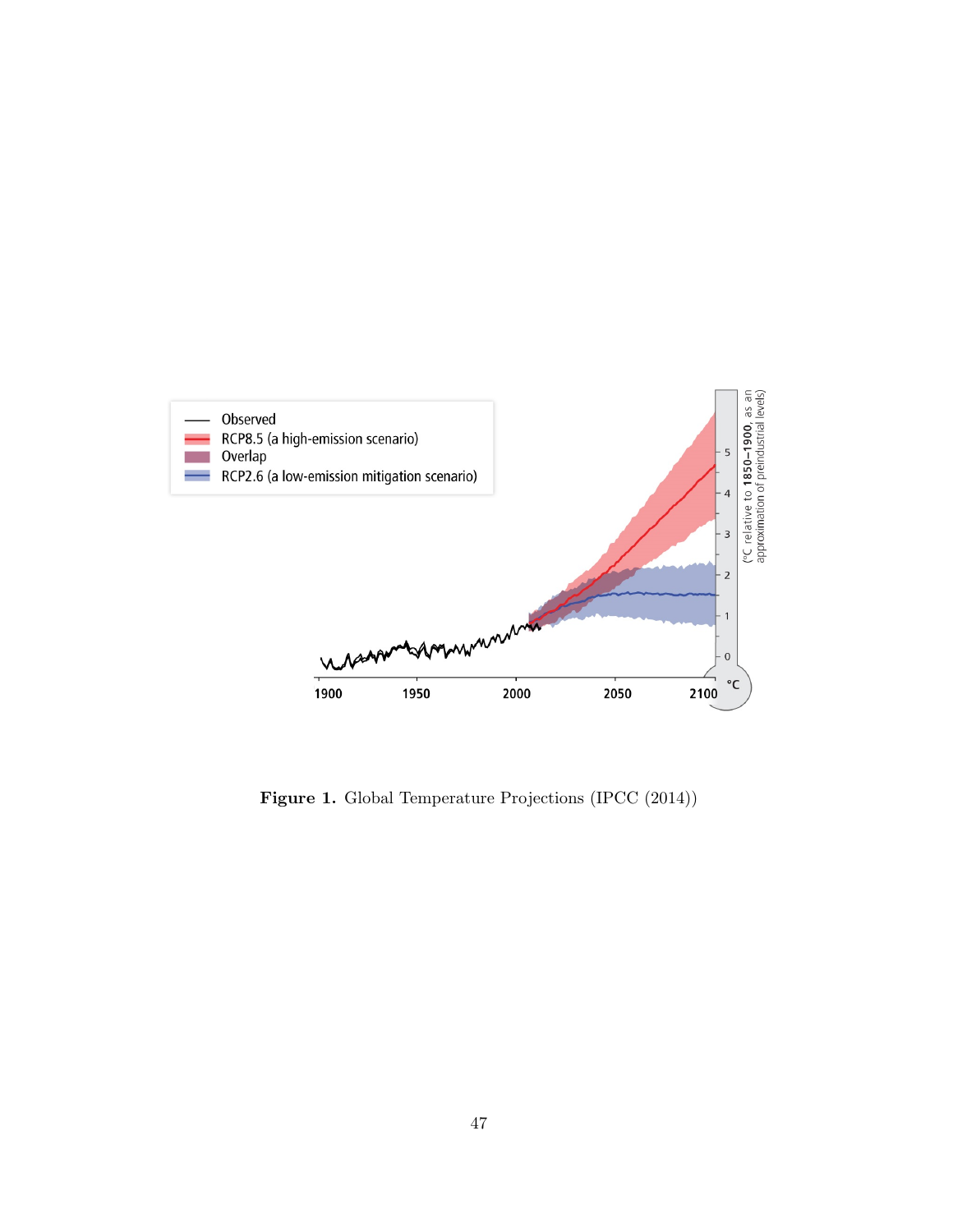

**Figure 2.** Climate and Economic Module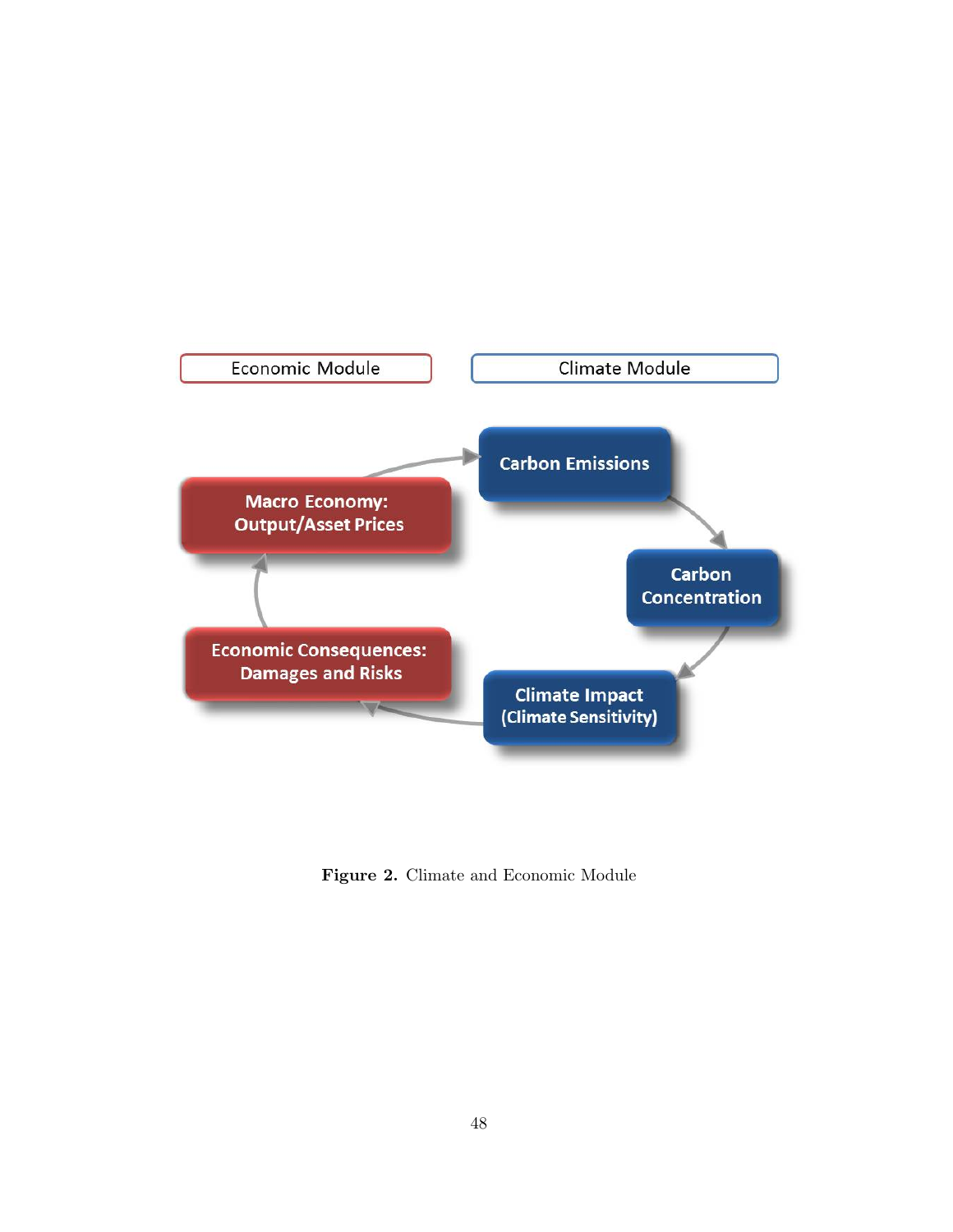

**Figure 3.** Implications of Global Warming for Consumption Growth

Figure 3 shows the distribution of normalized consumption growth when climate change is absent (solid line) and the corresponding distribution with climate-driven damages when temperature anomaly is set at 2*◦*C (dashed line). The figure is constructed using the following calibration of consumption growth:  $\mu = 0.015$ ,  $\sigma_{\eta} = 0.018$ ,  $d = -0.05$ ,  $\ell_0 =$  $0.01, \ell_1 = 0.01.$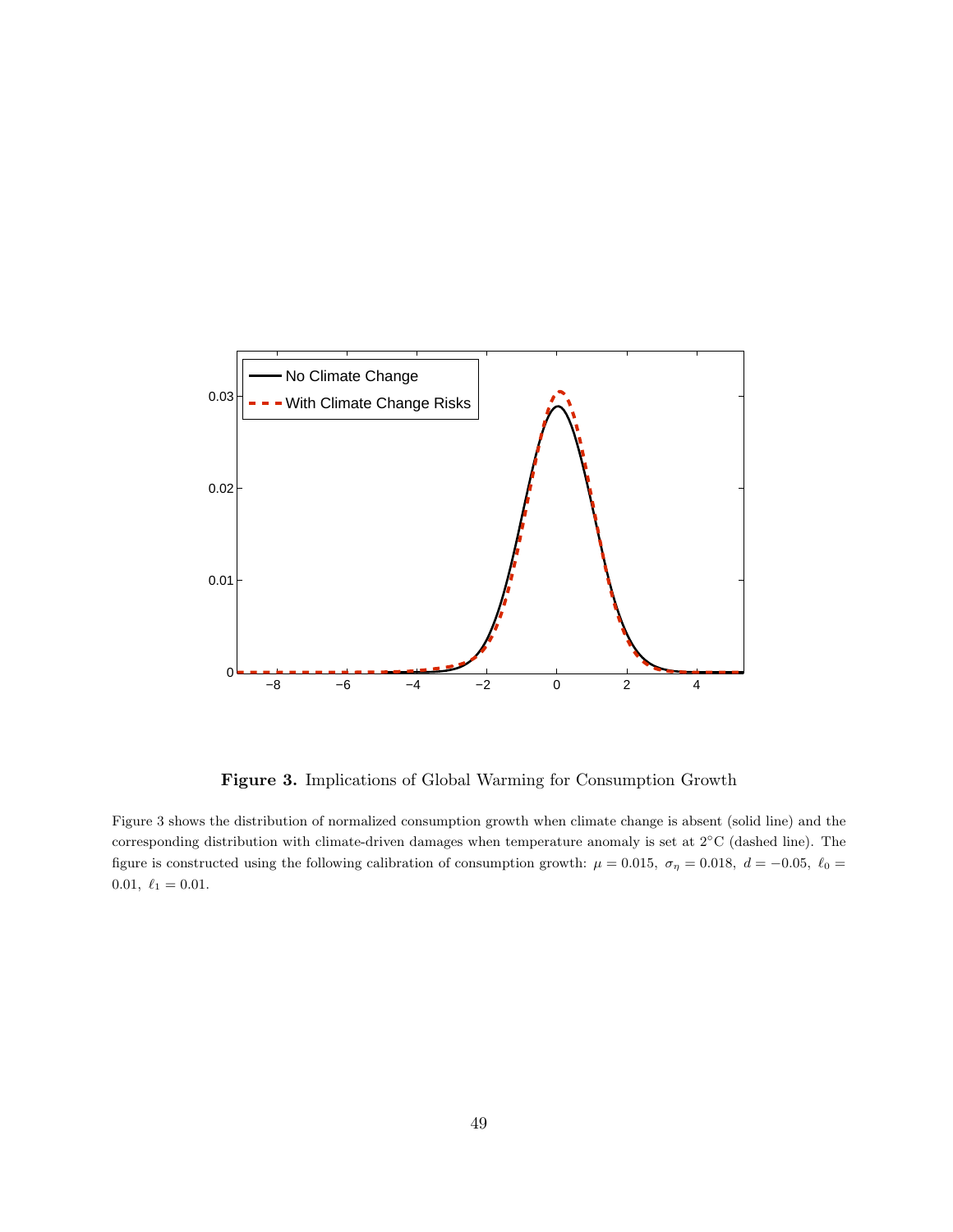

**Figure 4.** Cross-Sectional Variation in Temperature Elasticity

Figure 4 shows temperature elasticity  $(B_{i,1})$  as a function of cash-flow exposure to consumption risks  $(\varphi_i)$ . The plot is constructed using the following calibration of the stylized model economy:  $\delta = 0.99$ ,  $\gamma = 5$ ,  $\psi = 1.5$ ,  $\mu = 0.015$ ,  $\sigma_{\eta} =$ 0.018*,*  $d = -0.05$ *,*  $\ell_0 = 0.01$ *,*  $\ell_1 = 0.01$ *,*  $\nu = 0.966$ *,*  $\Theta = 1$ *,*  $\chi = 0.2$ *,*  $\sigma_\zeta = 1$ *,*  $\sigma_i = 0.018$ .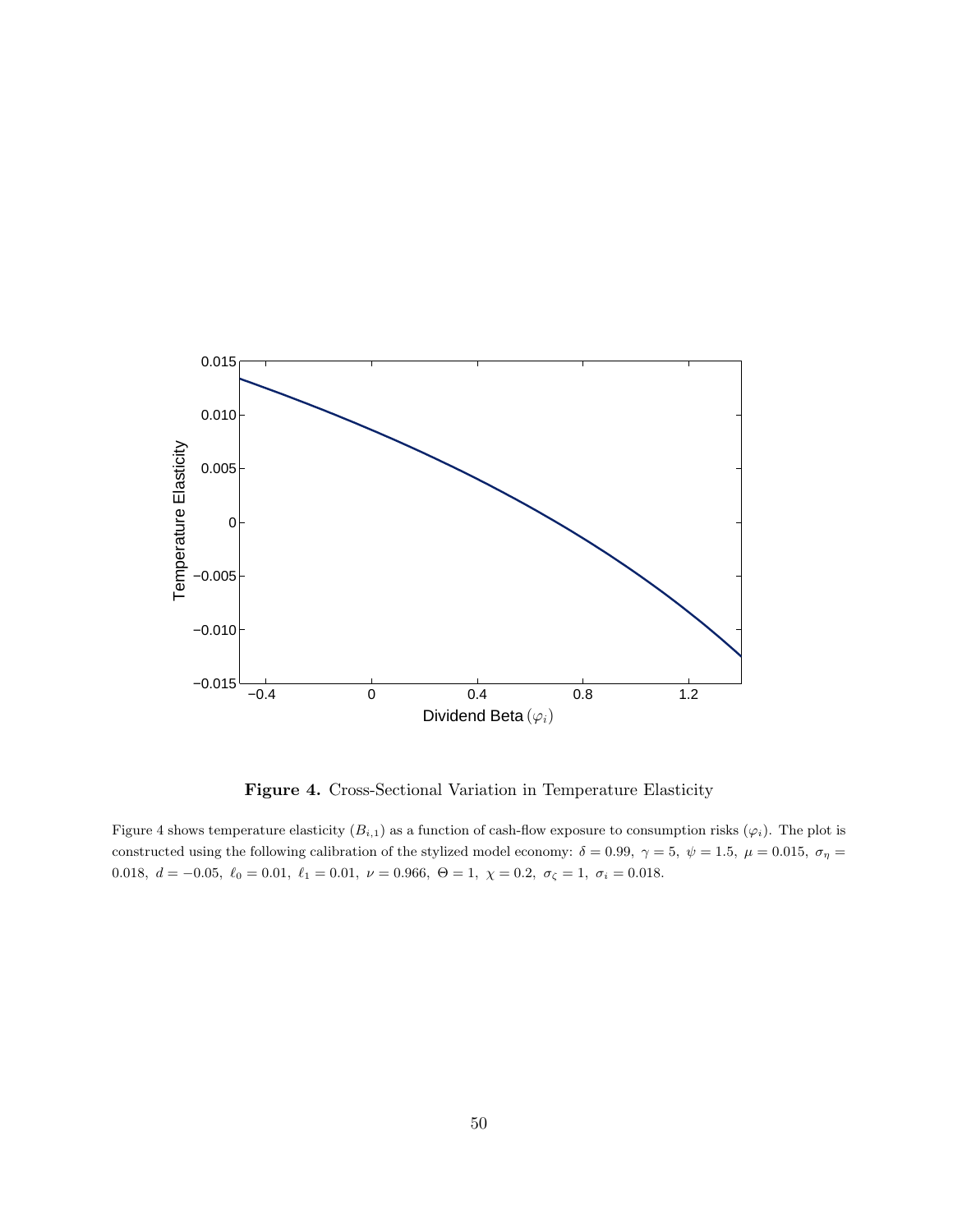

**Figure 5.** Long- and Short-Run Fluctuations in U.S. Temperature

Figure 5 shows the five-year moving-average of U.S. temperature (solid line) and annual temperature variations (dashed line). Temperature is measured in degrees Celsius.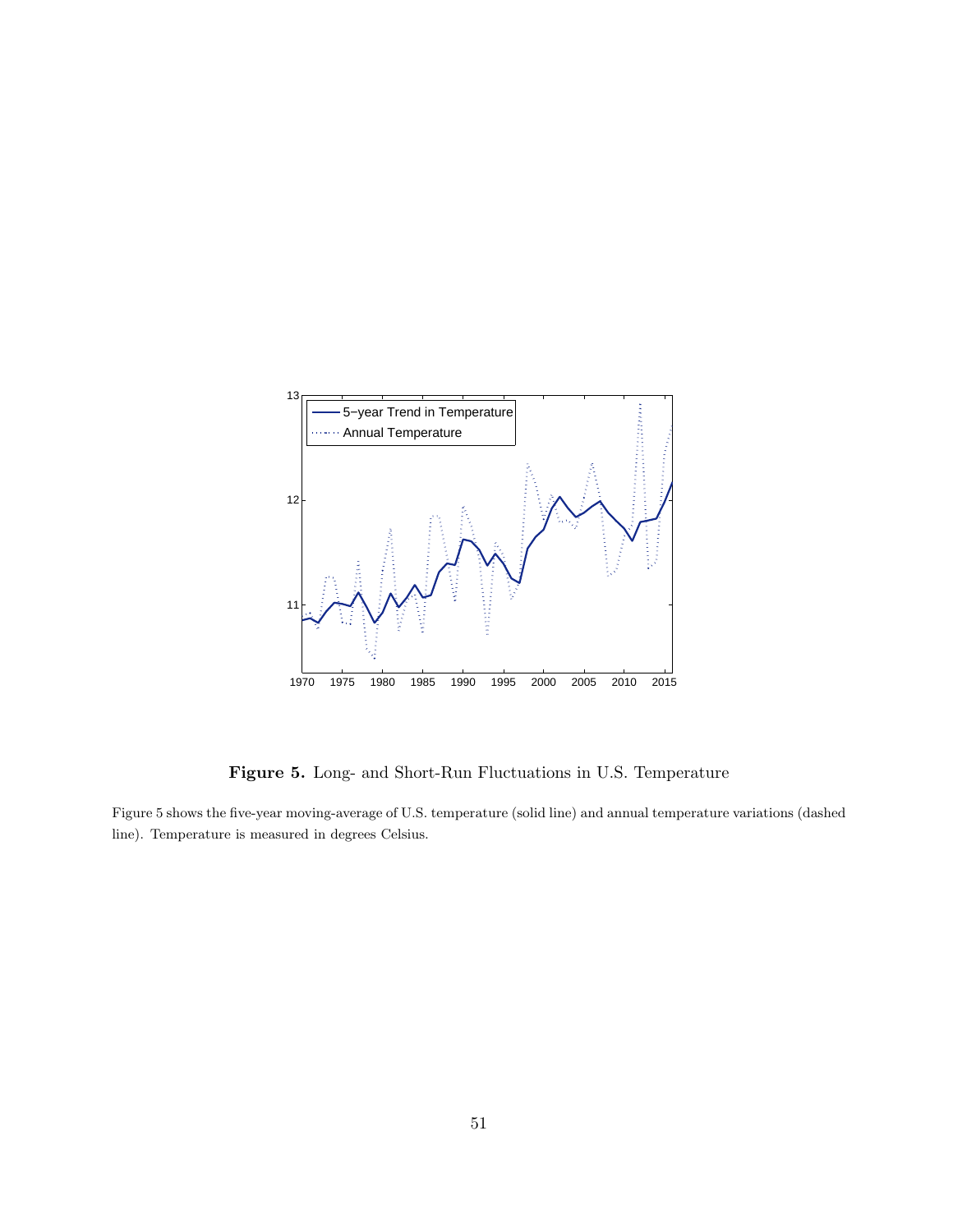

**Figure 6.** Dividend Betas and Temperature Betas

Figure 6 presents the scatter plot of long-run dividend betas and temperature betas of ten book-to-market sorted portfolios. Dividend betas are measured by cointegration between log portfolio dividends and log aggregate consumption in the 1940-2016 sample. Temperature return beta of a portfolio is estimated by regressing five-year cumulative excess return on the standardized five-year change in temperature controlling for cumulative market and consumption growth risks. The data are annual and cover the 1970-2016 period.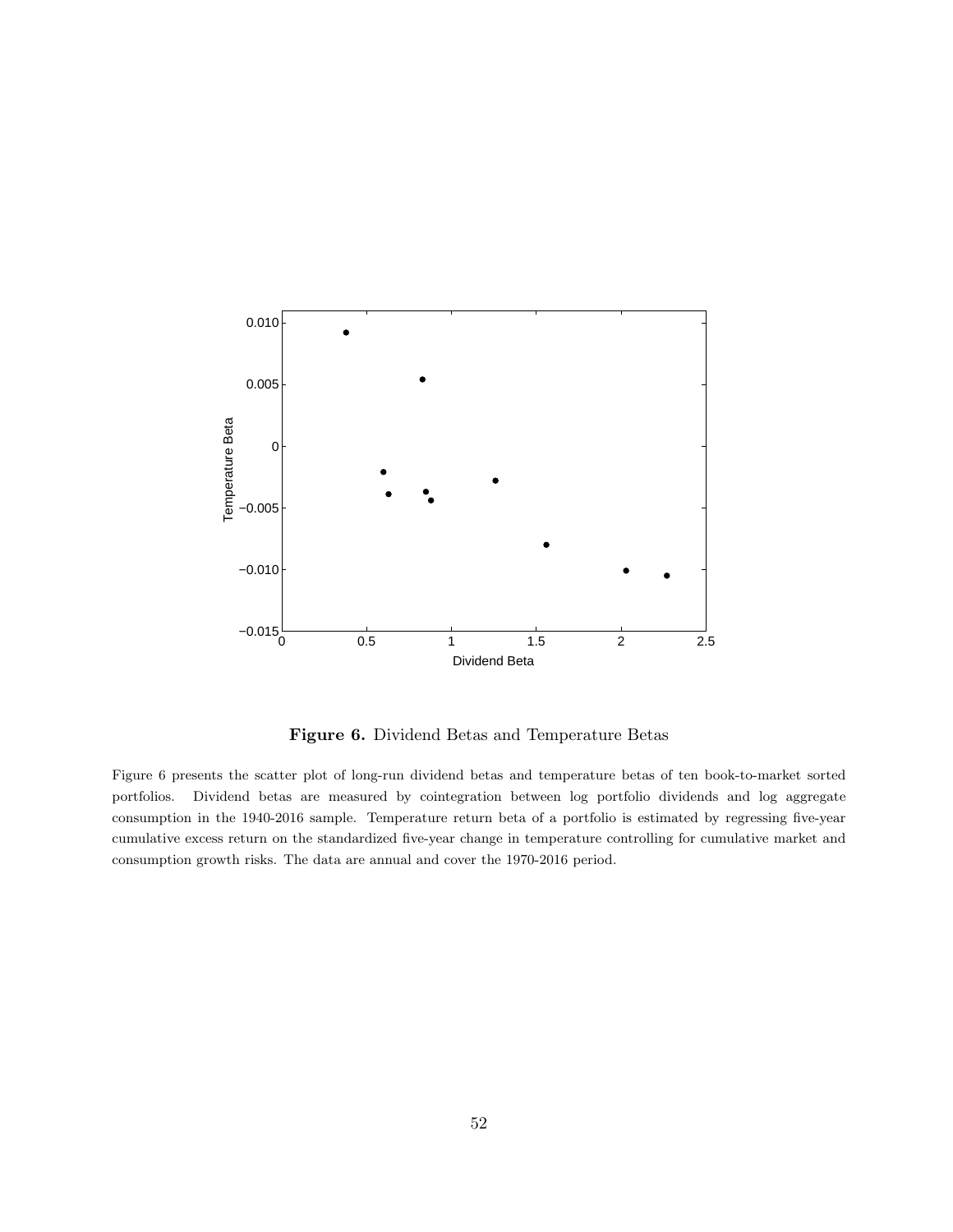

**Figure 7.** Temperature Betas and Risk Premia

Figure 7 presents the scatter plot of average excess returns and temperature betas of ten book-to-market sorted portfolios. Temperature beta of a portfolio is estimated by regressing five-year cumulative excess return on the standardized five-year change in temperature controlling for cumulative market and consumption growth risks. The data are annual and cover the 1970-2016 period.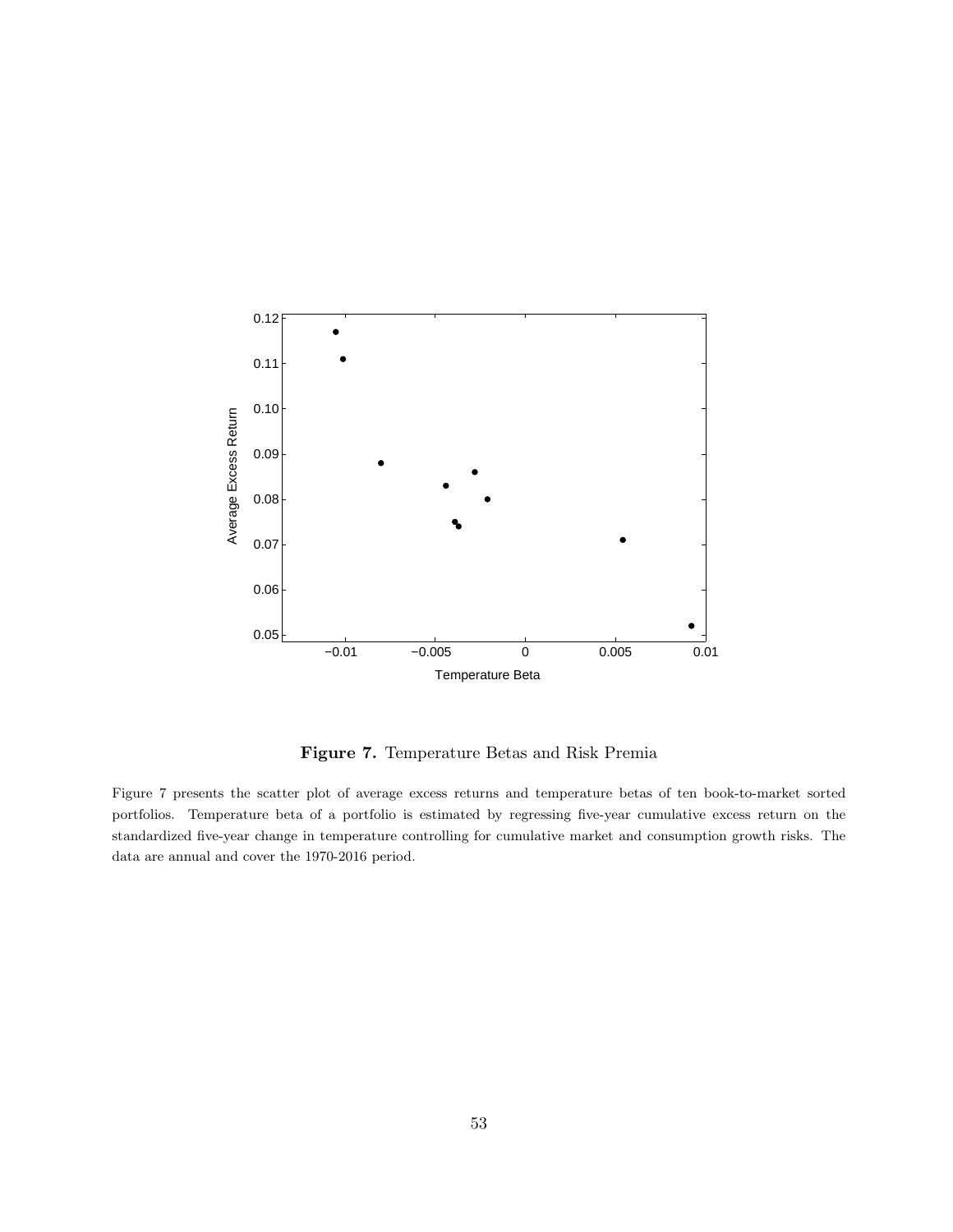

**Figure 8.** Decomposition of the Welfare Cost of Carbon

Figure 8 shows the following decomposition of the welfare cost of carbon:

$$
WCC_t = \bigg[\sum_{n=1}^{\infty} w_n \cdot wc_t^{(n)}\bigg]C_t,
$$

where  $wcc_t^{(n)}$  is the horizon-specific cost (i.e., the *n*-period WCC strip) expressed as a fraction of current consumption, and  $w_n$  is the value-weight of the *n*-period strip. The figure is constructed using the following calibration of the stylized model economy:  $\delta = 0.99$ ,  $\mu = 0.015$ ,  $\sigma_{\eta} = 0.018$ ,  $d = -0.05$ ,  $\ell_0 = 0.01$ ,  $\ell_1 = 0.01$ ,  $\nu = 0.966$ ,  $\Theta =$ 1,  $\chi = 0.2$ ,  $\sigma_{\zeta} = 1$ ; and risk aversion is set at 5. The term-structure of WCC strips in Panel (a) is invariant to the intertemporal elasticity of substitution (IES); the term-structure of weights in Panel (b) depends on IES and is plotted for IES of 0.2 and 1.5. 54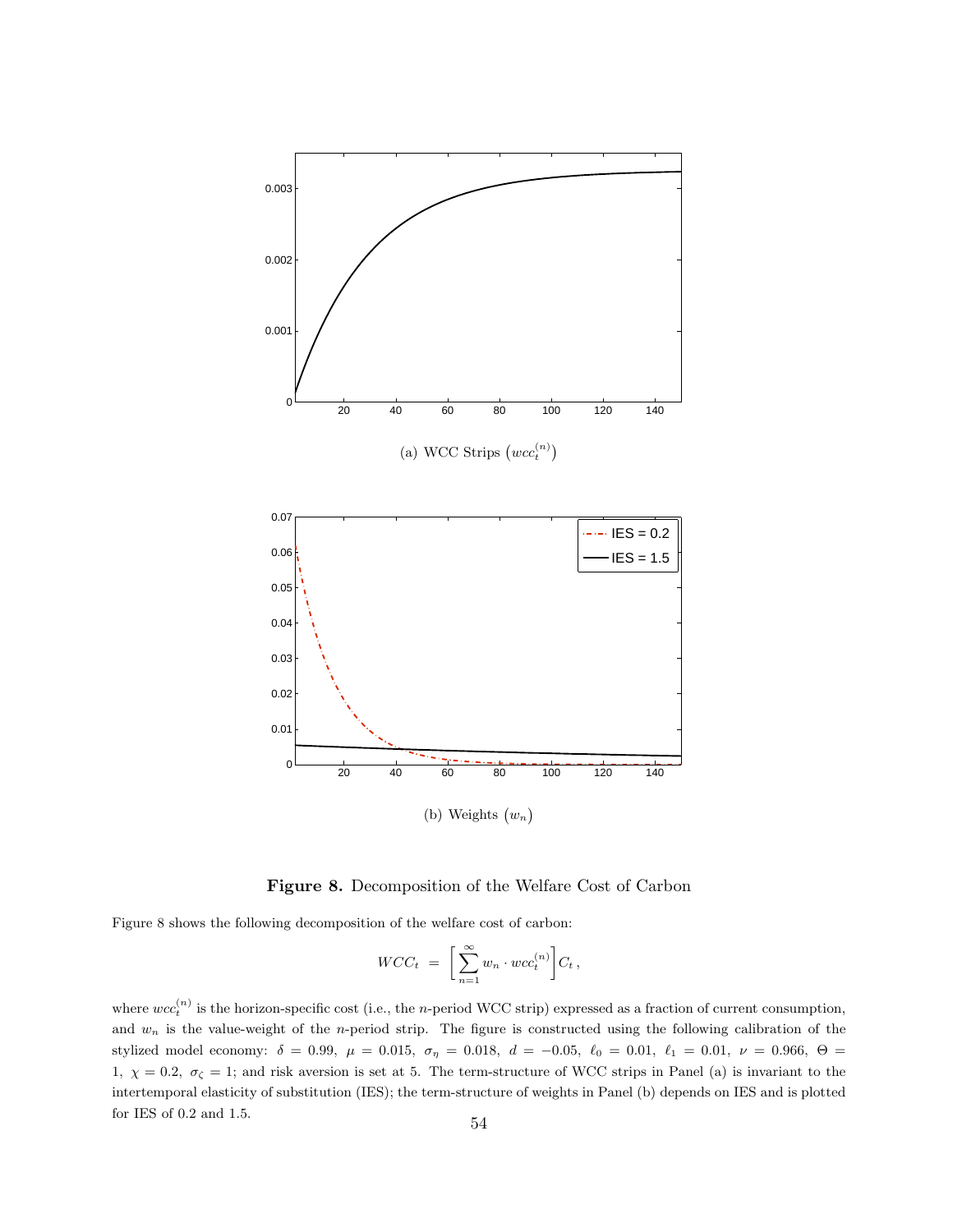# **Appendix**

### **A Solution to the Climate Change Economy**

#### **A.1 Solving for the Wealth-Consumption Ratio**

We conjecture that the wealth-consumption ratio follows  $z_t = A_0 + A_1 T_t$ . To determine  $A_0$  and  $A_1$ , we exploit the representative agent's Euler equation to solve for the return on wealth, in particular,  $\mathbb{E}_t \left[ \exp(m_{t+1} + r_{c,t+1}) \right] = 1$ . Substituting the log-linear approximation of the wealth return:

$$
r_{c,t+1} = \kappa_0 + \Delta c_{t+1} + z_{t+1} - \kappa_1 z_t, \tag{A.1}
$$

and the IMRS (see Equation (7)) into the Euler equation, obtain:

$$
\mathbb{E}_t\left[\exp\left(\theta\ln\delta + (1-\gamma)\Delta c_{t+1} + \theta\kappa_0 + \theta(z_{t+1} - \kappa_1 z_t)\right)\right] = 1, \tag{A.2}
$$

where  $\kappa_1 = \frac{e^{\bar{z}}}{e^{\bar{z}}-1}$  $\frac{e^z}{e^z-1}$ ,  $\kappa_0 = \kappa_1 \bar{z} - \ln(e^{\bar{z}}-1)$ , and  $\bar{z}_t$  is the unconditional mean of the log wealth-consumption ratio. Plugging in the dynamics of consumption growth and the conjecture for *z<sup>t</sup>* yields:

$$
\mathbb{E}_{t}\left[\theta\ln\delta + (1-\gamma + \chi\Theta\theta A_{1})\mu + \theta\kappa_{0} + (1-\kappa_{1})\theta A_{0} + \theta(\nu - \kappa_{1})A_{1}T_{t}\right] + (1-\gamma + \chi\Theta\theta A_{1})\sigma_{\eta}\eta_{t+1} + \chi\theta A_{1}\sigma_{\zeta}\zeta_{t+1} + (1-\gamma)D_{t+1}\right] = 1.
$$
\n(A.3)

Evaluating the expectation and taking logs we obtain the equilibrium condition that  $A_0$  and  $A_1$ must satisfy:

$$
0 = \theta \ln \delta + (1 - \gamma + \chi \Theta \theta A_1) \mu + \theta \kappa_0 + (1 - \kappa_1) \theta A_0 + 0.5 (1 - \gamma + \chi \Theta \theta A_1)^2 \sigma_\eta^2 + 0.5 (\chi \theta A_1 \sigma_\zeta)^2 + \ell_0 \phi \{ (1 - \gamma) d \} + (\theta (\nu - \kappa_1) A_1 + \ell_1 \phi \{ (1 - \gamma) d \} ) T_t,
$$
(A.4)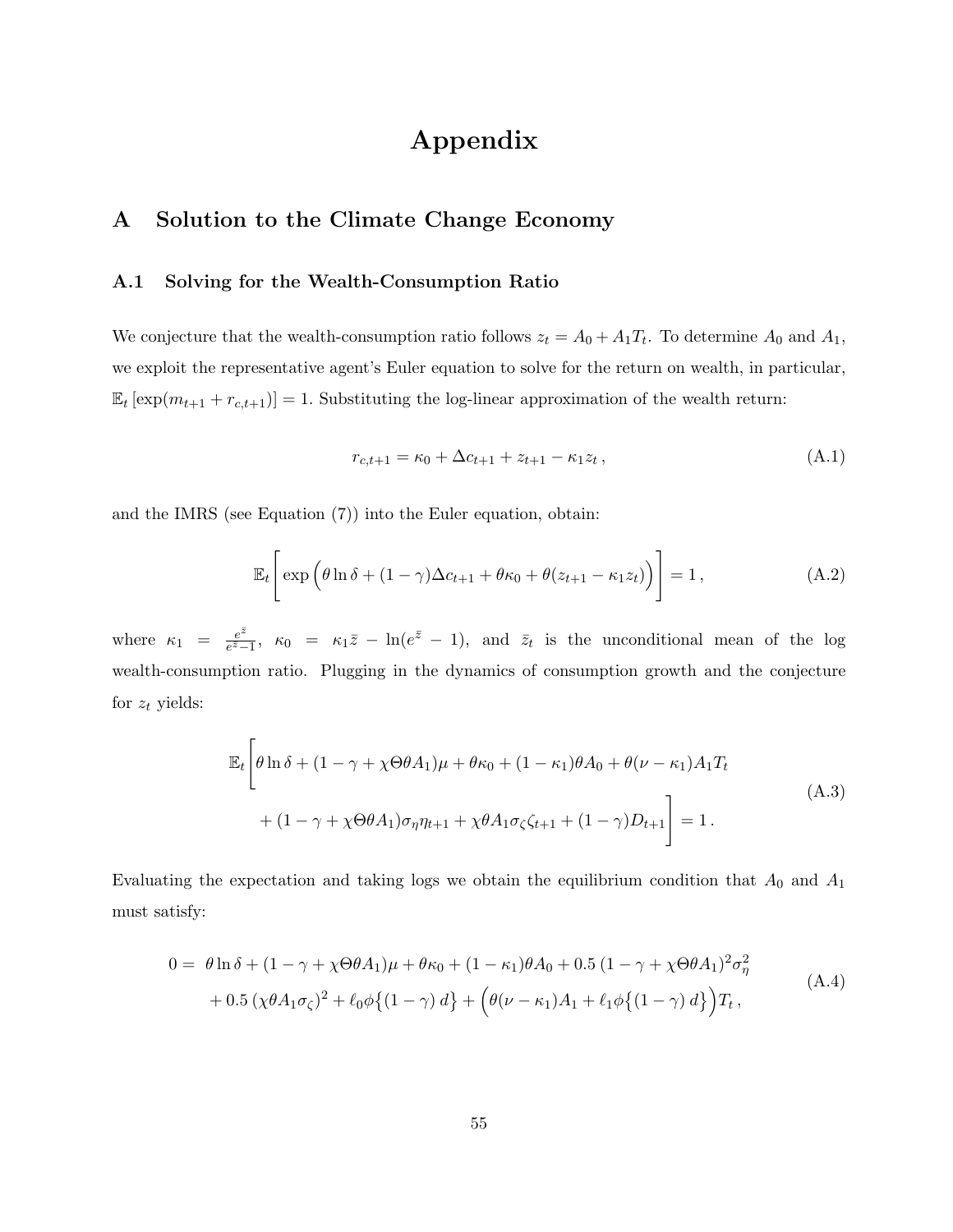where we use the moment generating function of the Poisson distribution to obtain:

$$
E_t\Big[\exp\big((1-\gamma)dN_{t+1}\big)\Big]=\exp\Big(\pi_t\phi\big\{(1-\gamma)\,d\big\}\Big)\,,
$$

with  $\phi\{(1 - \gamma) d\} \equiv e^{(1 - \gamma) d} - 1.$ 

It follows from Equation (A.4) that:

$$
A_1 = \frac{\ell_1}{\theta} \frac{\phi\{(1-\gamma)d\}}{\kappa_1 - \nu}, \qquad (A.5)
$$

and,

$$
A_0(\kappa_1 - 1) = \ln \delta + \kappa_0 + \left(1 - \frac{1}{\psi} + \chi \Theta A_1\right) \mu + \frac{\ell_0}{\theta} \phi \left\{(1 - \gamma) d\right\}
$$
  
+ 0.5  $\theta \left[\left(1 - \frac{1}{\psi} + \chi \Theta A_1\right)^2 \sigma_\eta^2 + \left(\chi A_1 \sigma_\zeta\right)^2\right].$  (A.6)

#### **A.2 Solving for the IMRS and the Risk-Free Rate**

We use the solution for  $z_t$  to derive the dynamics of the IMRS:

$$
m_{t+1} = m_0 - (\theta - 1)(\kappa_1 - \nu)A_1T_t - (\gamma - (\theta - 1)\chi\Theta A_1)\sigma_\eta\eta_{t+1} - (1 - \theta)\chi A_1\sigma_\zeta\zeta_{t+1} - \gamma D_{t+1}, \quad (A.7)
$$

where,

$$
m_0 = \theta \ln \delta + (\theta - 1)\kappa_0 - (\gamma - (\theta - 1)\chi \Theta A_1 \mu + (\theta - 1)(\kappa_1 - 1)A_0.
$$

We can now solve for the risk-free rate by exploiting the Euler condition  $\mathbb{E}_t[\exp(m_{t+1} + r_{f,t})] = 1$ . In particular,

$$
r_{f,t} = r_f + \ell_1 \left( \frac{\theta - 1}{\theta} \phi \left\{ (1 - \gamma) d \right\} - \phi \left\{ -\gamma d \right\} \right) T_t,
$$
 (A.8)

where

$$
r_f = -\theta \ln \delta + \gamma \mu - (\theta - 1) (\kappa_0 + (1 - \kappa_1) A_0 + \chi \Theta A_1 \mu)
$$
  
 
$$
- \left[ \left( \gamma - (\theta - 1) \chi \Theta A_1 \right)^2 \sigma_\eta^2 + \left( (1 - \theta) A_1 \chi \sigma_\zeta \right)^2 \right] - \ell_0 \phi \left\{ -\gamma d \right\}.
$$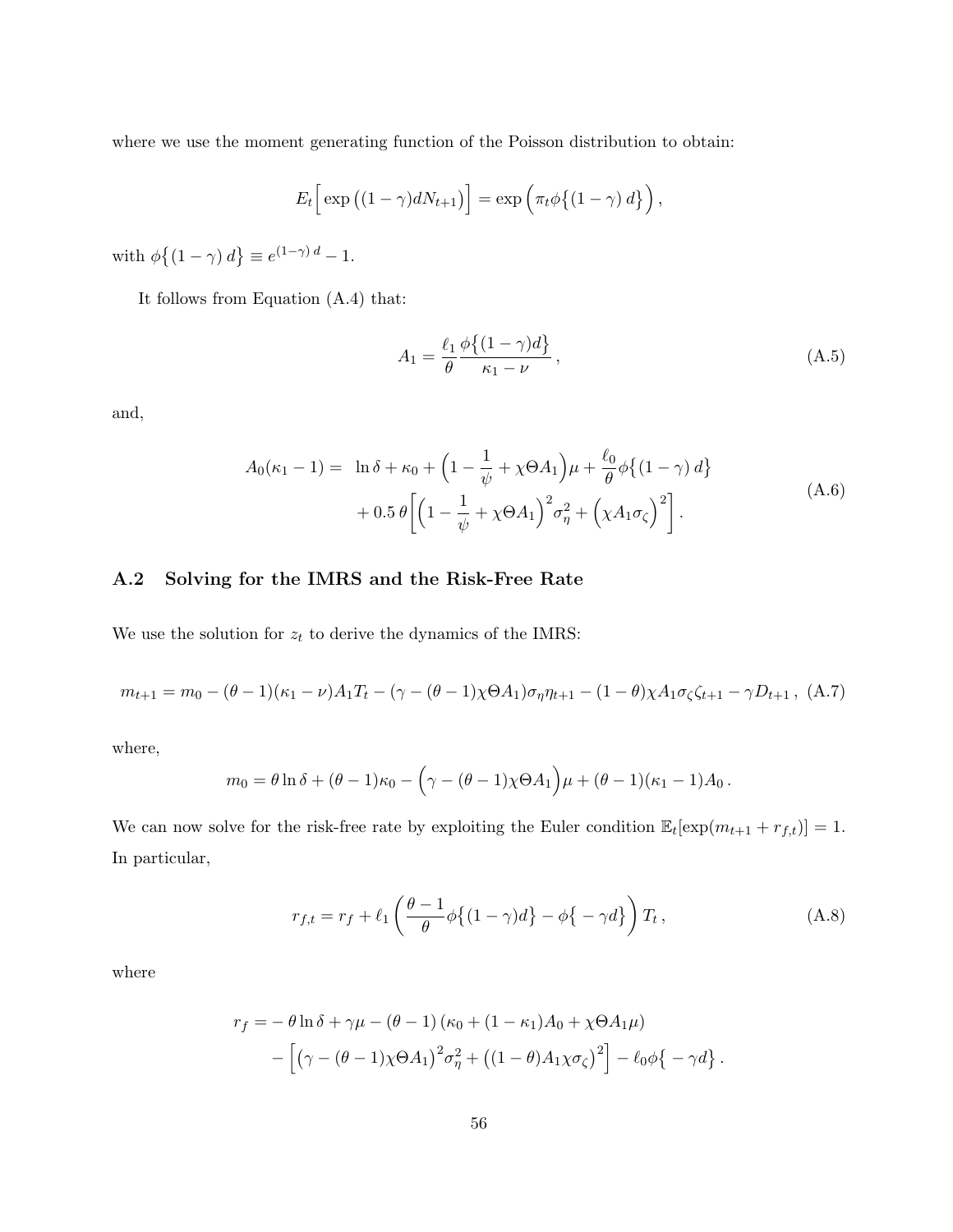#### **A.3 Risk Premium**

To solve for the risk premium we first obtain the expression for the return on wealth. Substituting the solution for the wealth-consumption ratio and the dynamics of consumption growth into the log-linear return approximation, obtain:

$$
r_{c,t+1} = r_c - (\kappa_1 - \nu)A_1T_t + (1 + \chi \Theta A_1)\sigma_\eta \eta_{t+1} + A_1 \chi \sigma_\zeta \zeta_{t+1} + D_{t+1}, \tag{A.9}
$$

where:

$$
r_c = A_0(1 - \kappa_1) + \kappa_0 + (1 + \chi \Theta A_1) \mu \, .
$$

Using the return dynamics and the solution for the IMRS, we derive the conditional risk premium:

$$
\ln \mathbb{E}_t[R_{c,t+1}] - r_{f,t} = (\gamma + (1 - \theta)\chi \Theta A_1)(1 + \chi \Theta A_1)\sigma_\eta^2 + (1 - \theta)(A_1\chi \sigma_\zeta)^2 + \gamma d^2(\ell_0 + \ell_1 T_t). \tag{A.10}
$$

#### **A.4 The Cross Section of Equities**

We similarly conjecture that the log of the price-dividend ratio of equity security *i* follows  $z_{i,t} = B_{i,0} + B_{i,1}T_t$  and solve for the solution coefficients by exploiting the Euler equation. In particular, we obtain:

$$
B_{i,1} = \ell_1 \frac{\frac{1-\theta}{\theta} \phi \{(1-\gamma) d\} + \phi \{(\varphi_i - \gamma) d\}}{1 - \kappa_{i,1} \nu}, \qquad (A.11)
$$

where  $\kappa_{i,1} = \frac{e^{\bar{z}_i}}{e^{\bar{z}_i}+1}$  $\frac{e^{z_i}}{e^{\bar{z}_i}+1}$  is the constant of log-linearizaion, and  $\bar{z}_i$  is the mean of the log price-dividend ratio. Note that  $\frac{\partial B_{i,1}}{\partial \varphi_i} = \frac{\ell_1 e^{(\varphi_i - \gamma)} d}{1 - \kappa_{i,1} \nu} < 0$ , that it, in the cross section, equity elasticity to temperature is inversely related to dividend beta. The equity risk premium is provided in Equations (18–21) in the main text.

#### **A.5 Welfare Cost of Carbon**

Recursive preferences imply the following relationship between the wealth-consumption ratio and the maximized lifetime utility,

$$
\frac{U_t}{C_t} = \omega Z_t^{\frac{\psi}{\psi - 1}},\tag{A.12}
$$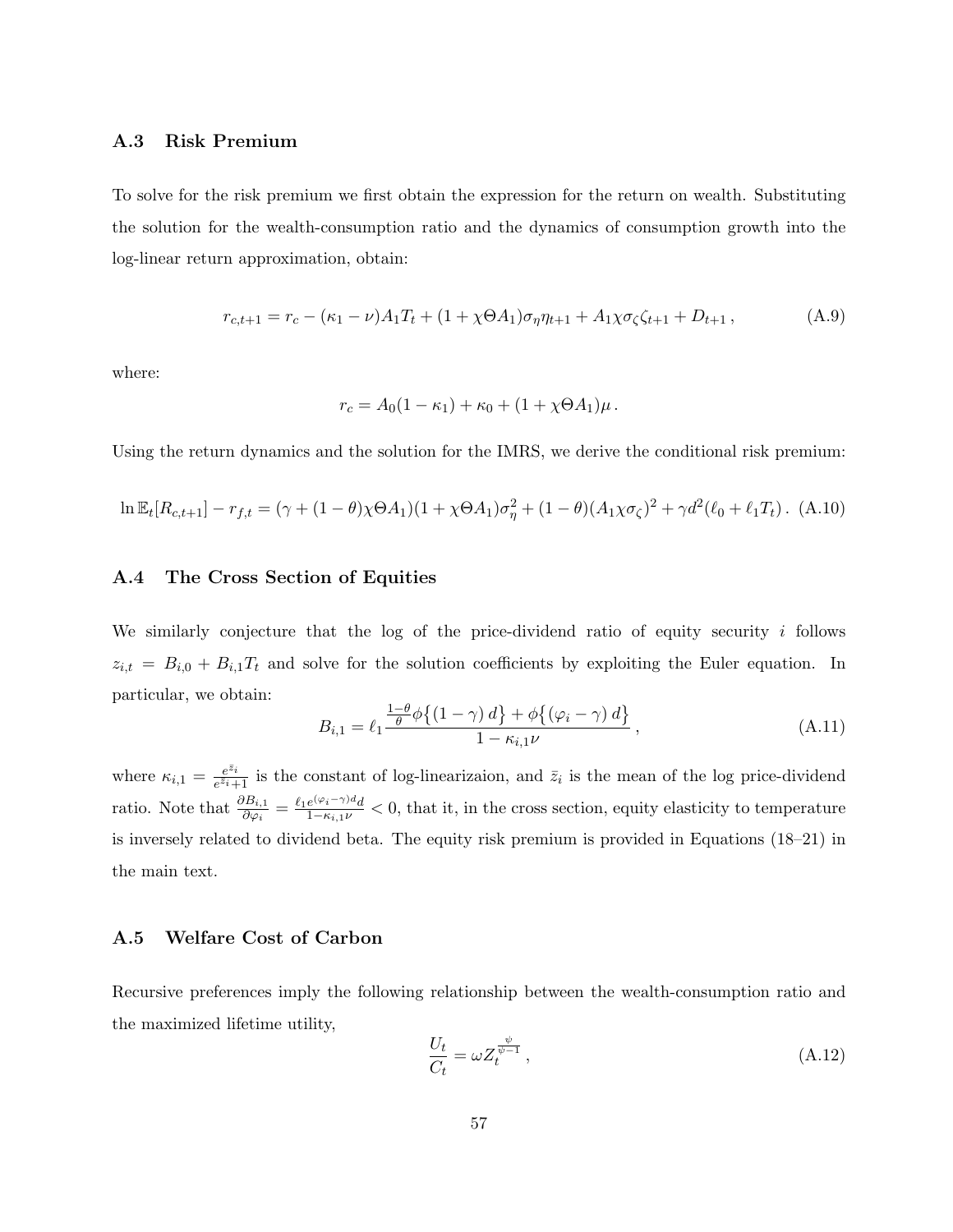where  $Z_t = \frac{W_t}{C_t}$  $\frac{W_t}{C_t}$  and  $\omega = (1 - \delta)^{\frac{1}{1 - 1/\psi}}$ . Consider the marginal cost of an additional unit of emissions in terms of current consumption:

$$
WCC_t = -\frac{\partial U_t}{\partial \mathcal{E}_t} / \frac{\partial U_t}{\partial C_t}.
$$
\n(A.13)

From Equation (A.12) it follows that the derivatives of lifetime utility with respect to consumption and emissions are:  $32$ 

$$
\frac{\partial U_t}{\partial C_t} = \omega Z_t^{\frac{1}{1-1/\psi}},\tag{A.14}
$$

$$
\frac{\partial U_t}{\partial \mathcal{E}_t} = \frac{\partial U_t}{\partial Z_t} \frac{\partial Z_t}{\partial \mathcal{E}_t} = \frac{\omega}{1 - 1/\psi} Z_t^{\frac{1/\psi}{1 - 1/\psi}} \frac{\partial Z_t}{\partial \mathcal{E}_t} \,. \tag{A.15}
$$

Hence, the WCC can be measured by the elasticity of  $Z_t$  to emissions, i.e.,

$$
WCC_t = \frac{1}{1 - 1/\psi} \frac{-\partial Z_t}{\partial \mathcal{E}_t} \frac{C_t}{Z_t}
$$
 (A.16)

The wealth-consumption ratio is the present value of future consumption growth:

$$
Z_t = \sum_{j=0}^{\infty} E_t \left[ M_{t \to t+j} \frac{C_{t+j}}{C_t} \right], \tag{A.17}
$$

where the stochastic discount factor is given by:

$$
M_{t \to t+j} = \delta^j \left(\frac{C_{t+j}}{C_t}\right)^{-1/\psi} S_{t \to t+j}, \qquad (A.18)
$$

for  $j > 0$ ,  $S_{t \to t+j}$  is a function of continuation utility, specifically,  $S_{t \to t+j} = \prod_{i=1}^{j}$ *k*=1  $S_{t+k}$ , and  $S_{t+k} = \left[ E_{t+k-1} U_{t+k}^{1-\gamma} \right]$  $\int_{t+k}^{\frac{\gamma-1/\psi}{1-\gamma}}$  / $U_{t+k}^{\gamma-1/\psi}$ , and  $M_{t\to t} = 1$ .

<sup>32</sup>Consistent with our model framework, we assume that an increase in current (time-*t*) emissions does not affect the level of time-*t* consumption.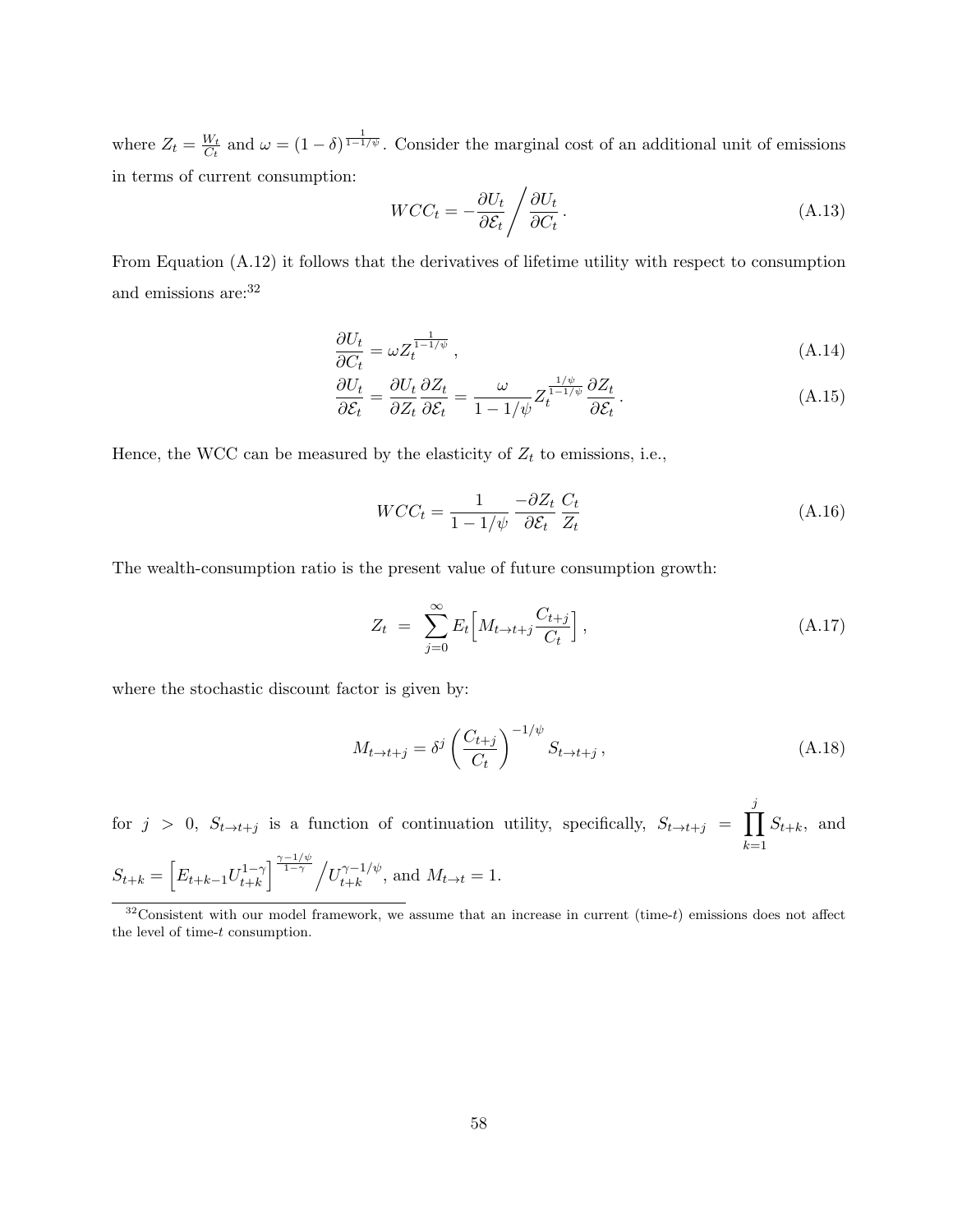Taking the derivative of  $Z_t$  with respect to current emissions,  $\mathcal{E}_t$ , can show that:

$$
\frac{\partial Z_t}{\partial \mathcal{E}_t} = \sum_{j=0}^{\infty} E_t \left[ \frac{\partial C_{t+j}}{\partial \mathcal{E}_t} \frac{1}{C_t} M_{t \to t+j} + \frac{\partial M_{t \to t+j}}{\partial \mathcal{E}_t} \frac{C_{t+j}}{C_t} \right]
$$
(A.19)

$$
= (1 - 1/\psi) \sum_{j=0}^{\infty} E_t \left[ \frac{\partial C_{t+j}}{\partial \mathcal{E}_t} \frac{1}{C_t} M_{t \to t+j} \right] + \sum_{j=0}^{\infty} E_t \left[ \delta^j \left( \frac{C_{t+j}}{C_t} \right)^{1-1/\psi} \frac{\partial S_{t \to t+j}}{\partial \mathcal{E}_t} \right] (A.20)
$$

Hence, we can represent the WCC as:

$$
WCC_t = \frac{\sum_{j=0}^{\infty} E_t \left[ -\frac{\partial C_{t+j}}{\partial \mathcal{E}_t} M_{t \to t+j} \right]}{W_t} C_t + Q_t, \qquad (A.21)
$$

where  $Q_t = -\frac{1}{1-t}$ 1 *−* 1*/ψ* ∑*<sup>∞</sup> j*=0  $E_t$  $\sqrt{2}$  $\delta^j\left(\frac{C_{t+j}}{C}\right)$  $C_t$ )1*−*1*/ψ ∂St→t*+*<sup>j</sup> ∂E<sup>t</sup>*  $\bigcap C_t$  $\frac{\partial u}{\partial t}$  measures the impact of a marginal increase in current emissions on future utility. Note that under power utility preferences,  $S_{t\rightarrow t+j} = 1$ , and the welfare cost of carbon is simply the present value of emission-induced damages in future consumption stream. Under recursive preferences, the WCC in addition accounts for the impact of emissions on higher moments of the distribution of future consumption, and hence, on future state-price density.

Using the model solution for the wealth-consumption ratio in Equation  $(A.5)$ , we obtain the following model-implied cost of carbon emissions:

$$
WCC_t = \frac{\psi}{\psi - 1} (-A_1) \chi C_t = \frac{\Phi}{\gamma - 1} \chi C_t.
$$
 (A.22)

Note that  $\frac{\Phi}{\gamma-1} > 0$  and is increasing with risk aversion ( $\gamma$ ), sensitivity of damage intensity to temperature  $(\ell_1)$ , and persistence of temperature fluctuations  $(\nu)$ . The welfare cost of carbon emissions is also affected by climate sensitivity, i.e., the elasticity of temperature to emissions  $(\chi)$ . Also, because rising temperature has a long-run impact on the economy, for any given size of damages, under a preference for early resolution of uncertainty agents would be willing to pay a higher price to resolve climate-change uncertainty compared with the power-utility specification (Bansal, Kiku, and Ochoa (2019)).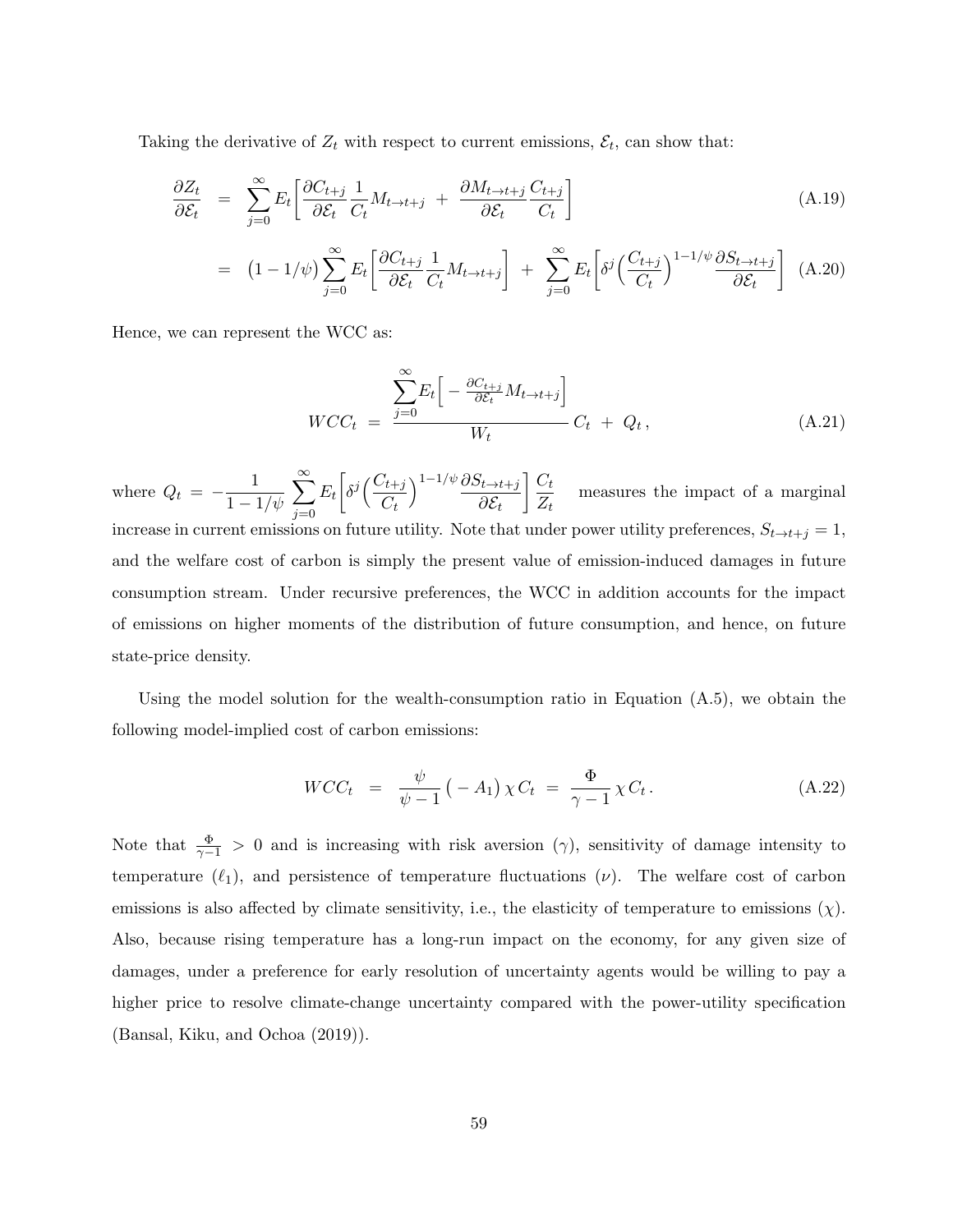Further, it follow that,

$$
WCC_t = \sum_{n=1}^{\infty} w_n \left[ \frac{\psi}{\psi - 1} \left( -A_1^{(n)} \chi \right) \right] C_t = \left[ \sum_{n=1}^{\infty} w_n \cdot wcc_t^{(n)} \right] C_t, \tag{A.23}
$$

where  $A_1^{(n)}$  $\binom{n}{1}$  is temperature (semi) elasticity of the consumption strip with *n*-period to maturity, i.e.,  $z_t^{(n)} = \log Z_t^{(n)} = A_0^{(n)} + A_1^{(n)}T_t$ ,  $w_n = Z_t^{(n)}$  $\frac{d^{(n)}}{dt}$  /Z<sub>t</sub> is the value-weight of the *n*-period strip, and  $wcc_t^{(n)}$  $t^{(n)}$  is the horizon-specific cost (i.e., the *n*-period WCC strip) expressed as a fraction of current consumption. The (semi) elasticity of the *n*-period consumption strip to temperature is given by:

$$
A_1^{(n)} = \frac{1 - \frac{1}{\psi}}{1 - \gamma} l_1 \left( e^{(1 - \gamma)d} - 1 \right) \frac{1 - \nu^n}{1 - \nu} \tag{A.24}
$$

For a given level of risk aversion, the magnitude of WCC strips  $(wcc_t^{(n)} \equiv -\frac{\psi}{\psi-1}A_1^{(n)}\chi$  is invariant to IES and is increasing with maturity. Hence,  $WCC_t^{(n)}$  varies with risk aversion but not with IES. The effect of IES is embedded in the relative weights of near-future and distant consumption, *wn*. At low IES, yields are high; hence, relatively distant consumption is heavily discounted and so is the impact of temperature risk on the future economy. As IES increases, the yield curve shifts down, and distant consumption carries greater weight. Consequently, future economic losses associated with temperature risks contribute non-trivially to the welfare cost of carbon driving it up.

#### **B Data**

Our analysis of the U.S. markets is based on the standard set of ten portfolios sorted by book-to-market ratio. In addition, in the robustness section, we also use a cross section of 25 equity portfolios sorted on market capitalization and book-to-market as in Fama and French (1993). The portfolios are constructed using the monthly stock file from the Center for Research in Security Prices (CRSP), which contains monthly stock returns and prices per share, and the COMPUSTAT annual research file, which contains accounting information for publicly traded U.S. firms. To compute excess returns on each portfolio we use the yield on the 1-month Treasury bill from CRSP. The data are obtained from Kenneth French's online data library. We also collect data on the return on the value-weighted market portfolio from CRSP and on aggregate real per capita consumption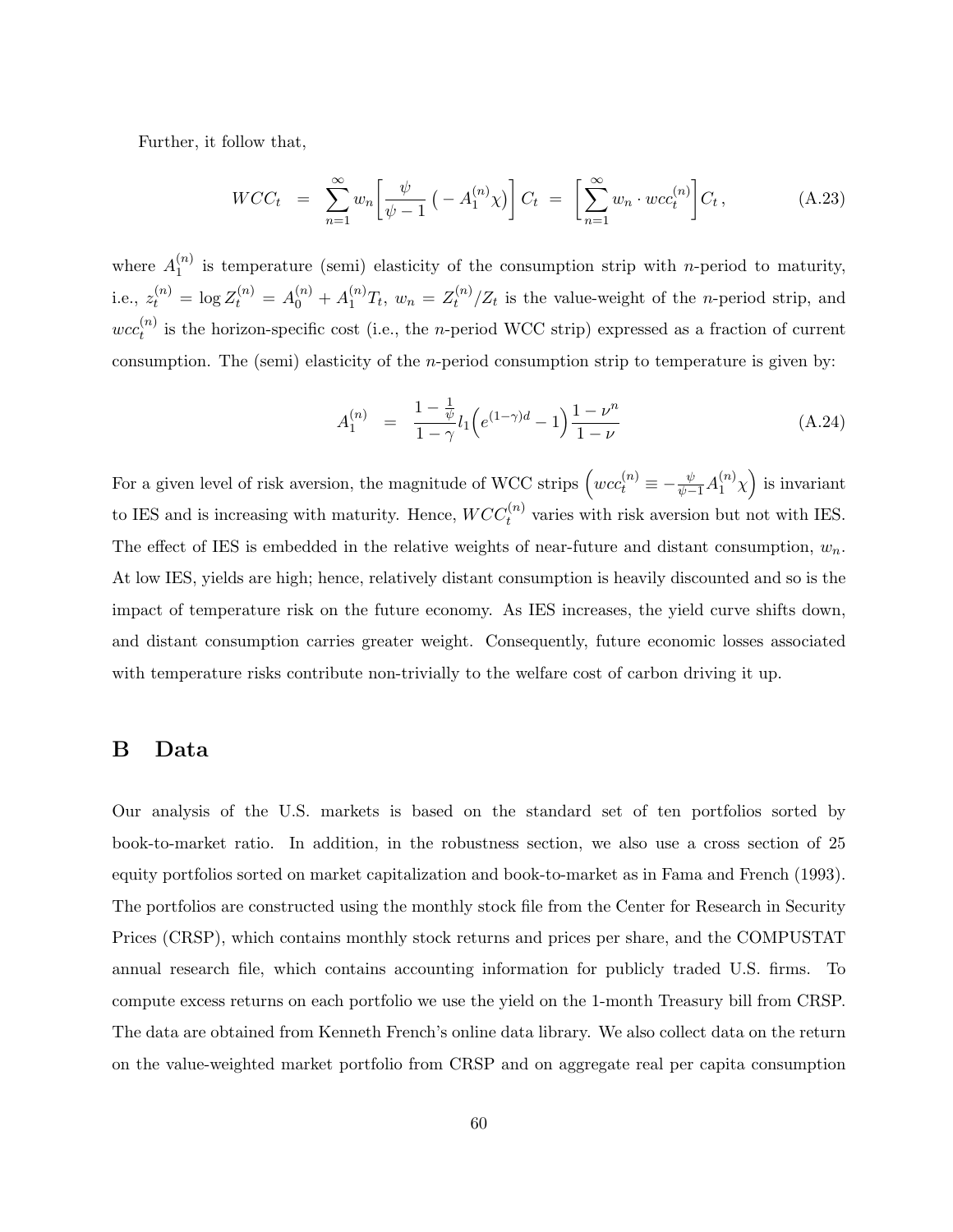of nondurables plus services obtained from the Bureau of Economic Analysis' NIPA tables.

Our analysis of global financial markets exploits data on the country-level price-dividend ratio for a panel of 48 countries from Global Financial Data. We find that the first principal component extracted from the cross section of price-dividend ratios accounts for about 69% of the total variation in prices across countries and the second component explains an additional 10%. This suggests that the cross-country variation in equity valuations is influenced by common global macro-economic factors. Jagannathan and Marakani (2015) show that the first two price-dividend ratio factors provide robust proxies for future economic growth and variation in macro-economic uncertainty. Guided by their evidence, we use the first two principal components to control for global macro-economic risks in our regression analysis. We also control for country-level macroeconomic conditions by including their real GDP growth, inflation, unemployment, and real interest rate collected from the World Bank Open Data. Table A.V presents a list of countries in our sample; note that the sample is somewhat tilted towards developed economies as those are more likely to have a long enough history of capital markets.

We obtain time series of temperature for the U.S. from the National Oceanic and Atmospheric Administration. Historical temperature data for the other countries in our sample are obtained from the World Bank's Climate Change Knowledge Portal. In particular, we use land surface temperature anomalies measured by deviations from the average temperature over the 1951-1980 period. Temperature is expressed in degrees Celsius. Similar to the rise in the U.S. temperature, we find that on average across countries, temperature has increased by about by 1*◦*C over the last four decades. Panel (a) of Figure A.1 shows the time-series dynamics of the common trend in country-level temperature. We also find that country temperature series have a strong common component that is highly correlated with variations in global temperature. As shown in Table A.VI, the first principal component of annual temperature series accounts for about 60% of the total variation in temperature across countries and has an 83% correlation with global temperature anomaly. At lower frequencies, the co-movement in local temperature becomes much stronger. For example, using five-year moving-averages of local temperature, we find that the first principal component explains about 83% of the overall variation in local temperature trends. This evidence suggests that systematic changes in climate are driven mostly by low-frequency movements in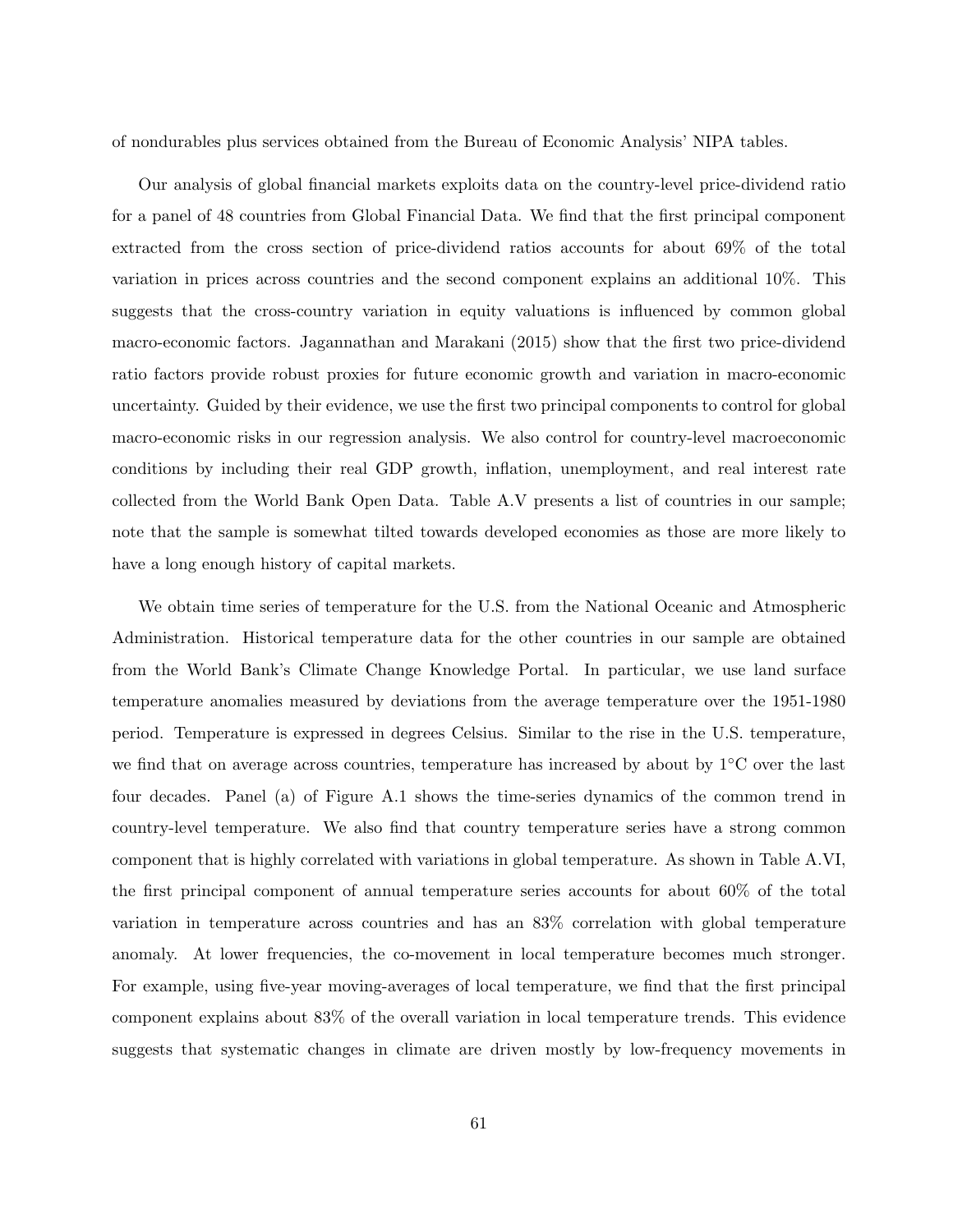temperature (i.e., global warming) rather than by short-run temperature fluctuations (i.e., weather fluctuations). Note that while local temperature series share a common long-run component, there is also substantial heterogeneity in the amount of warming across countries. Panel (b) of Figure A.1 displays the distribution of the increase in average temperature between 2006-2015 and 1970-1979 time periods across countries in our sample. The histogram shows that countries have shown an increase in temperature ranging from about half a degree Celsius to two degrees Celsius, which suggests that there is significant cross-sectional variation in long-run temperature shifts in the data.

Our empirical analysis of the U.S. capital market is carried out using annual data from 1970 through 2016, and our global market evidence is based on annual data from 1970 to 2015. We choose to start the sample in 1970 because beginning in the 1970s, there was a major increase in social concerns about environmental problems, which in the U.S. resulted in the creation of the Environmental Protection Agency in 1970, the celebration of the first Earth Day on April 22, 1970, and the establishment of the National Climate Program during the Carter administration intended to improve our understanding of climatic changes, both natural and man-induced.<sup>33</sup> Awareness about environmental challenges was not confined to the U.S. Beginning in the 1970s, several developed countries such us France, Japan and Germany established environmental agencies, and the United Nations member countries started the United Nations Environment Programme in response to increasing concerns about environmental issues at the global and regional level.

### **C Environmental Regulations**

In this section we check how robust our U.S. evidence is to excluding firms that might have been the target of significant environmental regulations by the Environmental Protection Agency (EPA). Since there is no explicit list of firms subject to regulatory oversight, we follow Greenstone (2002) to divide the industries covered by CRSP into heavy-emitters and non-emitters. In particular, we collect data on the EPA's estimates of industry-specific emissions to determine the contribution of each industry to industrial sector emissions.<sup>34</sup> We designate an industry a heavy-emitter if it accounts for an important share of the industrial sector emissions of at least one of the pollutants

 $33$ For a discussion of the outset of environmental policy in the U.S. see, for example, Freeman (2002).

<sup>34</sup>We collect data on industry-specific emissions for 2001 from the EPA's *Sector Notebook Project Series*.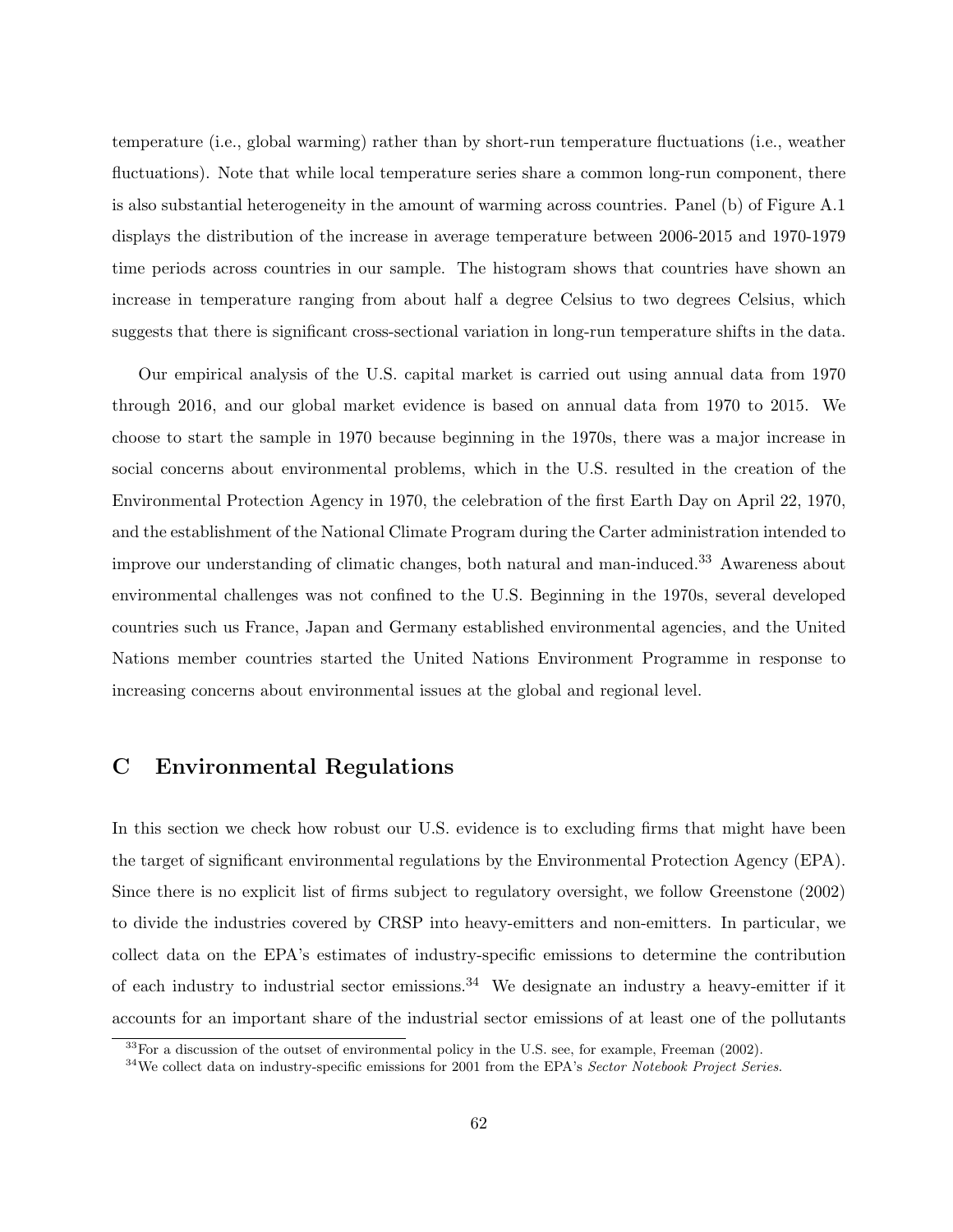regulated by the EPA under the Clean Air Act.<sup>35</sup> We consider three alternative thresholds for the contribution of an industry to industrial emissions to assign an emitter status to industries: 3%, 5% and 7%. Consequently, an industry is designated a heavy-emitter if its contribution to industrial emissions exceeds this threshold.<sup>36</sup>

Following this procedure and using 3%–threshold we identify 20 industries that have been main contributors to industrial emissions and very likely the target of EPA oversight. The top heavy-emitters include: fossil fuel electric generation (SIC 4911, 493), petroleum refining (SIC 2911), primary metal manufacturing (SIC 331), and the cement industry (SIC 3211–3299). There are 16 and 10 industries that are considered heavy-emitters under the 5%– and 7%–threshold, respectively.

With a list of industries classified as heavy-emitters for the three alternative thresholds, we proceed to construct 25 size and book-to-market sorted portfolios excluding from the CRSP dataset firms that belong to an industry identified as a heavy-emitter. The remaining firms belong to industries that are considered non-emitters. On average, the non-emitters represent about 75% and 85% of the market capitalization for classifications of emitters using 3%– and 7%–threshold, respectively. Using portfolios comprised of non-emitters, we re-estimate the response of equity prices to temperature fluctuations.

Table A.III presents the (semi) elasticity of the price-dividend ratio of non-emitters to the five-year change in temperature. The three columns report the estimates for three alternative thresholds of emitter status. Consistent with our baseline results, the price-dividend ratio falls with temperature and the price response is economically and statistically significant. Note that exposure of asset valuations to temperature is consistent across different thresholds, and it is also similar in magnitude to the estimate based on the entire cross section of firms suggesting that our results are robust to excluding heavy-emitters. Similarly, as Panel B of Table A.III shows, the cross-sectional variation in temperature elasticities of non-emitters is driven in large by long-run cash-flow risk. Further, we find that the estimates of the market price of low-frequency temperature risks estimated using non-emitters are negative and statistically significant regardless

<sup>&</sup>lt;sup>35</sup>The Clean Air Act and its amendments set minimum level of air quality that counties in the U.S. are required to meet for four pollutants: carbon monoxide  $(CO)$ , tropospheric ozone  $(O_3)$ , sulfur dioxide  $(SO_2)$ , and total suspended particles (TSPs).

<sup>&</sup>lt;sup>36</sup>Greenstone (2002) uses a threshold of 7% and focuses only on the manufacturing industry. We focus on a broader set of industries and use alternative thresholds to explore if our results are sensitive to the assignment rule.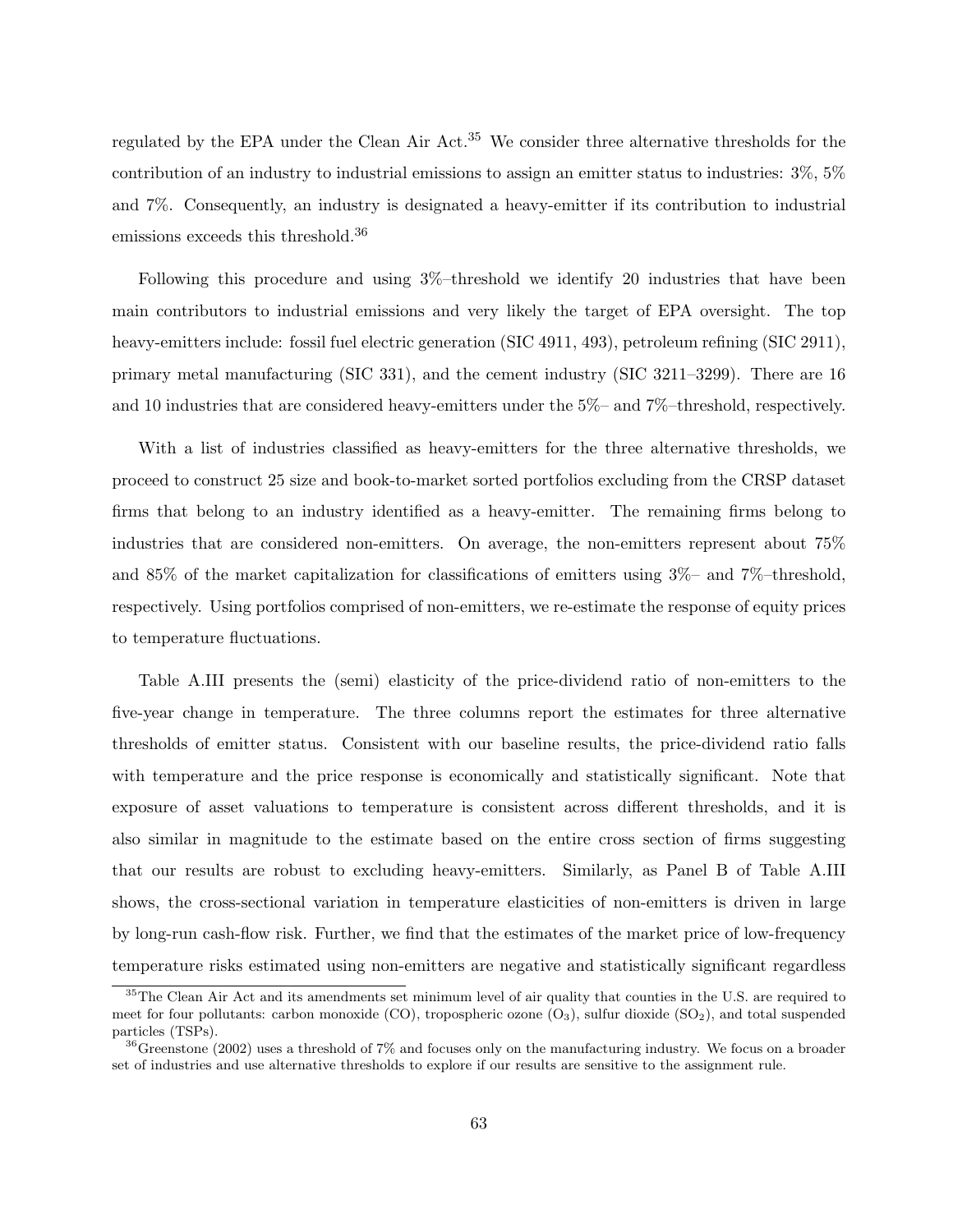of the threshold that determines emitter status. That is, even after excluding firms that might have been affected by environmental regulations, we find that equity markets carry a significant positive temperature premium. In all, our empirical evidence suggests that the economic impact of climate-change risks is distinct from and is not driven by environmental regulations.

#### **D Evidence from Global Financial Markets**

In this section, we evaluate the impact of temperature fluctuations on equity valuations using information from global financial markets. Because international markets are not fully integrated and countries vary in the degree of segmentation and frictions, we focus our empirical analysis on the effects of temperature on equity valuations.<sup>37</sup>

Using annual data from 1970 to 2015 for 48 countries, we estimate the impact of temperature on asset valuations running the following panel regression,

$$
v_{i,t} = \bar{v}_i + \phi_K \Delta_K T_{i,t} + \varrho_r v_{i,t-1} + \alpha'_r \mathbf{v}_t + \zeta' \mathbf{x}_{i,t} + \varepsilon_{i,t}, \tag{D.1}
$$

where  $v_{i,t}$  is the log of the price-dividend ratio of country  $i, \bar{v}_i$  is a country-specific fixed effect,  $\Delta_K T_{i,t}$ is the *K*-year change in country-level temperature,  $\mathbf{v}_t$  is a vector that includes the first two principal components of the price-dividend ratios, and  $x_{i,t}$  is a vector of country-level control variables that includes inflation, unemployment, the real interest rate, and GDP growth. The principal components of the country-level price-dividend ratios control for common global macroeconomic fluctuations, and we allow exposure to global macroeconomic risks, *αr*, to differ across five geographical regions. Similarly, the coefficient on  $v_{i,t-1}$  is allowed to vary across regions. Note that in estimating the impact of temperature risks on equity valuations we exploit both time-series and cross-sectional variation in local temperature.

Table A.VII reports our estimates of the (semi) elasticity of global equity prices to one-, threeand five-year fluctuations in temperature and the corresponding t-statistics based on standard

<sup>&</sup>lt;sup>37</sup>The expected returns of assets traded in segmented markets are not determined by a common stochastic discount factor, which prevents the identification of the price of temperature risks from a cross-section of international stocks. For evidence on international risk sharing and market segmentation see, for example, Backus, Kehoe, and Kydland (1992), Sørensen, Wu, Yosha, and Zhu (2007), Bekaert, Harvey, Lundblad, and Siegel (2011).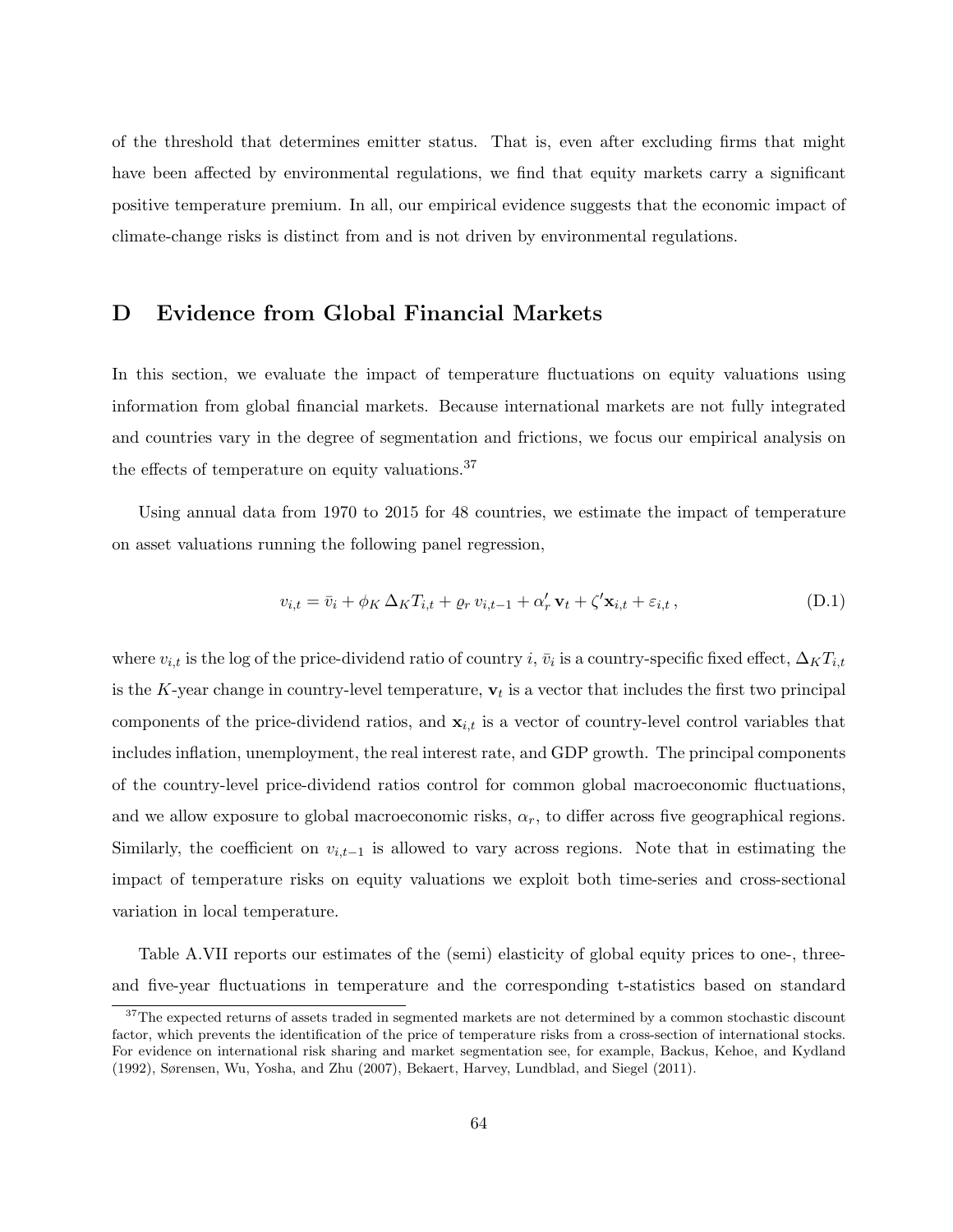errors clustered by country and time-region. While short-run temperature fluctuations do not have a statistically significant effect on equity valuations, long-run fluctuations have a negative and statistically significant effect on global asset prices. Our evidence implies that equity valuations decline by about 1*.*5 percent in response to a one standard deviation increase in the five-year temperature trend. To verify the significance of the temperature impact, we run a Monte Carlo simulation. We simulate a panel of temperature that preserves the cross-sectional correlations in temperature series by (repeatedly) randomly drawing a column of observations from the observed panel of temperature data,  $\{\Delta_K T_{i,t}\}$ . We then re-estimate the specification in Equation (D.1) using the simulated temperature series and repeat this exercise to construct the distribution of t-statistics under the null that temperature risks have no effect on equity prices. The Monte Carlo based p-values reported in Table A.VII confirm that persistent temperature fluctuations have a significant impact in global capital markets. To further evaluate the separate impact of short- and long-run temperature fluctuations, in Table A.VIII we run a modified version of the panel regression in Equation (D.1). We find that global equity valuations decline in response to an increase in the long-run component of temperature and that short-run temperature fluctuations have no significant effect.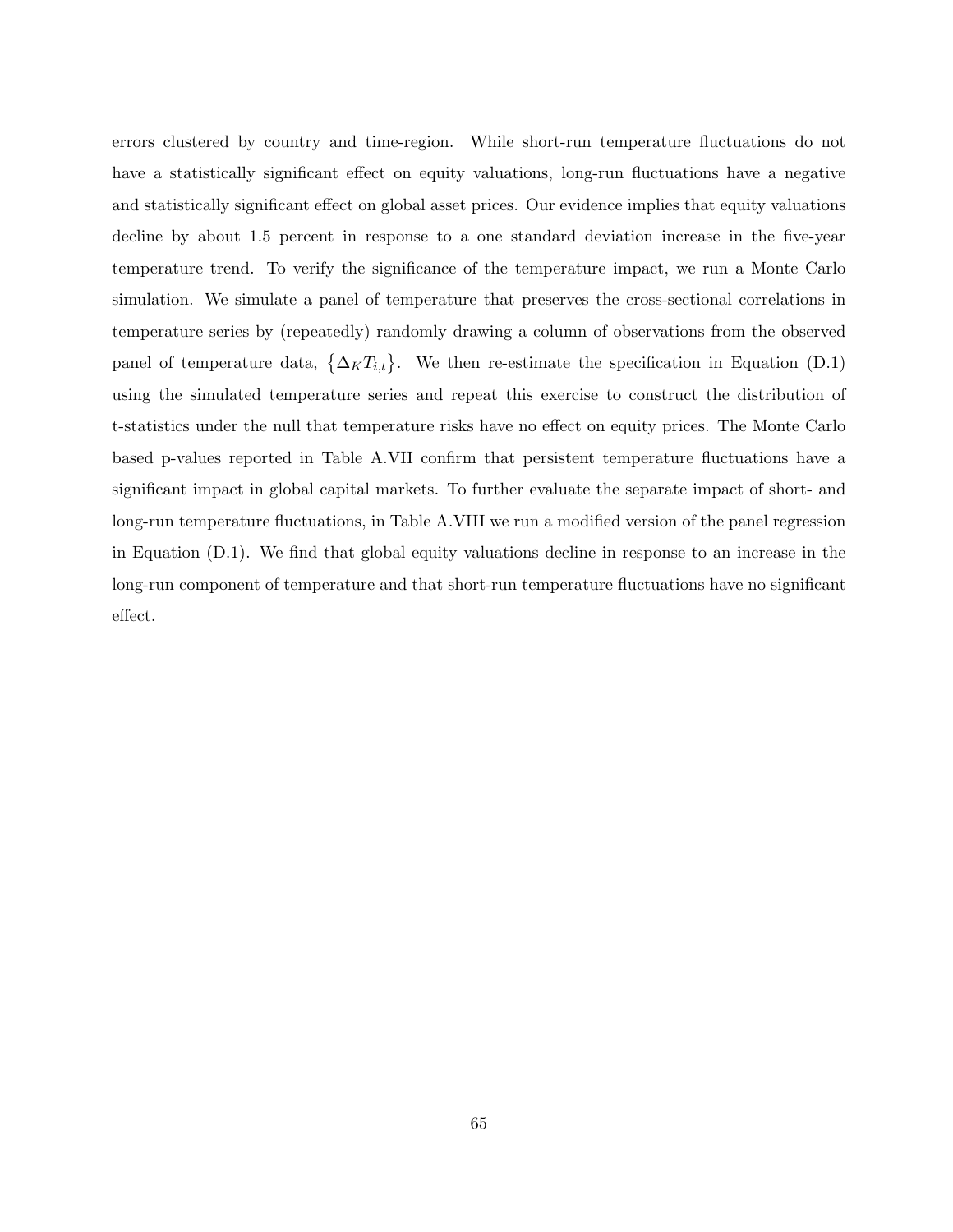|                                                      | Table A.I |  |  |
|------------------------------------------------------|-----------|--|--|
| Quarterly Estimates of the Price of Temperature Risk |           |  |  |

|                      | Horizon $(K)$ |           |           |  |
|----------------------|---------------|-----------|-----------|--|
|                      | $1$ -year     | $3$ -year | 5-year    |  |
| $\lambda_{\Delta T}$ | $-0.79$       | $-1.38$   | $-1.78$   |  |
|                      | $(-3.21)$     | $(-2.74)$ | $(-2.75)$ |  |
| $\lambda_m$          | 2.05          | 8.84      | 12.87     |  |
|                      | (2.06)        | (2.60)    | (3.21)    |  |
| $\lambda_c$          | 0.17          | 0.12      | 0.60      |  |
|                      | (0.48)        | (0.43)    | (0.91)    |  |
| $\chi^2$             | 3.34          | 10.93     | 8.56      |  |
| $p$ -value           | 0.85          | 0.14      | 0.29      |  |

Table A.I reports the estimates of the price of temperature risks measured at different frequencies. The risk prices are estimated by exploiting the Euler equation for a cross-section of *N* portfolios using a linear stochastic discount factor (SDF),

$$
E\Big[R_{i,K,t}^e(1+M_{K,t})\Big]=0\,,\text{ for }i=1,\ldots,N\,,
$$
  

$$
M_{K,t}=-\lambda_{\Delta T}\Big[\Delta_K T_t-\mu_T\Big]-\lambda_m\Big[R_{m,K,t}^e-\mu_m\Big]-\lambda_c\Big[\Delta_K c_t-\mu_c\Big]\,,
$$

where  $R_{i,K,t}^e$  is the *K*-period cumulative return of portfolio *i* in excess of the risk-free rate;  $M_{K,t}$  is the SDF that is driven by the standardized *K*-year change in temperature,  $\Delta_K T_t$ , the cumulative excess return of the market portfolio,  $R_{m,K,t}^e$ , and the cumulative consumption growth,  $\Delta_K c_t$  (multiplied by 100);  $\mu$ 's denote the corresponding factor means. The estimates are obtained through an efficient GMM using ten book-to-market sorted portfolios. T-statistics (in parenthesis) account for the estimation error in the factor means and are based on the Newey-West estimator of the variance-covariance matrix with 4 *· K* lags. The last two rows report the Sargan-Hansen test of over-identifying restrictions  $(\chi^2)$  and its corresponding *p*-value. Estimated are based on quarterly data over the 1970Q1-2016Q4 period.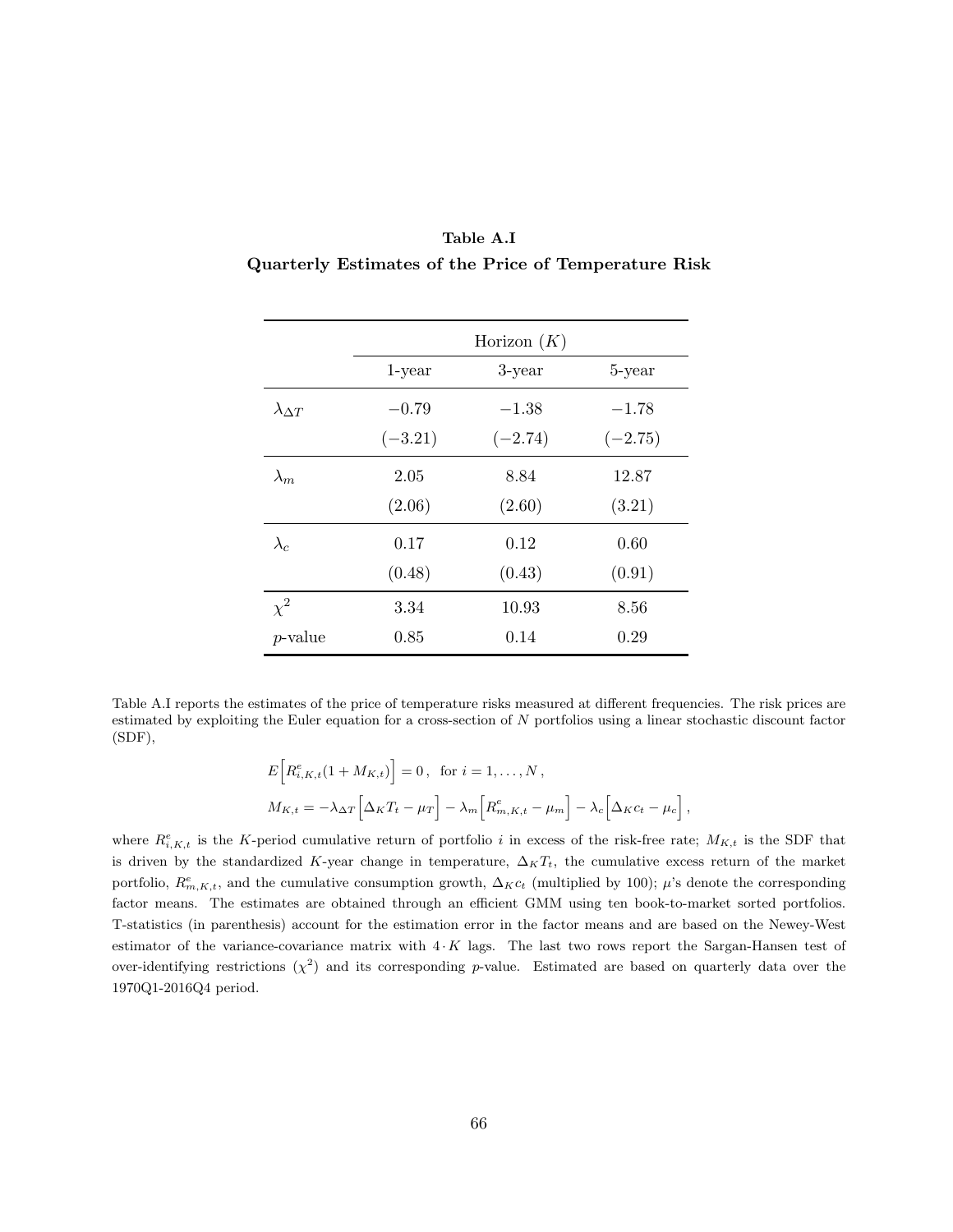#### **Table A.II**

#### **Temperature Elasticity of Equity Valuations (Size/BM Portfolios)**

|          |           | Horizon $(K)$ |           |
|----------|-----------|---------------|-----------|
|          | 1-year    | 3-year        | 5-year    |
| $\phi_K$ | $-0.032$  | $-0.037$      | $-0.053$  |
|          | $(-1.85)$ | $(-2.05)$     | $(-3.89)$ |

**Panel A**: Temperature Elasticity

**Panel B**: Scaled Temperature Elasticity

|          |           | Horizon $(K)$ |           |
|----------|-----------|---------------|-----------|
|          | 1-year    | 3-year        | 5-year    |
| $\phi_K$ | $-0.020$  | $-0.023$      | $-0.031$  |
|          | $(-2.46)$ | $(-1.96)$     | $(-3.86)$ |

Table A.II reports the response of equity valuations to temperature fluctuations based on the following panel regression specification,

$$
v_{i,t} = \bar{v}_i + (\phi_K \cdot \beta_{i,LR}) \Delta_K T_t + \varrho_i v_{i,t-1} + \alpha_i v_t + \varepsilon_{i,t},
$$

where  $v_{i,t}$  is the log of the price-dividend ratio of portfolio *i*,  $\bar{v}_i$  is a portfolio-specific fixed effect,  $\Delta_K T_t$  is the standardized *K*-year change in U.S. temperature, *v<sup>t</sup>* is the price-dividend ratio of the market portfolio. In Panel A,  $\beta_{i,LR} = 1$ ; in Panel B, the cross-sectional variation in temperature elasticity is governed by the long-run dividend betas, *βi,LR*, measured by cointegration between log portfolio dividends and log aggregate consumption in the 1940-2016 sample. The coefficients on the lagged price-dividend ratio and on the market price-dividend ratio are a function of the portfolio's average log market-capitalization share  $(\bar{s}_i)$  and average book-to-market ratio  $(\bar{b}\bar{m}_i)$ , namely,  $\rho_i = \rho + \rho_s \bar{s}_i + \rho_b \bar{b} \bar{m}_i$ , and  $\alpha_i = \alpha + \alpha_s \bar{s}_i + \alpha_b \bar{b} \bar{m}_i$ . The table shows (semi) elasticities of price-dividend ratios to temperature variations,  $\phi_K$ , and the corresponding t-statistics (in parenthesis) that are based on standard errors clustered by portfolio and time using the Newey and West (1987) estimator with three lags. The regression is estimated by weighted least squared using 25 portfolios double sorted on market capitalization and book-to-market ratio. The data are annual and cover the 1970-2016 period.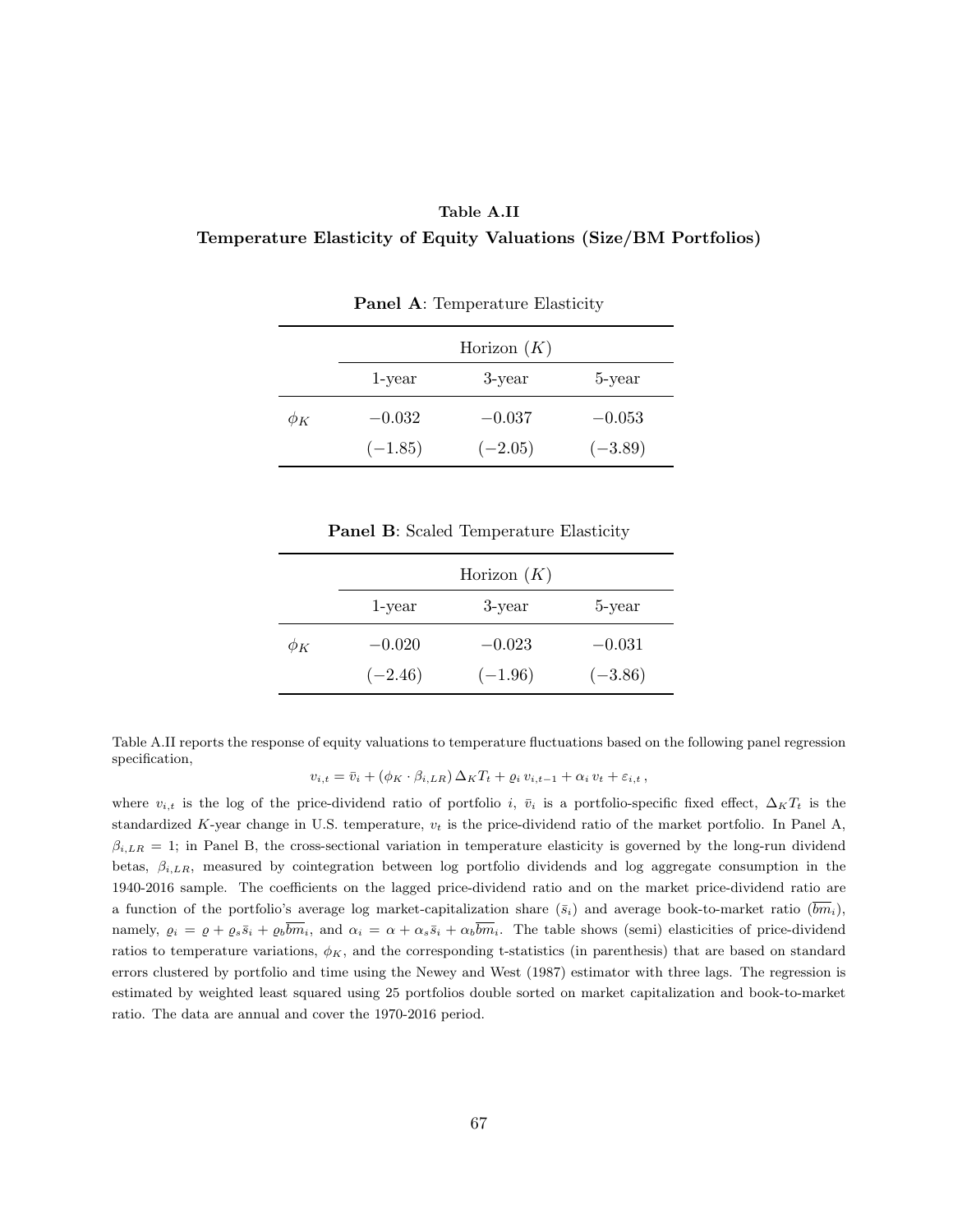#### **Table A.III**

#### **Temperature Elasticity of Equity Valuations of Non-Emitters (Size/BM Portfolios)**

|          | Threshold for Emitter Status |           |           |  |  |
|----------|------------------------------|-----------|-----------|--|--|
|          | $3\%$                        | $5\%$     | $7\%$     |  |  |
| $\phi_5$ | $-0.051$                     | $-0.051$  | $-0.050$  |  |  |
|          | $(-3.84)$                    | $(-3.83)$ | $(-3.85)$ |  |  |

**Panel A**: Temperature Elasticity

**Panel B**: Scaled Temperature Elasticity

|             | Threshold for Emitter Status |           |           |  |  |
|-------------|------------------------------|-----------|-----------|--|--|
|             | $3\%$                        | $5\%$     | $7\%$     |  |  |
| $\varphi_5$ | $-0.031$                     | $-0.031$  | $-0.031$  |  |  |
|             | $(-4.33)$                    | $(-4.32)$ | $(-4.11)$ |  |  |

Table A.III reports the response of equity valuations to temperature fluctuations based on the following panel regression specification,

$$
v_{i,t} = \bar{v}_i + (\phi_5 \cdot \beta_{i,LR}) \Delta_5 T_t + \varrho_i v_{i,t-1} + \alpha_i v_t + \varepsilon_{i,t},
$$

where  $v_{i,t}$  is the log of the price-dividend ratio of portfolio *i*,  $\bar{v}_i$  is a portfolio-specific fixed effect,  $\Delta_5 T_t$  is the standardized five-year change in U.S. temperature, *v<sup>t</sup>* is the price-dividend ratio of the market portfolio. In Panel A,  $\beta_{i,LR} = 1$ ; in Panel B, the cross-sectional variation in temperature elasticity is governed by the long-run dividend betas, *βi,LR*, measured by cointegration between log portfolio dividends and log aggregate consumption in the 1940-2016 sample. The coefficients on the lagged price-dividend ratio and on the market price-dividend ratio are a function of the portfolio's average log market-capitalization share  $(\bar{s}_i)$  and average book-to-market ratio  $(\bar{b}\bar{m}_i)$ , namely,  $\rho_i = \rho + \rho_s \bar{s}_i + \rho_b \bar{b} \bar{m}_i$ , and  $\alpha_i = \alpha + \alpha_s \bar{s}_i + \alpha_b \bar{b} \bar{m}_i$ . The table shows (semi) elasticities of price-dividend ratios to temperature variations, *ϕ*5, and the corresponding t-statistics (in parenthesis) that are based on standard errors clustered by portfolio and time using the Newey and West (1987) estimator with three lags. The regression is estimated by weighted least squared using 25 portfolios double sorted on market capitalization and book-to-market ratio. When forming portfolios we exclude industries that account for more than 3%, 5% and 7% of the industrial emissions of at least one pollutant monitored by the Environmental Protection Agency (EPA) and regulated through the Clean Air Act Amendments. The data are annual and cover the 1970-2016 period.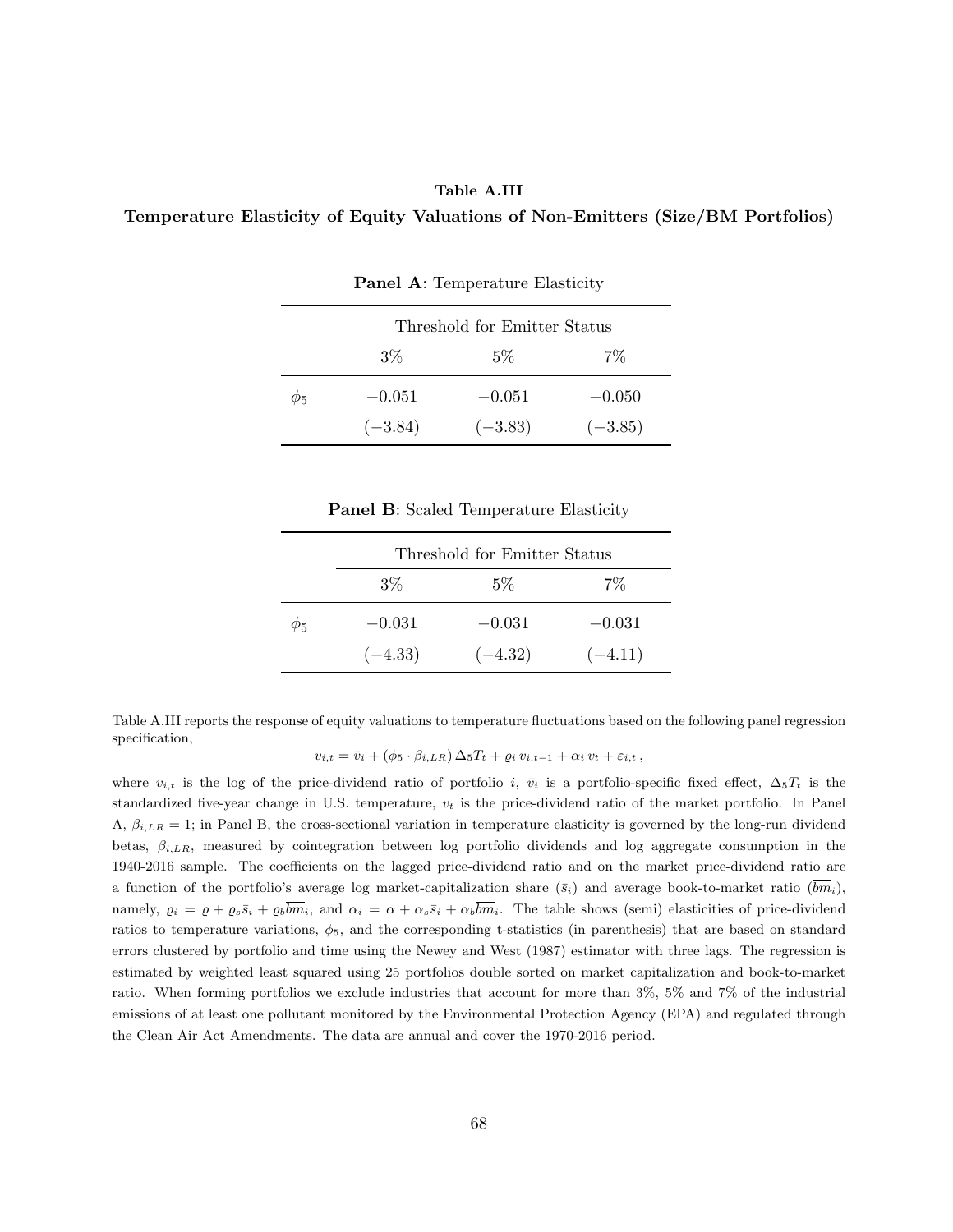|                                               |           | Horizon $(K)$ |         |
|-----------------------------------------------|-----------|---------------|---------|
|                                               | $1$ -year | 3-year        | 5-year  |
| Market                                        | $-0.11$   | $-0.02$       | $-0.30$ |
| Consummption                                  | 0.06      | 0.13          | 0.11    |
| TFP shocks                                    | 0.18      | 0.10          | 0.08    |
| Basu, Fernald, and Kimball (2006)             |           |               |         |
| Leverage factor                               | $-0.03$   | $-0.07$       | $-0.07$ |
| Adrian, Etula, and Muir (2014)                |           |               |         |
| Leverage factor                               | $-0.04$   | 0.03          | $-0.14$ |
| He, Kelly, and Manela (2017)                  |           |               |         |
| Collateral constraint shocks                  | $-0.02$   | $0.00\,$      | $-0.06$ |
| Jermann and Quadrini (2012)                   |           |               |         |
| Equity issuance cost shocks                   | $-0.05$   | $-0.06$       | $-0.19$ |
| Belo, Lin, and Yang (2018)                    |           |               |         |
| Investment shocks                             | 0.01      | 0.15          | $-0.05$ |
| Kogan and Papanikolaou (2014)                 |           |               |         |
| Sentiment change                              | 0.07      | 0.04          | 0.05    |
| Baker and Wurgler (2006)                      |           |               |         |
| Volatility shocks                             | $-0.20$   | 0.00          | 0.08    |
| Bansal, Kiku, Shaliastovich, and Yaron (2014) |           |               |         |

### **Table A.IV Temperature and Macro and Financial Factors**

Table A.IV reports correlations between temperature and various macro and financial factors. Temperature variations are measured by the *K*-year change in U.S. temperature. The data are annual and cover the 1970-2016 period.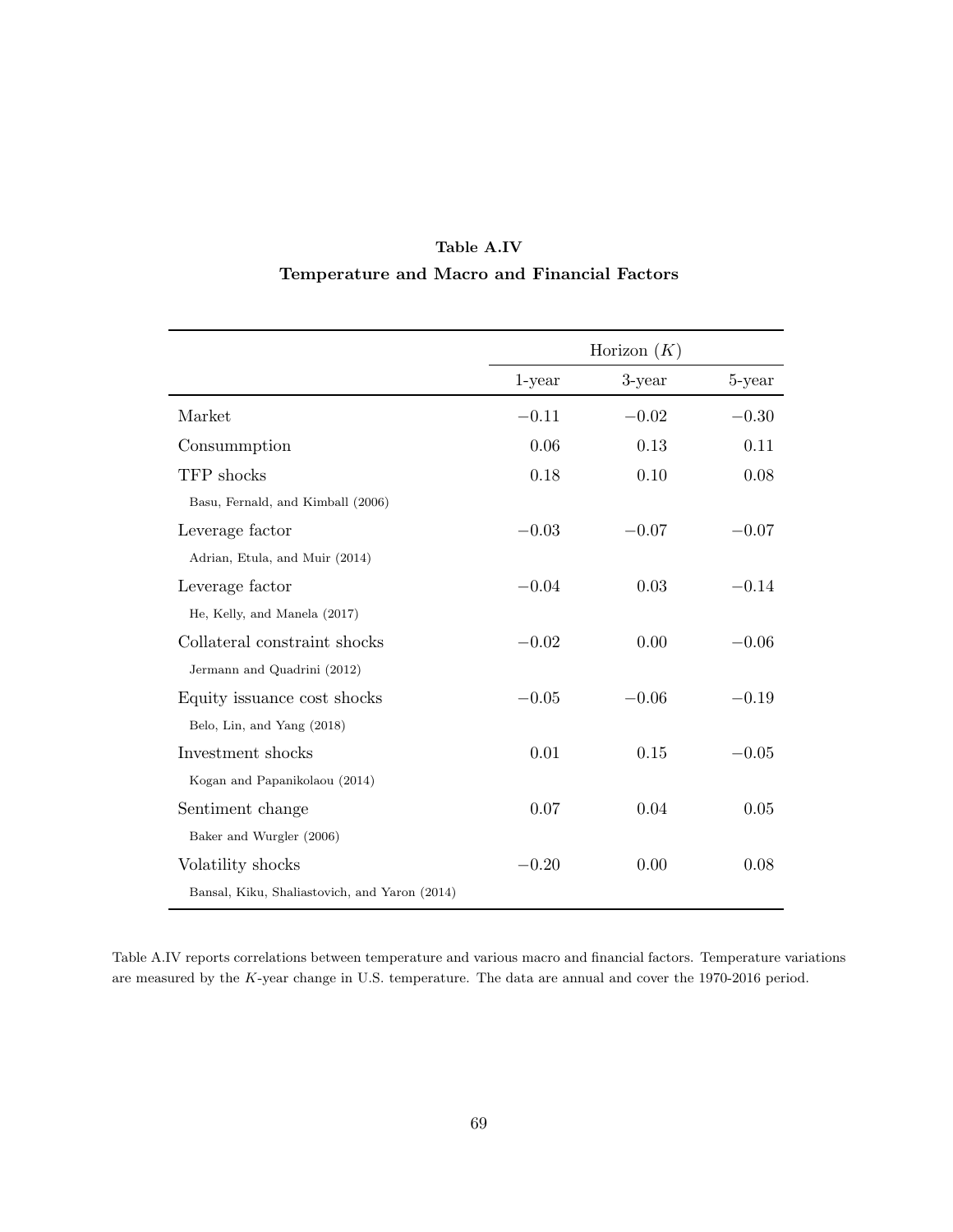## **Table A.V List of Countries**

| Argentina      | Greece             | Philippines   |
|----------------|--------------------|---------------|
| Australia      | Hungary            | Poland        |
| Belgium        | India.             | Portugal      |
| Brazil         | Indonesia          | <b>Russia</b> |
| Bulgaria       | Ireland            | Singapore     |
| Canada         | Israel             | Slovenia      |
| Chile          | Italy              | South Africa  |
| China.         | Jamaica            | South Korea   |
| Colombia       | Japan              | Spain         |
| Croatia        | Malaysia           | Sri lanka     |
| Czech Republic | Mexico             | Sweden        |
| Denmark        | Morocco            | Switzerland   |
| Egypt          | <b>Netherlands</b> | Thailand      |
| Finland        | New Zealand        | U.K.          |
| France         | Norway             | U.S.A.        |
| Germany        | Peru               | Venezuela     |
|                |                    |               |

Table A.V provides a list of the countries in our data set.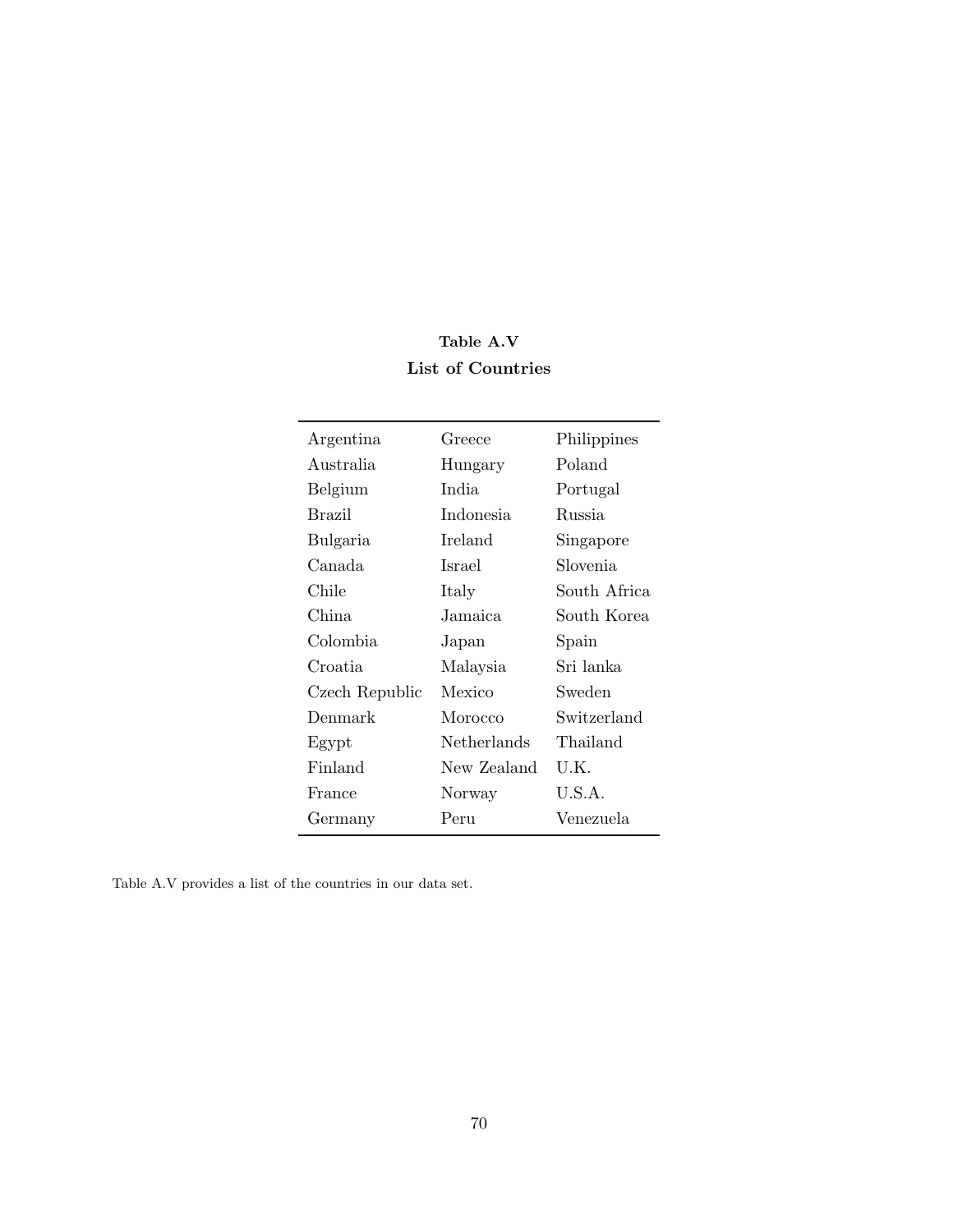|                | Horizon $(K)$ |        |        |
|----------------|---------------|--------|--------|
|                | $1$ -year     | 3-year | 5-year |
|                | 60.85         | 75.38  | 83.07  |
| $\overline{2}$ | 15.30         | 11.03  | 7.53   |
| 3              | 4.48          | 3.83   | 3.62   |
| 4              | 3.65          | 1.96   | 1.53   |
| 5              | 3.30          | 1.60   | 1.05   |

**Table A.VI Principal Components of Country-Level Temperature**

Table A.VI reports the percentage of variance of country-level temperature explained by each of the first five principal components of temperature. The principal components are computed using a panel of 48 countries over the 1970-2015 period.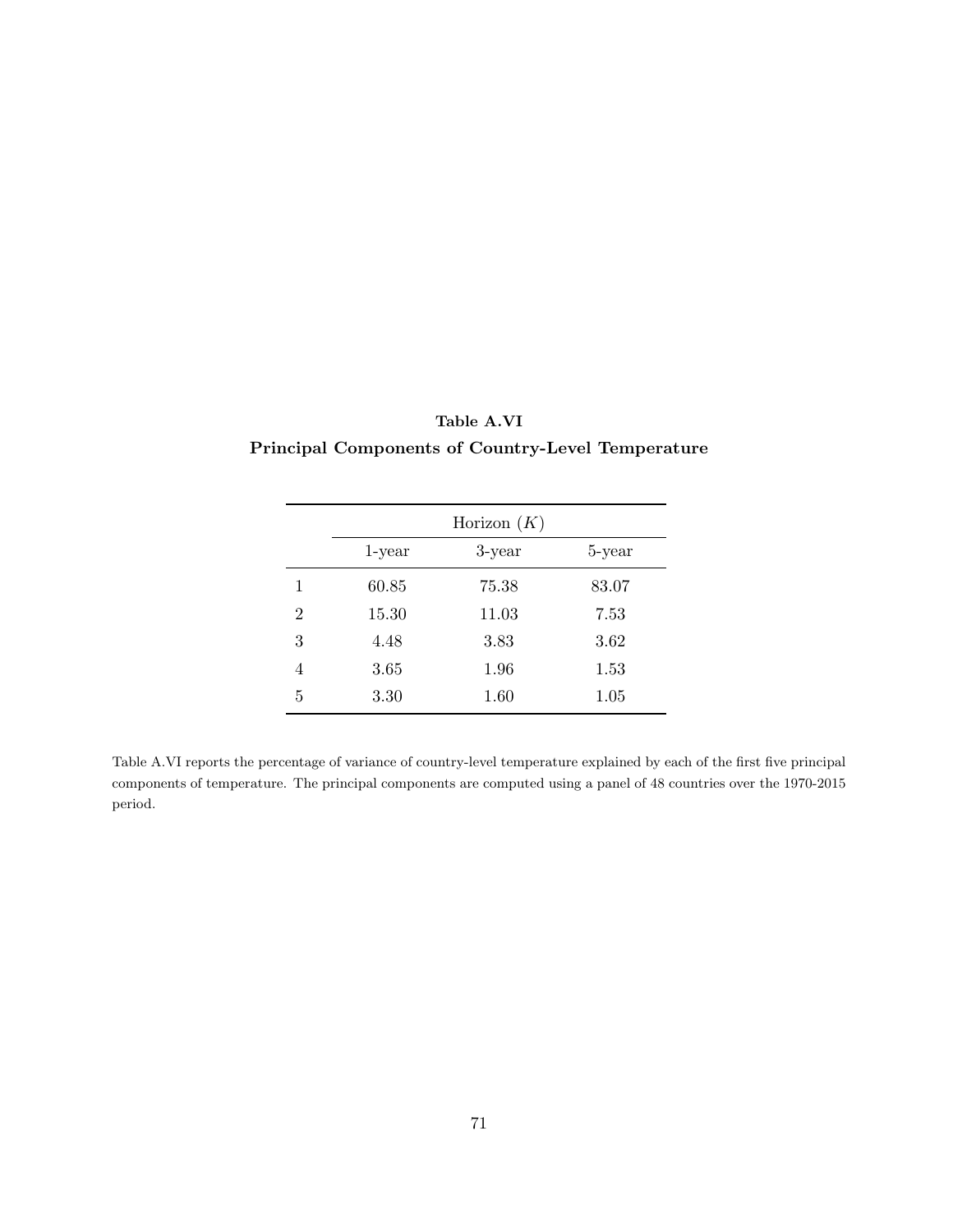|               | Horizon $(K)$         |                       |                       |
|---------------|-----------------------|-----------------------|-----------------------|
| Sample        | 1-year                | 3-year                | 5-year                |
| $\phi_K$      | $-0.002$              | $-0.016$              | $-0.015$              |
| $(t-stat)$    | $(-0.21)$             | $(-2.29)$             | $(-1.96)$             |
| $[p-value^*]$ | $\lceil 0.426 \rceil$ | $\lceil 0.029 \rceil$ | $\lceil 0.051 \rceil$ |

## **Table A.VII Elasticity of Global Equity Prices to Temperature Variations**

Table A.VII reports the response of global equity valuations to temperature fluctuations based on the following panel regression specification,

$$
v_{i,t} = \bar{v}_i + \phi_K \Delta_K T_{i,t} + \varrho_r v_{i,t-1} + \alpha'_r \mathbf{v}_t + \zeta' \mathbf{x}_{i,t} + \varepsilon_{i,t},
$$

where  $v_{i,t}$  is the log of the price-dividend ratio of country *i*,  $\bar{v}_i$  is a country-specific fixed effect,  $\Delta_K T_{i,t}$  is the standardized *K*-year change in country-level temperature, **v***<sup>t</sup>* is a vector of global controls that include the first two principal components of the price-dividend ratios, and **x***i,t* is a vector of country-level control variables that include inflation, unemployment, the real interest rate, and GDP growth. The coefficients on  $\mathbf{v}_t$  and  $v_{i,t-1}$  vary across five geographical regions, *r*. The table presents the estimates of the (semi) elasticity of equity valuations to temperature,  $\phi_K$ , and the corresponding t-statistics (in parenthesis) that are based on standard errors clustered by country and time-region. P-value*<sup>∗</sup>* (in brackets) is the fraction of Monte Carlo samples generated under the null that temperature risks have no effect on equity prices in which t-statistics are lower than the sample statistics. The regression is estimated using 48 countries over 1970-2015.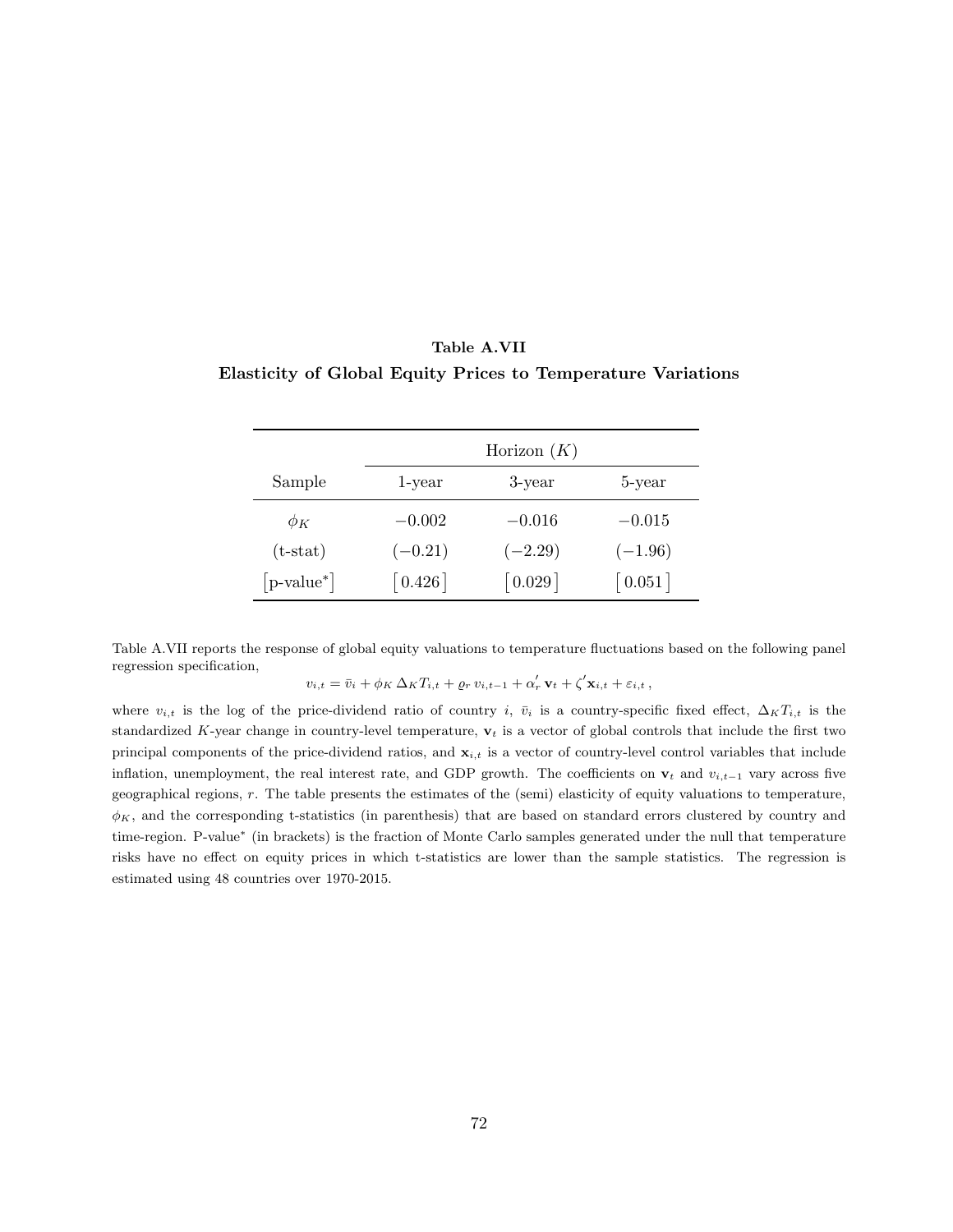## **Table A.VIII**

**Elasticity of Global Equity Prices to Long- and Short-Run Temperature Variations**

|               | Horizon $(K)$         |                       |  |
|---------------|-----------------------|-----------------------|--|
|               | 3-year                | 5-year                |  |
| $\phi_K^{LR}$ | $-0.016$              | $-0.015$              |  |
| $(t-stat)$    | $(-2.33)$             | $(-1.99)$             |  |
| $[p-value^*]$ | $\left[0.030\right]$  | $\left[0.050\right]$  |  |
| $\phi_K^{SR}$ | 0.007                 | 0.004                 |  |
| $(t-stat)$    | (0.74)                | (0.45)                |  |
| $ p-value^* $ | $\lceil 0.976 \rceil$ | $\lceil 0.958 \rceil$ |  |

Table A.VIII reports the response of global equity valuations to temperature fluctuations based on the following regression specification,

 $v_{i,t} = \bar{v}_i + \phi_K^{LR} L R_{i,t}^K + \phi_K^{SR} S R_{i,t}^K + \varrho_r v_{i,t-1} + \alpha'_r \mathbf{v}_t + \zeta' \mathbf{x}_{i,t} + \varepsilon_{i,t},$ 

where  $v_{i,t}$  is the log of the price-dividend ratio of country *i*,  $\bar{v}_i$  is a country-specific fixed effect,  $LR_{i,t}^K$  represents low-frequency fluctuations in temperature measured by the three- or five-year change in local temperature,  $SR^{K}_{i,t}$ represents short-run temperature fluctuations measured by changes in annual temperature that are orthogonal to long-run fluctuations, **v***<sup>t</sup>* is a vector of global controls that include the first two principal components of the price-dividend ratios, and **x***i,t* is a vector of country-level control variables that include inflation, unemployment, the real interest rate, and GDP growth. The coefficients on  $\mathbf{v}_t$  and  $v_{i,t-1}$  vary across five geographical regions, *r*. Shortand long-run temperature variations are standardized. The table presents the estimated slope coefficients, *ϕLR* and *ϕSR*, and the corresponding t-statistics (in parenthesis) that are based on standard errors clustered by country and time-region. P-value*<sup>∗</sup>* (in brackets) is the fraction of Monte Carlo samples generated under the null that temperature risks have no effect on equity prices in which t-statistics are lower than the sample statistics. The regression is estimated using 48 countries over the 1970-2015 period.